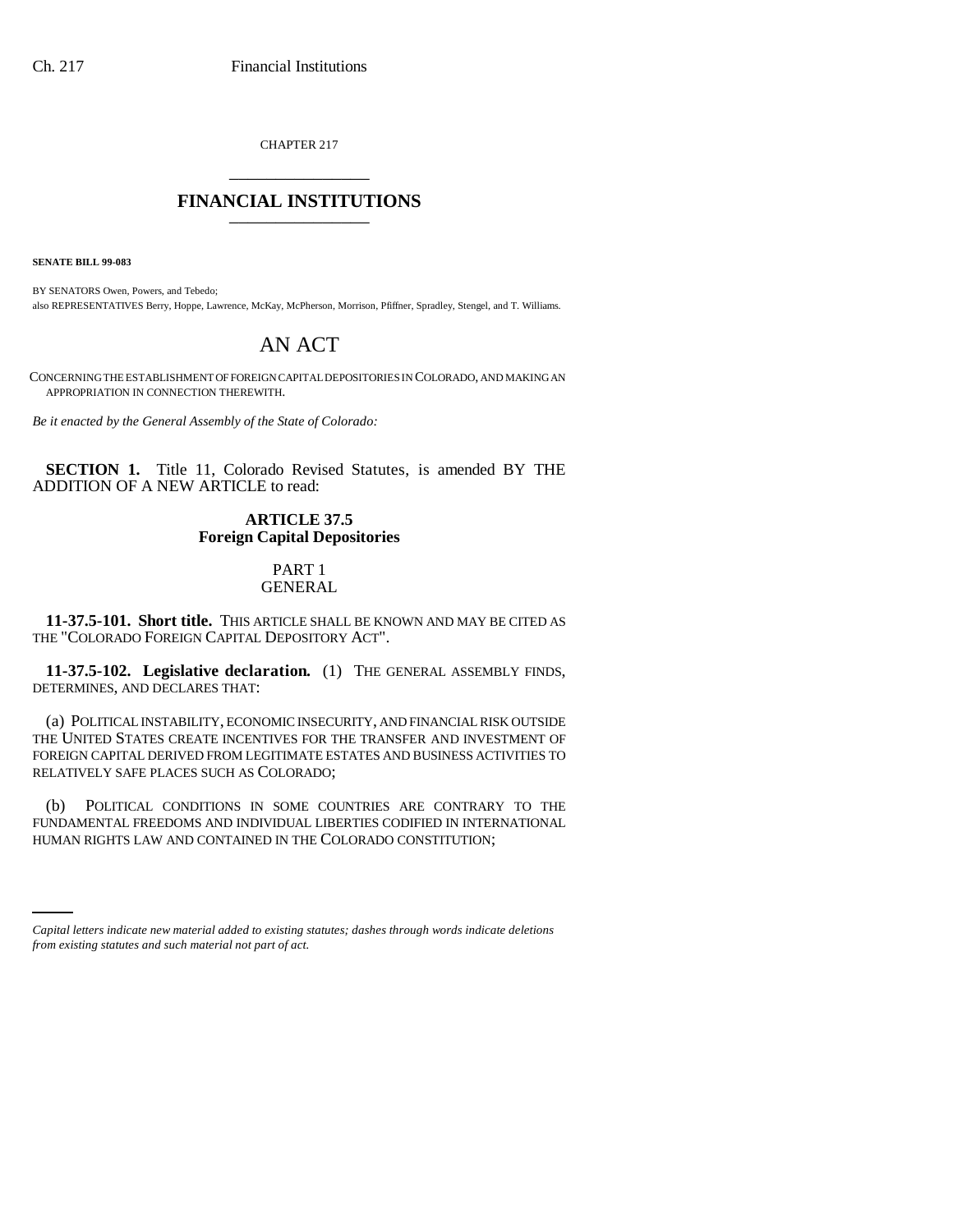(c) IT IS IN THE PUBLIC INTEREST OF COLORADO TO ATTRACT LEGALLY DERIVED FOREIGN CAPITAL FOR INVESTMENT, REVENUE ENHANCEMENT, AND OTHER ECONOMIC DEVELOPMENT PURPOSES AS WELL AS TO FACILITATE TAX ABATEMENT FOR RESIDENTS AND BUSINESSES IN THE STATE;

(d) THE GENERAL ASSEMBLY HAS THE AUTHORITY, IN CONNECTION WITH ITS EFFORT TO IMPROVE ECONOMIC CONDITIONS IN THE STATE, TO TREAT FOREIGN PERSONS DIFFERENTLY THAN IT DOES COLORADO CITIZENS WITH RESPECT TO EQUAL PROTECTION OF THE LAW;

(e) BECAUSE THE FEDERAL "INTERNAL REVENUE CODE OF 1986" PROHIBITS COLORADO FROM OFFERING THE TYPE OF TAX SHELTERS TO UNITED STATES CITIZENS THAT ARE AVAILABLE TO THEM IN FOREIGN JURISDICTIONS AND BECAUSE FEW OF THE CONDITIONS PREVALENT IN OTHER COUNTRIES THAT GIVE RISE TO CAPITAL FLIGHT EXIST IN THE UNITED STATES, COLORADO IS BOTH COMPELLED AND RATIONALLY MOTIVATED TO OFFER SPECIALIZED PRIVATE FINANCIAL SERVICES EXCLUSIVELY TO FOREIGN CUSTOMERS;

(f) THE STATE HAS THE COMPETENCE, CAPACITY, AND LEGITIMATE AUTHORITY TO CHARTER AND REGULATE FINANCIAL INSTITUTIONS UNDER THE DUAL BANKING SYSTEM OF THE UNITED STATES;

(g) A PRUDENT BLEND OF FINANCIAL PRIVACY, ASSET PROTECTION, AND PROFITABILITY MAY OFFER FOREIGN DEPOSITORS UNIQUE OPPORTUNITIES TO BUILD AND PRESERVE THEIR WEALTH IN COLORADO;

(h) IT IS THE INTENT OF THE GENERAL ASSEMBLY TO PROTECT BOTH STATE AND NATIONAL INTERESTS BY PROMOTING LEGAL AND TECHNICAL STANDARDS AND PROCEDURES TO DETER, PREVENT, AND DETECT MONEY LAUNDERING AND OTHER TYPES OF FINANCIAL CRIME.

**11-37.5-103. Definitions.** AS USED IN THIS ARTICLE, UNLESS THE CONTEXT OTHERWISE REQUIRES:

(1) "BANK HOLDING COMPANY" MEANS A COMPANY REGISTERED UNDER THE FEDERAL "BANK HOLDING COMPANY ACT OF 1956", AS AMENDED.

(2) "BOARD" MEANS THE BANKING BOARD CREATED IN SECTION 11-2-102.

(3) "CAPITAL" MEANS CURRENCY THAT IS CONVERTIBLE TO UNITED STATES DOLLARS OR PERSONAL PROPERTY INCLUDING TANGIBLE PERSONAL PROPERTY.

(4) "CASH" MEANS CURRENCY, CASHIER'S CHECKS, MONEY ORDERS, AND OTHER NEGOTIABLE INSTRUMENTS.

(5) "CHARTER" MEANS A CERTIFICATE, ISSUED SUBSTANTIALLY IN ACCORDANCE WITH SECTIONS 11-3-109 AND 11-3-110, AUTHORIZING AN INSTITUTION TO CONDUCT BUSINESS IN COLORADO AS A FOREIGN CAPITAL DEPOSITORY.

(6) "COMMISSIONER" MEANS THE STATE BANK COMMISSIONER APPOINTED AND SERVING PURSUANT TO SECTION 11-2-101 (2).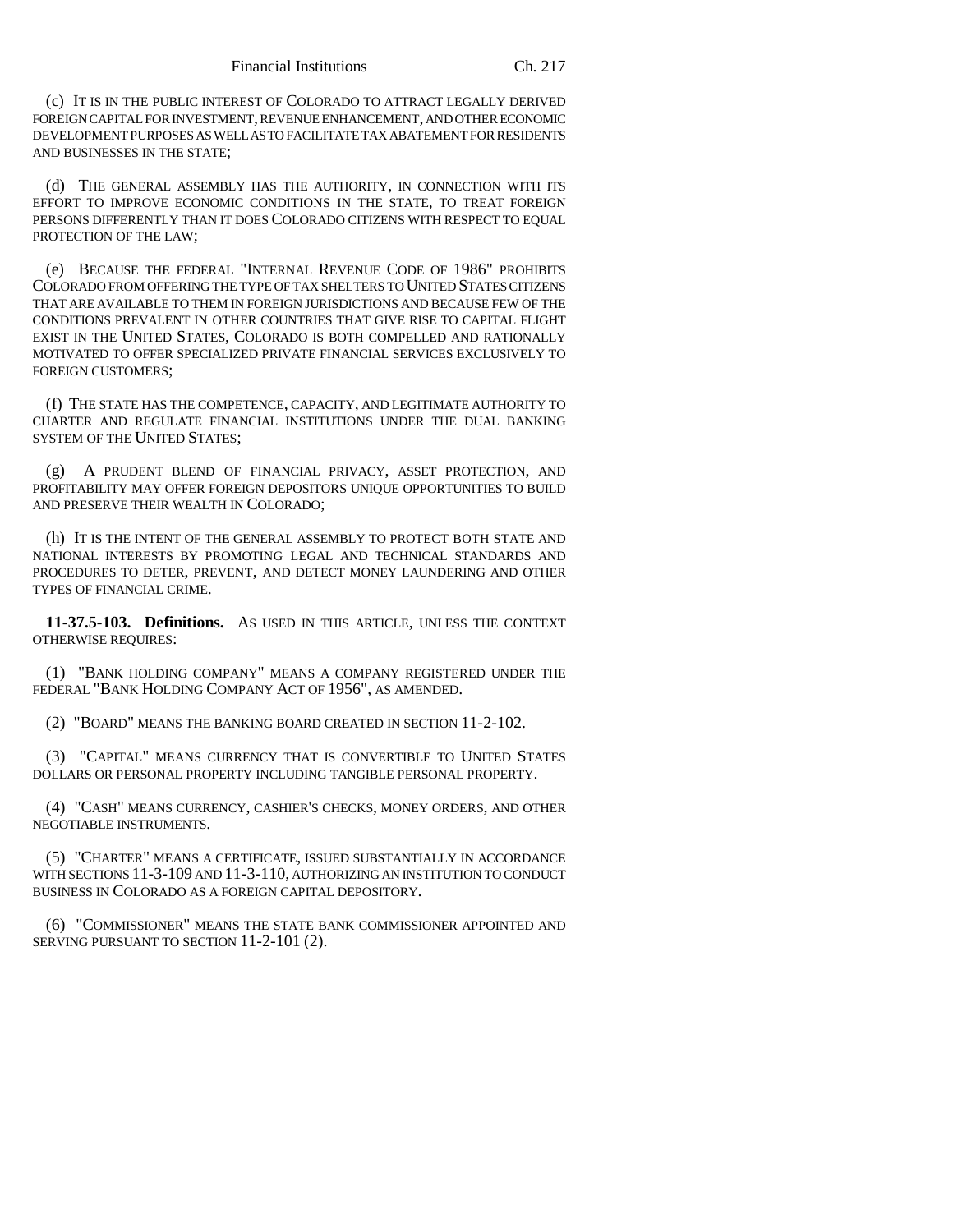(7) "CONTROLLING PERSON" MEANS A PERSON WHO HOLDS FIVE PERCENT OR MORE OF THE EQUITY IN A DEPOSITORY OR WHO IS OTHERWISE DETERMINED BY THE BOARD TO EXERCISE CONTROLLING AUTHORITY OVER DECISIONS AFFECTING THE MANAGEMENT AND OPERATION OF THE DEPOSITORY.

(8) "CUSTOMER" MEANS A PERSON WHO IS USING OR HAS USED THE SERVICES OF A FOREIGN CAPITAL DEPOSITORY OR FOR WHOM A FOREIGN CAPITAL DEPOSITORY HAS ACTED AS A FIDUCIARY.

(9) "DEPARTMENT" MEANS THE DEPARTMENT OF REGULATORY AGENCIES OR THE DIVISION OF BANKING ACTING ON THE DEPARTMENT'S BEHALF.

(10) "FOREIGN BANK" MEANS A BANK THAT HAS ITS PRIMARY OFFICE OUTSIDE THE JURISDICTION OF THE UNITED STATES AND IS LICENSED UNDER THE LAWS OF A FOREIGN COUNTRY OR A POLITICAL SUBDIVISION OF A FOREIGN COUNTRY.

(11) "FOREIGN CAPITAL DEPOSITORY" OR "DEPOSITORY" MEANS A FINANCIAL INSTITUTION INCORPORATED IN COLORADO AND CHARTERED BY THE BOARD TO CONDUCT BUSINESS AS A FOREIGN CAPITAL DEPOSITORY IN ACCORDANCE WITH THIS ARTICLE.

(12) "MONEY LAUNDERING" MEANS THE PROCESS THROUGH WHICH THE EXISTENCE, ILLEGAL SOURCE, TRUE OWNERSHIP, OR UNLAWFUL APPLICATION OF ILLICITLY DERIVED FUNDS IS CONCEALED OR DISGUISED TO MAKE THE FUNDS APPEAR LEGITIMATE, THEREBY HELPING TO EVADE DETECTION, PROSECUTION, SEIZURE, OR TAXATION.

(13) "NONRESIDENT ALIEN" MEANS A PERSON WHO IS NOT A CITIZEN OR A RESIDENT OF THE UNITED STATES.

(14) "PERSON" MEANS AN INDIVIDUAL, PARTNERSHIP, CORPORATION, LIMITED LIABILITY COMPANY, ASSOCIATION, TRUST, OR OTHER LEGAL ENTITY.

(15) "SUPERVISORY AGENCY" MEANS ANY OF THE FOLLOWING:

(a) THE ATTORNEY GENERAL AND THE DISTRICT ATTORNEYS OF THE STATE, FOR PURPOSES OF ENFORCING THE CRIMINAL LAWS OF THIS STATE;

(b) THE COMMISSIONER AND THE DEPARTMENT, FOR PURPOSES OF ADMINISTERING AND ENFORCING THIS ARTICLE AND THE "COLORADO BANKING CODE OF 1957", ARTICLES 1 TO 11, 22, AND 23 OF THIS TITLE;

(c) THE BOARD, FOR PURPOSES OF CHARTERING A FOREIGN CAPITAL DEPOSITORY;

(d) THE FEDERAL RESERVE SYSTEM, WHEN THE CHARTERED DEPOSITORY IS A SUBSIDIARY OF A FINANCIAL INSTITUTION DOMICILED OUTSIDE THE JURISDICTION OF THE UNITED STATES, FOR PURPOSES OF EXAMINING A FOREIGN CAPITAL DEPOSITORY;

(e) THE UNITED STATES DEPARTMENT OF THE TREASURY, FOR PURPOSES OF ADMINISTRATION, EXAMINATION, AND ENFORCEMENT OF FEDERAL ANTI-MONEY LAUNDERING LAWS, INCLUDING, WITHOUT LIMITATION, THE FEDERAL "BANK SECRECY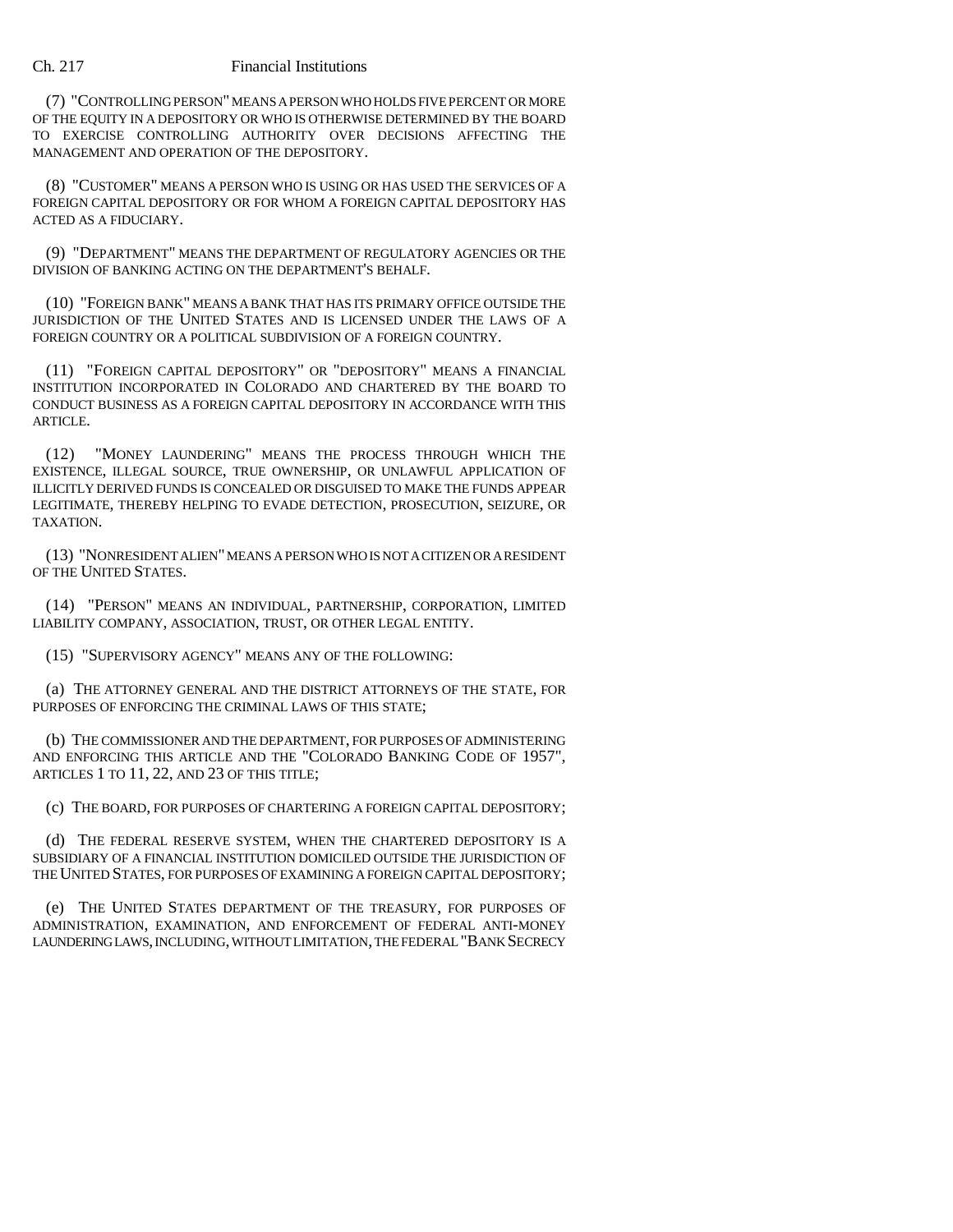ACT";

(f) THE LEGISLATIVE AUDIT COMMITTEE AND ITS STAFF, FOR PURPOSES OF ADMINISTERING THE LAWS OF THIS STATE RELATING TO THE AUDIT OF STATE AGENCIES AND THE COLLECTION AND DISBURSEMENT OF PUBLIC FUNDS;

(g) THE DEPARTMENT OF REVENUE, FOR PURPOSES OF ADMINISTERING AND ENFORCING LAWS RELATING TO THE COLLECTION OF TAXES OR FEES FROM A FOREIGN CAPITAL DEPOSITORY;

(h) THE COMMISSIONER OF INSURANCE AND THE DIVISION OF INSURANCE, FOR PURPOSES OF ADMINISTERING AND ENFORCING THE LAWS RELATING TO THE REGULATION OF AN INSURER OF ACCOUNTS IN A FOREIGN CAPITAL DEPOSITORY.

(16) "TANGIBLE PERSONAL PROPERTY" INCLUDES PLATINUM, PALLADIUM, GOLD, OR SILVER BULLION OR COINS, PRECIOUS STONES, JEWELRY, WORKS OF ART, FURNISHINGS, AND OTHER OBJECTS OF VALUE THAT ARE NOT LEGAL TENDER.

**11-37.5-104. Scope and applicability - construction in harmony with banking** law. THIS PART 1 AND PART 2 OF THIS ARTICLE SET FORTH THE TERMS AND CONDITIONS UNDER WHICH A FOREIGN OR DOMESTIC FINANCIAL INSTITUTION MAY DO BUSINESS IN COLORADO AS A STATE-CHARTERED FOREIGN CAPITAL DEPOSITORY. ALL PROVISIONS OF THE "COLORADO BANKING CODE OF 1957", ARTICLES 1 TO 11, 22, AND 23 OF THIS TITLE, SHALL APPLY TO SUCH INSTITUTIONS EXCEPT TO THE EXTENT OF ANY CONFLICT WITH THE PROVISIONS OF THIS ARTICLE, IN WHICH CASE THE PROVISIONS OF THIS ARTICLE SHALL CONTROL.

**11-37.5-105. Charter required - misrepresentation cause for disqualification.** (1) A PERSON MAY NOT OPERATE OR CONDUCT BUSINESS AS A DEPOSITORY IN THIS STATE WITHOUT POSSESSING A VALID AND CURRENT CHARTER ISSUED BY THE BOARD.

(2) A DEPOSITORY SHALL POST THE CHARTER CERTIFICATE IN A CONSPICUOUS PLACE AT ITS PRINCIPAL OFFICE IN THIS STATE.

(3) A PERSON WHO IS FOUND BY THE COMMISSIONER TO HAVE FALSELY REPRESENTED TO A CUSTOMER THAT A CHARTER HAD BEEN OBTAINED IS PERMANENTLY DISQUALIFIED FROM OBTAINING A CHARTER.

**11-37.5-106. Protection of appellation.** A CORPORATION THAT HAS NOT BEEN ISSUED A CHARTER UNDER THE PROVISIONS OF SECTION 11-37.5-109 SHALL NOT TRANSACT BUSINESS UNDER A NAME OR TITLE THAT CONTAINS THE WORDS "FOREIGN", "CAPITAL", AND "DEPOSITORY" IN ANY COMBINATION.

**11-37.5-107. Effect of injunction, rule, or order.** AN INJUNCTION, RULE, OR ORDER ISSUED UNDER THIS ARTICLE, INCLUDING WITHOUT LIMITATION SECTION 11-37.5-501 OR 11-37.5-502, SUPERSEDES ANY CONFLICTING PROVISION OF THIS ARTICLE OR OF THE "COLORADO BANKING CODE OF 1957", ARTICLES 1 TO 11, 22, AND 23 OF THIS TITLE.

**11-37.5-108. Rule-making authority.** (1) IN ADDITION TO ANY OTHER AUTHORITY CONFERRED BY LAW, THE BOARD HAS THE AUTHORITY TO, AND SHALL,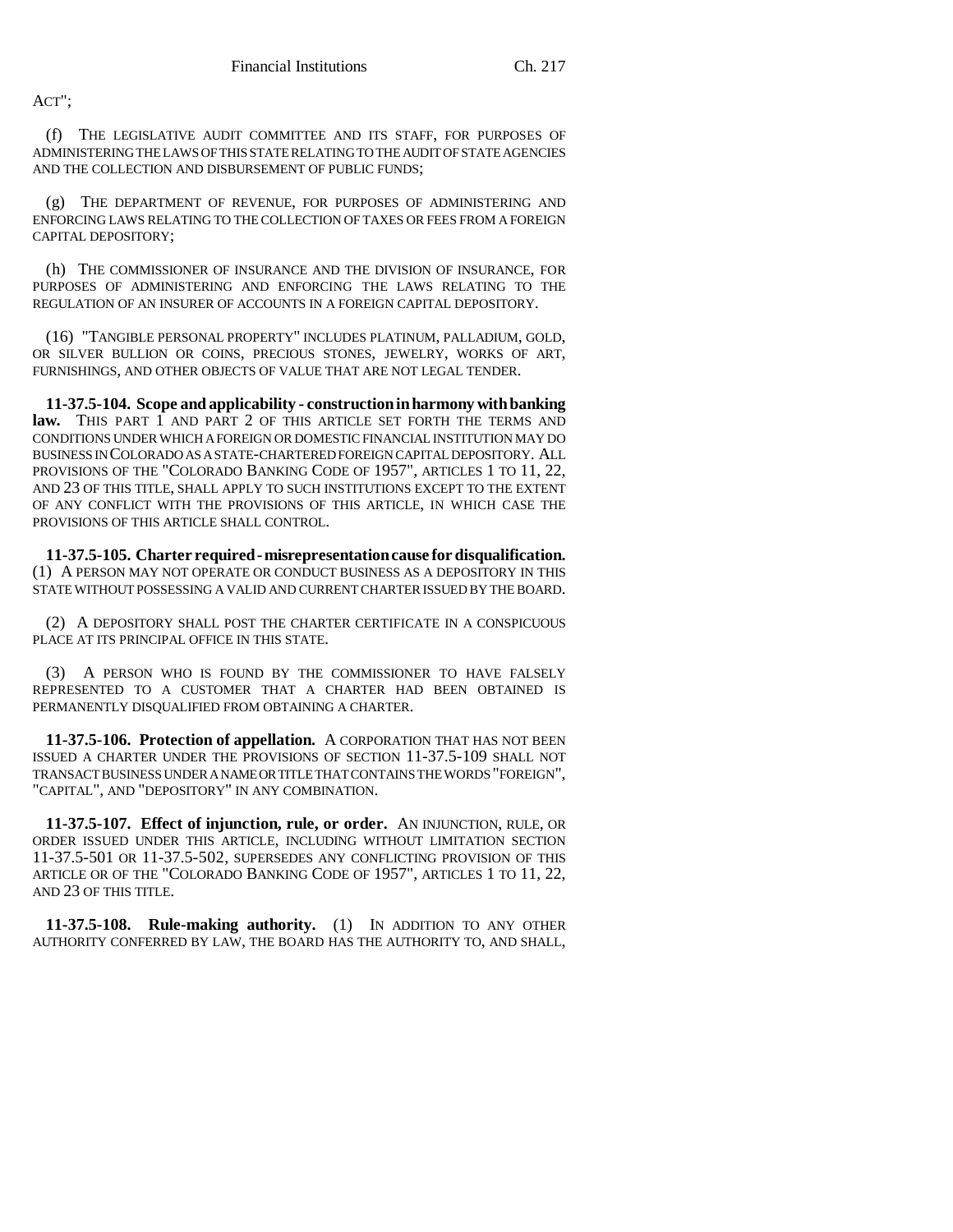PROMULGATE RULES IMPLEMENTING SECTIONS 11-37.5-109, 11-37.5-110, AND 11-37.5-113.

(2) IN ADDITION TO ANY OTHER AUTHORITY CONFERRED BY LAW, THE COMMISSIONER HAS THE AUTHORITY TO, AND SHALL, PROMULGATE RULES TO IMPLEMENT SECTIONS 11-37.5-114, 11-37.5-115, AND 11-37.5-119 AND TO SPECIFY THE CONDITIONS UNDER WHICH A DEPOSITORY MAY BE FOUND TO BE OPERATING IN A MANNER THAT IS UNSAFE OR UNSOUND.

**11-37.5-109. Charter eligibility and application requirements.** (1) IN ORDER TO LAWFULLY CONDUCT BUSINESS IN COLORADO AS A FOREIGN CAPITAL DEPOSITORY, A PERSON INTENDING TO OWN OR OPERATE A DEPOSITORY SHALL:

(a) OBTAIN A CHARTER FROM THE BOARD THROUGH AN APPLICATION PROCESS ESTABLISHED BY THE COMMISSIONER AND ADMINISTERED BY THE DEPARTMENT;

(b) MAKE AND FILE ARTICLES OF INCORPORATION CONTAINING INFORMATION OF ALL TYPES SPECIFIED IN SECTION 11-3-109 (1) (a), EXCEPT FOR THOSE TYPES OF INFORMATION SPECIFICALLY EXCLUDED BY THE BOARD BY RULE;

(c) SUBMIT AN APPLICATION TO THE BOARD ON A FORM PROVIDED BY THE COMMISSIONER AND ACCOMPANIED BY:

(I) DOCUMENTS CERTIFYING THAT THE IDENTITY OF EACH DIRECTOR, EXECUTIVE OFFICER, AND CONTROLLING PERSON OF THE PROPOSED DEPOSITORY HAS BEEN VERIFIED BY MEANS OF A BACKGROUND CHECK;

(II) A DETAILED, WRITTEN DESCRIPTION OF THE APPLICANT'S PERSONNEL TRAINING AND PREEMPLOYMENT SCREENING PROGRAMS, PHYSICAL AND TECHNOLOGICAL SECURITY SYSTEMS, AND METHODS OF COMPLIANCE WITH APPLICABLE FEDERAL RECORD-KEEPING AND REPORTING LAWS, INCLUDING, WITHOUT LIMITATION, THE FEDERAL "BANK SECRECY ACT" AND ITS IMPLEMENTING REGULATIONS;

(III) A BUSINESS PLAN THAT INCLUDES PROJECTIONS OF COSTS, PROFITABILITY, AND RELEVANT CHANGES IN FINANCIAL MARKETS;

(IV) THE INTENDED LOCATION OF EACH DEPOSITORY OFFICE IN THE STATE;

(V) A DOCUMENT FROM A CERTIFIED PUBLIC ACCOUNTANT CONFIRMING THAT THE APPLICANT HAS FINANCIAL ASSETS IN EXCESS OF LIABILITIES IN AN AMOUNT ESTABLISHED BY THE BOARD BY RULE; AND

(VI) A NONREFUNDABLE CHARTER APPLICATION FEE, SET BY THE BOARD PURSUANT TO SECTION 11-37.5-113, TO BE PAID INTO THE FOREIGN CAPITAL DEPOSITORY ACCOUNT ESTABLISHED IN SECTION 11-37.5-118.

(2) A FOREIGN CAPITAL DEPOSITORY MAY BE A SUBSIDIARY OF A FOREIGN BANK THAT HAS OBTAINED APPROVAL FROM THE FEDERAL RESERVE SYSTEM TO OPERATE IN THE UNITED STATES IN ACCORDANCE WITH THE FEDERAL "FOREIGN BANK SUPERVISION ENHANCEMENT ACT OF 1991".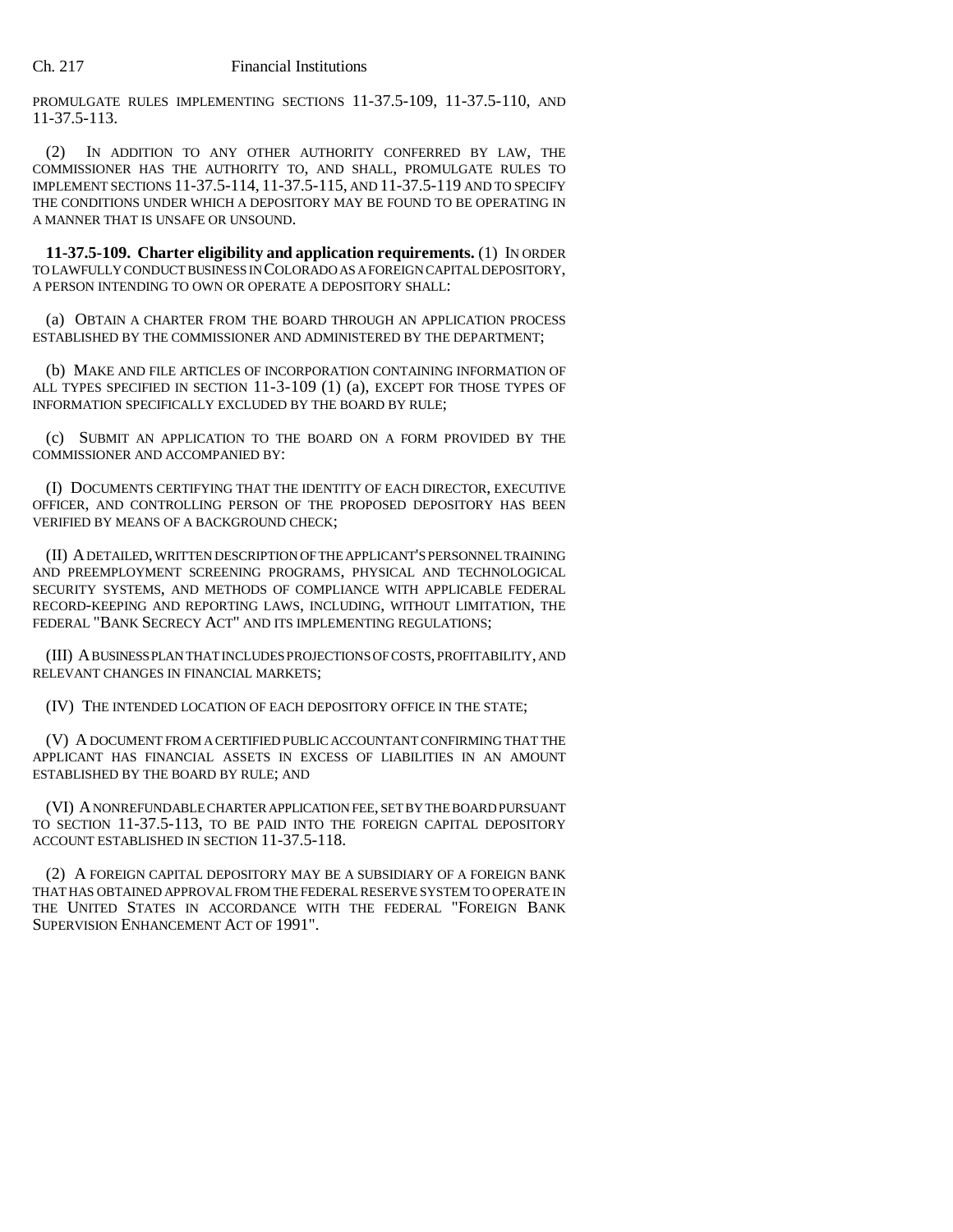**11-37.5-110. Charter application - grounds for denial.** (1) TO SAFEGUARD THE INTERESTS AND THE REPUTATION OF THE STATE, THE BOARD SHALL DENY A CHARTER APPLICATION IF IT FINDS THAT THE APPLICANT PLANNING TO OWN, OPERATE, OR MANAGE THE DEPOSITORY IS NOT OF GOOD CHARACTER OR THAT THE APPLICANT IS NOT FINANCIALLY SOUND.

(2) THE BOARD MAY FIND THAT THE PERSON PLANNING TO OWN, OPERATE, OR MANAGE THE DEPOSITORY IS NOT OF GOOD CHARACTER OR FINANCIAL INTEGRITY IF A DIRECTOR, AN EXECUTIVE OFFICER, OR A CONTROLLING PERSON OF THE APPLICANT HAS:

(a) BEEN CONVICTED OF OR HAS PLEADED GUILTY OR NOLO CONTENDERE TO ANY CRIME INVOLVING FRAUD, THEFT, RACKETEERING, OR MONEY LAUNDERING OR CONSPIRACY TO COMMIT ANY SUCH CRIME, PURSUANT TO THE LAWS OF THIS OR ANY OTHER STATE OR OF THE UNITED STATES, INCLUDING, WITHOUT LIMITATION, THE FEDERAL "BANK SECRECY ACT";

(b) HAD A PROFESSIONAL OR OCCUPATIONAL LICENSE, OR THE AUTHORITY OR PERMISSION TO BE EMPLOYED IN A BANKING, SECURITIES, OR INSURANCE INSTITUTION, DENIED, SUSPENDED, OR REVOKED BASED ON CONDUCT INVOLVING AN ACT OF FRAUD OR DISHONESTY;

(c) WILLFULLY MADE OR CAUSED TO BE MADE FALSE OR MISLEADING STATEMENTS IN AN APPLICATION OR REPORT TO A SUPERVISORY AGENCY OR HAS WILLFULLY OMITTED FACTS REQUIRED IN THE REPORT;

(d) WILLFULLY VIOLATED OR AIDED, ABETTED, COUNSELED, COMMANDED, INDUCED, OR PROCURED THE VIOLATION BY ANOTHER PERSON OF A PROVISION OF SECTION 11-37.5-105 OR 11-37.5-109.

(3) SUBSECTIONS (1) AND (2) OF THIS SECTION ARE NOT EXCLUSIVE OF OTHER GROUNDS ON WHICH THE BOARD MAY DETERMINE THAT AN APPLICANT FOR A CHARTER IS NOT OF GOOD CHARACTER OR FINANCIAL INTEGRITY AND THEREFORE MAY NOT RECEIVE A CHARTER.

(4) THE BOARD MAY AUTHORIZE THE COMMISSIONER TO CONDUCT OR OBTAIN FROM THE COLORADO BUREAU OF INVESTIGATION OR A PRIVATE INVESTIGATIVE SERVICE A BACKGROUND CHECK ON ANY DIRECTOR, EXECUTIVE OFFICER, OR CONTROLLING PERSON OF THE APPLICANT FOR THE PURPOSES OF DETERMINING WHETHER AN APPLICANT IS OF GOOD CHARACTER.

(5) THE BOARD SHALL ADOPT RULES CONCERNING THE METHOD AND PROCESS FOR DETERMINING WHETHER AN APPLICANT FOR A CHARTER IS FINANCIALLY SOUND.

**11-37.5-111. Suspension, revocation, and restoration of charter.** (1) THE BOARD MAY SUSPEND OR REVOKE THE CHARTER OF A DEPOSITORY IF THE BOARD FINDS THAT THE DEPOSITORY OR ANY DIRECTOR, EXECUTIVE OFFICER, OR CONTROLLING PERSON OF THE DEPOSITORY HAS:

(a) VIOLATED ANY PROVISION OF THIS ARTICLE OR ANY RULE VALIDLY ADOPTED PURSUANT TO THIS ARTICLE OR THE "COLORADO BANKING CODE OF 1957", ARTICLES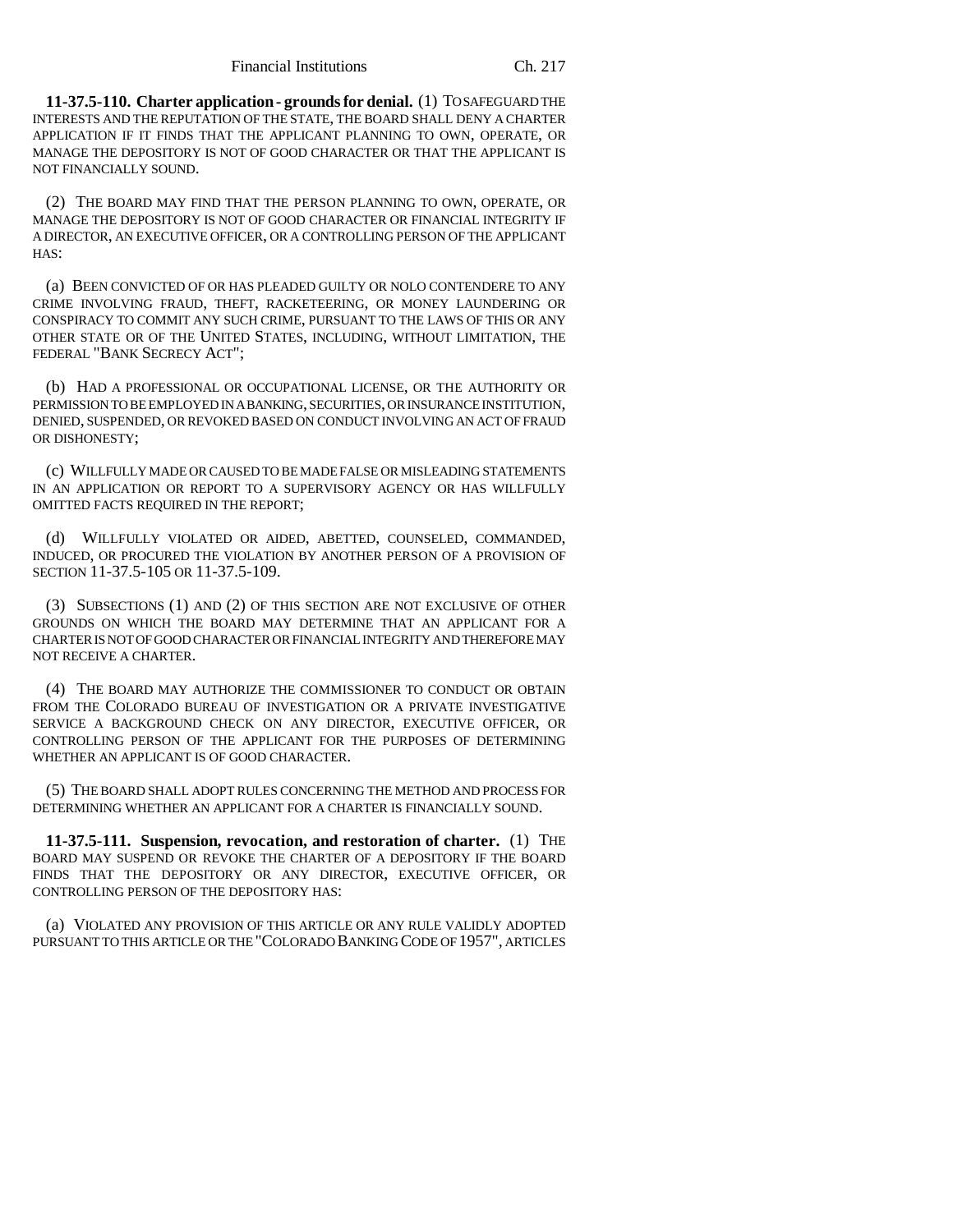1 TO 11, 22, AND 23 OF THIS TITLE;

(b) COMMITTED ANY ACT OR BEEN INVOLVED IN ANY ACTIVITY THAT WOULD BE GROUNDS FOR DENIAL OF A CHARTER UPON INITIAL APPLICATION PURSUANT TO SECTION 11-37.5-110;

(c) FAILED TO COMPLY WITH AN ORDER OF THE COMMISSIONER;

(d) OPERATED IN A MANNER OR CONDITION THAT IS UNSAFE OR UNSOUND;

(e) BECOME INSOLVENT IN THAT THE DEPOSITORY HAS CEASED TO PAY ITS DEBTS IN THE ORDINARY COURSE OF BUSINESS, IS UNABLE TO PAY DEBTS AS THEY COME DUE, OR HAS LIABILITIES THAT EXCEED ITS ASSETS;

(f) FILED A PETITION FOR AN ADJUDICATION OF BANKRUPTCY;

(g) KNOWINGLY MADE A FALSE STATEMENT OR REPORT TO A SUPERVISORY AGENCY;

(h) FAILED TO PAY THE DEPARTMENT OF REVENUE THE FEE, PENALTY, OR INTEREST OWED PURSUANT TO SECTIONS 11-37.5-403 TO 11-37.5-405 BEFORE 5 P.M. ON THE LAST DAY OF THE ELEVENTH MONTH AFTER THE DATE A DEFICIENCY ASSESSMENT IS MAILED PURSUANT TO SECTION 11-37.5-405; OR

(i) IF THE DEPOSITORY IS A SUBSIDIARY OF A FOREIGN BANK HOLDING COMPANY OR ANOTHER TYPE OF FINANCIAL INSTITUTION, HAD ITS OPERATING LICENSE SUSPENDED OR REVOKED IN THE COUNTRY WHERE THE PARENT COMPANY IS DOMICILED.

(2) BEFORE SUSPENDING OR REVOKING A CHARTER, THE BOARD SHALL CONDUCT A HEARING IN ACCORDANCE WITH THE "STATE ADMINISTRATIVE PROCEDURE ACT", ARTICLE 4 OF TITLE 24, C.R.S.

(3) ON THE RECOMMENDATION OF THE DEPARTMENT, THE BOARD MAY REINSTATE A CHARTER THAT HAS BEEN SUSPENDED OR REVOKED IF THE BOARD FINDS THAT THE DEPOSITORY HAS RESTORED ITS FINANCIAL INTEGRITY AND SOUNDNESS.

(4) AT NO TIME DURING OR FOLLOWING THE SUSPENSION, REVOCATION, OR REINSTATEMENT OF A CHARTER MAY A FINANCIAL RECORD PERTAINING TO AN INDIVIDUAL ACCOUNT BE DISCLOSED EXCEPT IN ACCORDANCE WITH RULES FOR THE CONDUCT OF EXAMINATIONS IN SECTION 11-37.5-116 OR IN ACCORDANCE WITH PART 2 OF THIS ARTICLE.

**11-37.5-112. Administrative orders by commissioner.** (1) IN ADDITION TO OR IN LIEU OF THE BOARD'S SUSPENDING OR REVOKING THE CHARTER ISSUED TO A FOREIGN CAPITAL DEPOSITORY, THE COMMISSIONER MAY:

(a) ISSUE A CEASE AND DESIST ORDER THAT SPECIFIES THE ACTIVITY THAT THE DEPOSITORY MAY NOT UNDERTAKE FOR THE DURATION OF THE ORDER;

(b) REQUIRE A DEPOSITORY TO TAKE ACTION AS DETERMINED BY THE COMMISSIONER; OR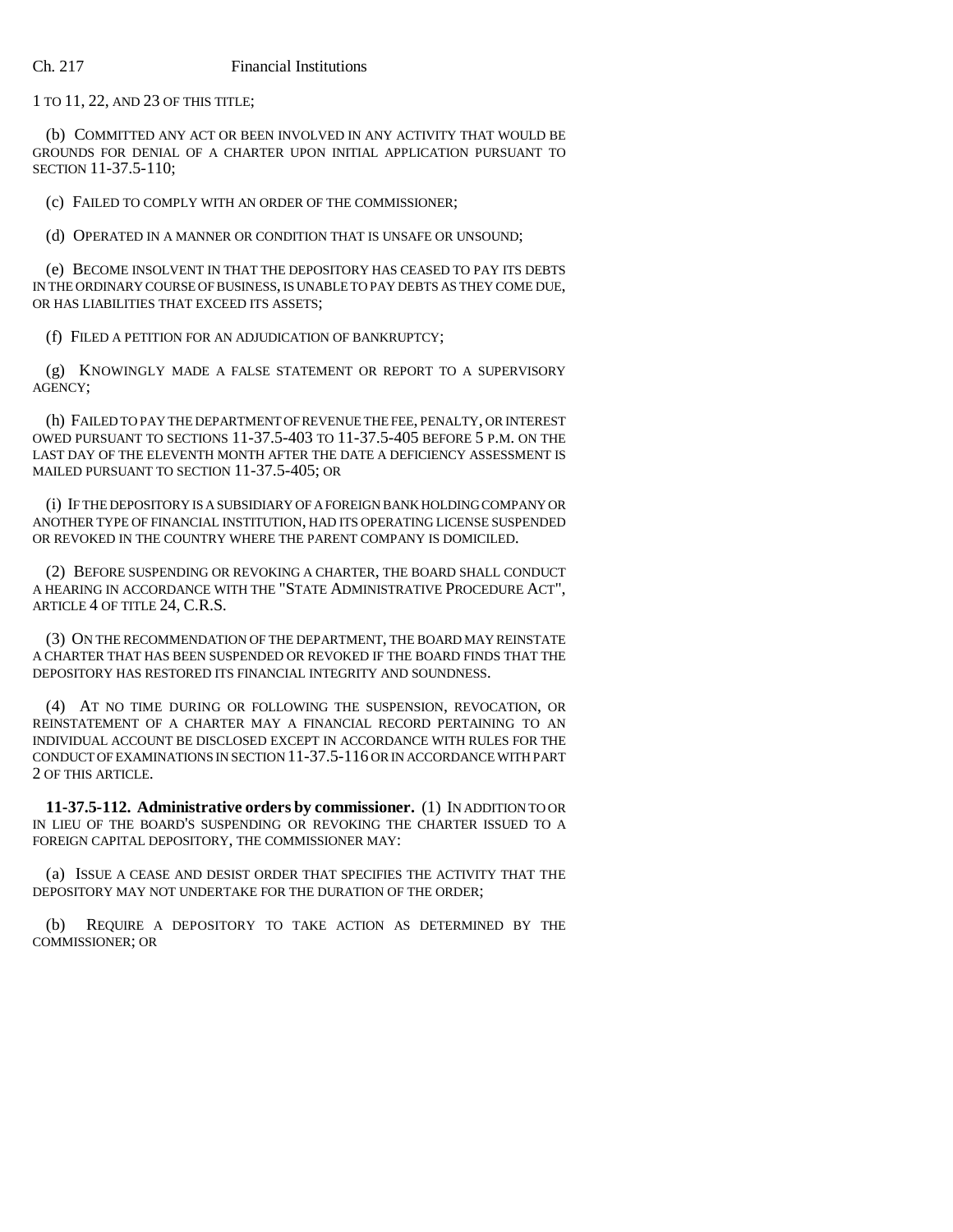(c) ORDER THE DEPOSITORY TO PAY A CIVIL PENALTY IN AN AMOUNT NOT TO EXCEED TEN THOUSAND DOLLARS FOR EACH VIOLATION OR, IN THE CASE OF A CONTINUING VIOLATION, TEN THOUSAND DOLLARS FOR EACH DAY DURING WHICH THE VIOLATION CONTINUES.

(2) ORDERS ISSUED BY THE COMMISSIONER PURSUANT TO THIS SECTION SHALL BE ISSUED IN ACCORDANCE WITH THE "STATE ADMINISTRATIVE PROCEDURE ACT", ARTICLE 4 OF TITLE 24, C.R.S.

**11-37.5-113. Application, charter, and renewal fee.** (1) AN APPLICANT FOR A CHARTER SHALL PAY A FEE ESTABLISHED BY THE BOARD BY RULE. THE APPLICATION FEE SHALL BE COMMENSURATE WITH THE COST OF CONDUCTING A BACKGROUND CHECK ON THE PERSON APPLYING FOR THE CHARTER AND ANY OTHER PERSON WHOSE GOOD CHARACTER AND FINANCIAL INTEGRITY ARE RELEVANT TO THE ISSUANCE OF A CHARTER.

(2) A SUCCESSFUL APPLICANT FOR A CHARTER SHALL PAY TO THE DEPARTMENT AN INITIAL CHARTER FEE OF NINETY-SIX THOUSAND DOLLARS, LESS THE AMOUNT PAID FOR THE APPLICATION FEE PURSUANT TO SUBSECTION (1) OF THIS SECTION.

(3) A DEPOSITORY SHALL PAY AN ANNUAL CHARTER RENEWAL FEE IN AN AMOUNT SET BY THE BOARD BY RULE, NOT TO EXCEED TEN THOUSAND DOLLARS.

(4) FEES COLLECTED PURSUANT TO THIS SECTION SHALL BE DEPOSITED IN THE FOREIGN CAPITAL DEPOSITORY ACCOUNT ESTABLISHED IN SECTION 11-37.5-118.

**11-37.5-114. Regulation and supervision - rules.** (1) TO ENSURE THE PRUDENTIAL SUPERVISION OF FOREIGN CAPITAL DEPOSITORIES, THE COMMISSIONER SHALL ADOPT RULES THAT:

(a) DETERMINE THE PROCESSES AND PROCEDURES NECESSARY TO ENSURE THAT THE CONTROLLING PERSONS AND EMPLOYEES AND THE PROCEDURES OF A DEPOSITORY ARE IN COMPLIANCE WITH THIS ARTICLE;

(b) ESTABLISH THE PROCEDURES FOR THE CONDUCT OF EXAMINATIONS OF A DEPOSITORY BY THE DEPARTMENT;

(c) ESTABLISH THE FORM OF SUSPICIOUS ACTIVITY REPORTS AND THE CONDITIONS UNDER WHICH A SUSPICIOUS ACTIVITY REPORT SHALL BE FILED;

(d) REQUIRE A DEPOSITORY TO SUBMIT TO THE COMMISSIONER OR THE DEPARTMENT, UPON REQUEST, A WRITTEN OR ELECTRONIC RECORD OF ANY DEPOSIT, TRANSFER, OR WITHDRAWAL OF CASH FROM THE DEPOSITORY; AND

(e) REQUIRE EACH DEPOSITORY TO FILE AN ANNUAL REPORT DETAILING THE DEPOSITORY'S:

(I) SECURITY MEASURES DESIGNED TO DETER AND PREVENT THEFT, FRAUD, MONEY LAUNDERING, AND CORRUPTION;

(II) PROCEDURES FOR FILING SUSPICIOUS ACTIVITY REPORTS WITH THE UNITED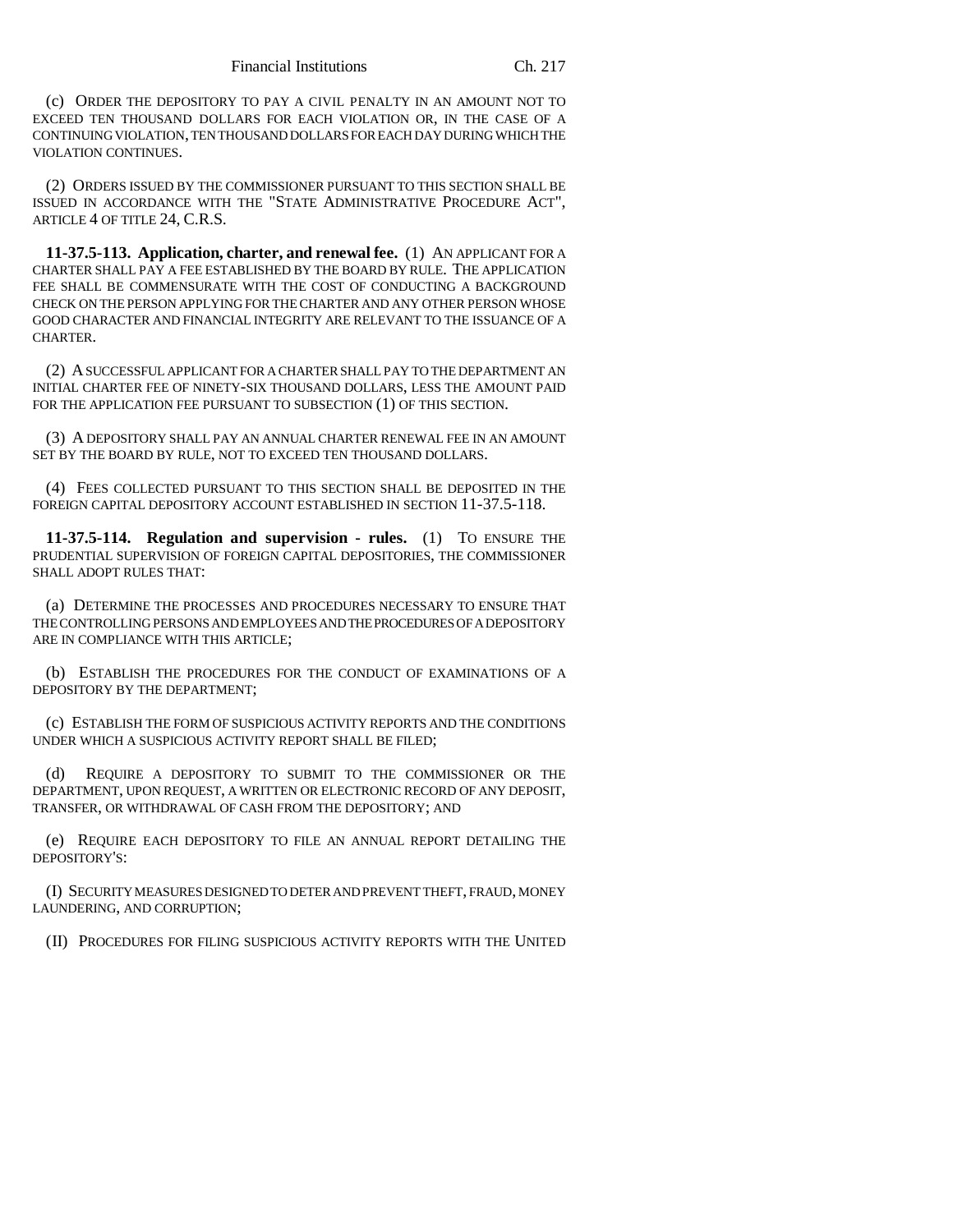STATES DEPARTMENT OF THE TREASURY AND FOR KEEPING RECORDS AND FILING REPORTS OF TRANSACTIONS AS REQUIRED BY FEDERAL LAW AND REGULATION TO COMBAT MONEY LAUNDERING AND OTHER CRIMINAL ACTIVITIES;

(III) EMPLOYEE TRAINING PROGRAMS REGARDING DISCLOSURE AND OTHER ASPECTS OF CUSTOMER FINANCIAL PRIVACY AND PROCEDURES AND POLICIES TO PREVENT AND COMBAT MONEY LAUNDERING;

(IV) APPOINTMENT AND RESPONSIBILITIES OF A COMPLIANCE OFFICER WHO HAS DAY-TO-DAY RESPONSIBILITY FOR COMPLIANCE WITH ALL LAWS APPLICABLE TO A FOREIGN CAPITAL DEPOSITORY; AND

(V) (A) APPOINTMENT AND CONDUCT OF AN INDEPENDENT AUDITOR OF THE FOREIGN CAPITAL DEPOSITORY'S COMPLIANCE WITH ALL LAWS AND REGULATIONS APPLICABLE TO A FOREIGN CAPITAL DEPOSITORY. SUCH INDEPENDENT AUDITOR SHALL BE RESPONSIBLE FOR PERFORMING REGULAR COMPLIANCE AUDITS OF THE FOREIGN CAPITAL DEPOSITORY ON A REGULAR BASIS, AT LEAST FOUR TIMES PER YEAR, AND FOR TRANSMITTING THE RESULTS OF SUCH AUDITS TO SENIOR MANAGEMENT; EXCEPT THAT, IN THE AUDITOR'S SOLE DISCRETION, IF IT APPEARS TO THE AUDITOR THAT SUSPICIOUS ACTIVITY OCCURRED WITH THE KNOWLEDGE OR COMPLICITY OF SENIOR MANAGEMENT, THE AUDITOR SHALL TRANSMIT THE RESULTS TO THE DEPARTMENT OR TO SUCH OTHER PERSON AS THE DEPARTMENT DIRECTS.

(B) THE INDEPENDENT AUDITOR SHALL MAKE A SEPARATE ANNUAL REPORT TO THE DEPARTMENT REGARDING THE DISCHARGE OF THE DUTIES ASSIGNED BY SUB-SUBPARAGRAPH (A) OF THIS SUBPARAGRAPH (V), INCLUDING THE PROCEDURES USED AND THE STANDARDS UPON WHICH THE AUDITOR RELIED AND ANY LEGAL OR REGULATORY COMPLIANCE DEFICIENCIES THE AUDITOR NOTED. IN ADDITION, THE INDEPENDENT AUDITOR SHALL MAKE A REPORT TO THE DEPARTMENT AT ANY TIME UPON DISCOVERY OF A SERIOUS LEGAL COMPLIANCE DEFICIENCY AND IS AUTHORIZED TO MAKE A REPORT OF ANY LEGAL COMPLIANCE DEFICIENCY, REGARDLESS OF ITS SEVERITY. THE FOREIGN CAPITAL DEPOSITORY SHALL PROVIDE THE INDEPENDENT AUDITOR FULL ACCESS TO ITS RECORDS, INCLUDING, WITHOUT LIMITATION, FINANCIAL RECORDS AND ALL OTHER MATERIALS RELEVANT TO THE CONDUCT OF THE AUDITOR'S DUTIES.

(2) WITH RESPECT TO AN ACTION CONCERNING THE ISSUANCE, SUSPENSION, OR REVOCATION OF A CHARTER OR AN ACTION TO ENFORCE PART 5 OF THIS ARTICLE, THE COMMISSIONER SHALL ADOPT RULES TO DETERMINE PREHEARING DISCOVERY PROCEDURES, INCLUDING THE TAKING OF DEPOSITIONS AND THE PRODUCTION OF DOCUMENTS.

(3) RULES GOVERNING HEARINGS SHALL PROVIDE FOR THE ISSUANCE OF SUBPOENAS AND THE ADMINISTRATION OF OATHS TO WITNESSES AND PARTIES OR THEIR REPRESENTATIVES. SUCH RULES SHALL APPLY TO BOTH DISCOVERY PROCEDURES AND HEARINGS.

**11-37.5-115. Annual fee.** A DEPOSITORY SHALL PAY TO THE DEPARTMENT AN ANNUAL FEE ESTABLISHED BY RULE THAT IS COMMENSURATE WITH THE TOTAL PROJECTED COSTS OF THE DEPARTMENT OF REGULATORY AGENCIES IN CONDUCTING EXAMINATIONS OF A DEPOSITORY AND OF THE DEPARTMENT OF REVENUE IN CARRYING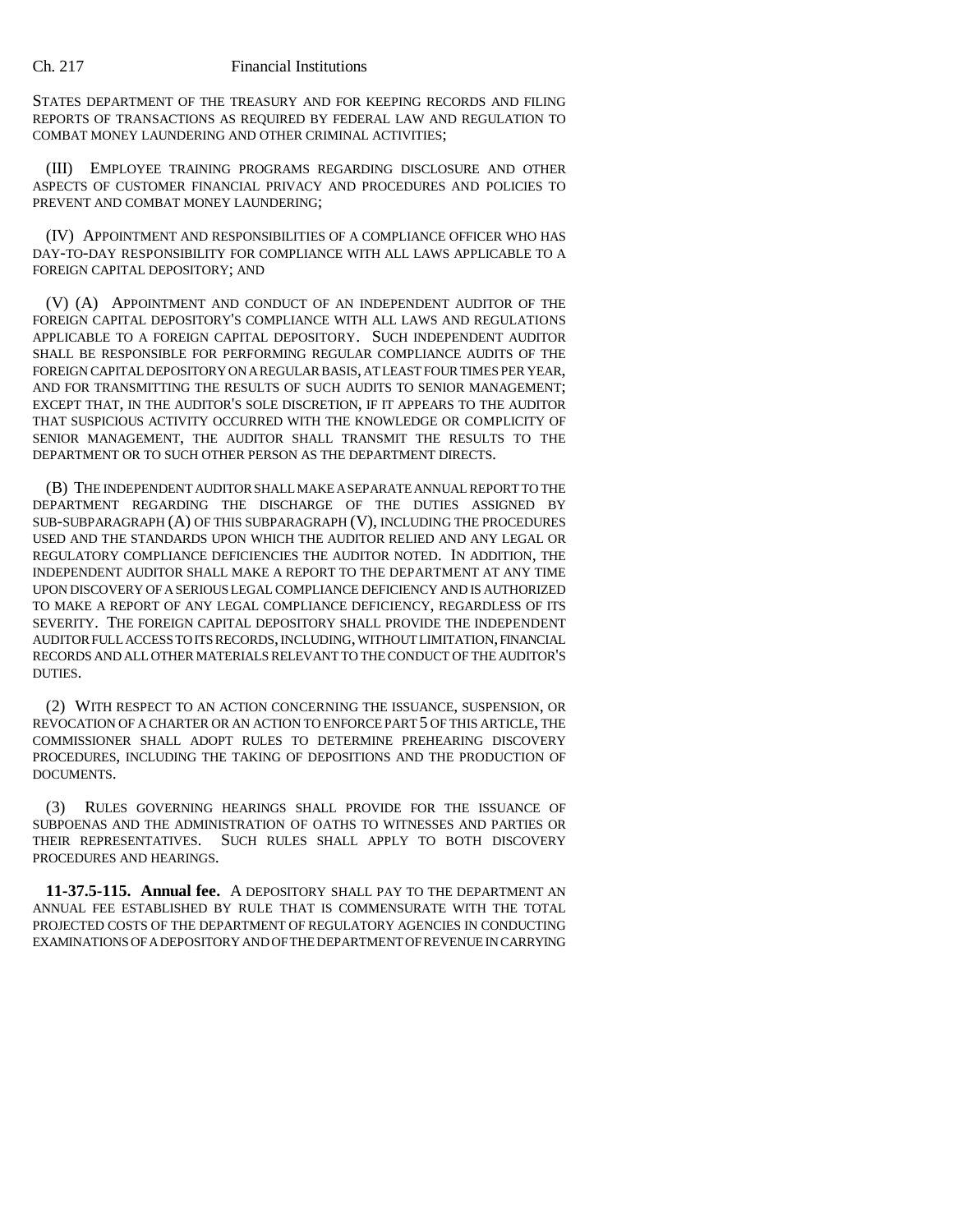OUT AUDITS PURSUANT TO SECTION 11-37.5-404. THE PROCEEDS OF THE FEE SHALL BE DEPOSITED IN THE FOREIGN CAPITAL DEPOSITORY ACCOUNT ESTABLISHED IN SECTION 11-37.5-118.

**11-37.5-116. Examinations.** (1) EXCEPT AS OTHERWISE PROVIDED IN SUBSECTION (5) OF THIS SECTION, THE DEPARTMENT SHALL:

(a) EXAMINE EACH DEPOSITORY, AT LEAST ONCE PER YEAR, TO:

(I) VERIFY THE DEPOSITORY'S ASSETS AND LIABILITIES;

(II) ASCERTAIN THE ACCURACY OF THE DEPOSITORY'S BOOKS AND RECORDS; AND

(III) DETERMINE WHETHER THE DEPOSITORY'S METHODS OF OPERATION AND CONDUCT OF BUSINESS ARE IN COMPLIANCE WITH APPLICABLE LAWS AND RULES; AND

(b) GIVE EACH DEPOSITORY EXAMINED IN ACCORDANCE WITH PARAGRAPH (a) OF THIS SUBSECTION (1) A WRITTEN REPORT OF THE EXAMINATION'S FINDINGS. SUCH REPORT SHALL BE FURNISHED TO THE DEPOSITORY NO LATER THAN SIXTY DAYS AFTER THE COMPLETION OF THE EXAMINATION.

(2) A CONTROLLING PERSON OR EMPLOYEE OF A FOREIGN CAPITAL DEPOSITORY SHALL EXHIBIT TO THE DEPARTMENT OR AN EXAMINER FROM THE FEDERAL RESERVE SYSTEM OR THE UNITED STATES DEPARTMENT OF THE TREASURY UPON REQUEST THE BOOKS, RECORDS, AND ACCOUNTS OF THE DEPOSITORY; EXCEPT THAT THE IDENTITY OF A CUSTOMER SHALL NOT BE DISCLOSED TO THE DEPARTMENT OR ANY EXAMINER UNLESS THE DISCLOSURE IS NECESSITATED BY THE DEPARTMENT'S PROCEDURE FOR VERIFYING THAT THE DEPOSITORY'S PROCEDURES TO PREVENT AND COMBAT MONEY LAUNDERING HAVE BEEN IMPLEMENTED.

(3) THE DEPARTMENT MAY ISSUE SUBPOENAS AND ADMINISTER OATHS TO ANY DIRECTOR, EXECUTIVE OFFICER, CONTROLLING PERSON, OR EMPLOYEE OF A FOREIGN CAPITAL DEPOSITORY OR TO ANY CLIENT, AGENT, OR OTHER PARTY TO A CONTRACTUAL OR OTHER ARRANGEMENT WITH A FOREIGN CAPITAL DEPOSITORY. IN CASE OF A REFUSAL TO OBEY A SUBPOENA ISSUED BY THE DEPARTMENT, THE REFUSAL MAY BE REPORTED TO THE DISTRICT COURT OF THE DISTRICT IN WHICH THE DEPOSITORY IS LOCATED. THE COURT SHALL ENFORCE OBEDIENCE TO THE SUBPOENA IN THE MANNER PROVIDED BY LAW FOR ENFORCING OBEDIENCE TO THE PROCESS OF THE COURT.

(4) IF A CHARTER IS ISSUED TO A FOREIGN BANK, THE DEPARTMENT MAY CONDUCT AN EXAMINATION OF THE DEPOSITORY EITHER WITH OR WITHOUT THE ASSISTANCE OF PERSONNEL OF THE FEDERAL RESERVE SYSTEM OR THE UNITED STATES DEPARTMENT OF THE TREASURY.

(5) THE DEPARTMENT MAY ACCEPT AS THE EXAMINATION OF A DEPOSITORY REQUIRED BY THIS SECTION THE FINDINGS OR RESULTS OF AN EXAMINATION CONDUCTED BY THE FEDERAL RESERVE SYSTEM OR THE UNITED STATES DEPARTMENT OF THE TREASURY.

(6) A FOREIGN CAPITAL DEPOSITORY SHALL KEEP ITS CORPORATE RECORDS,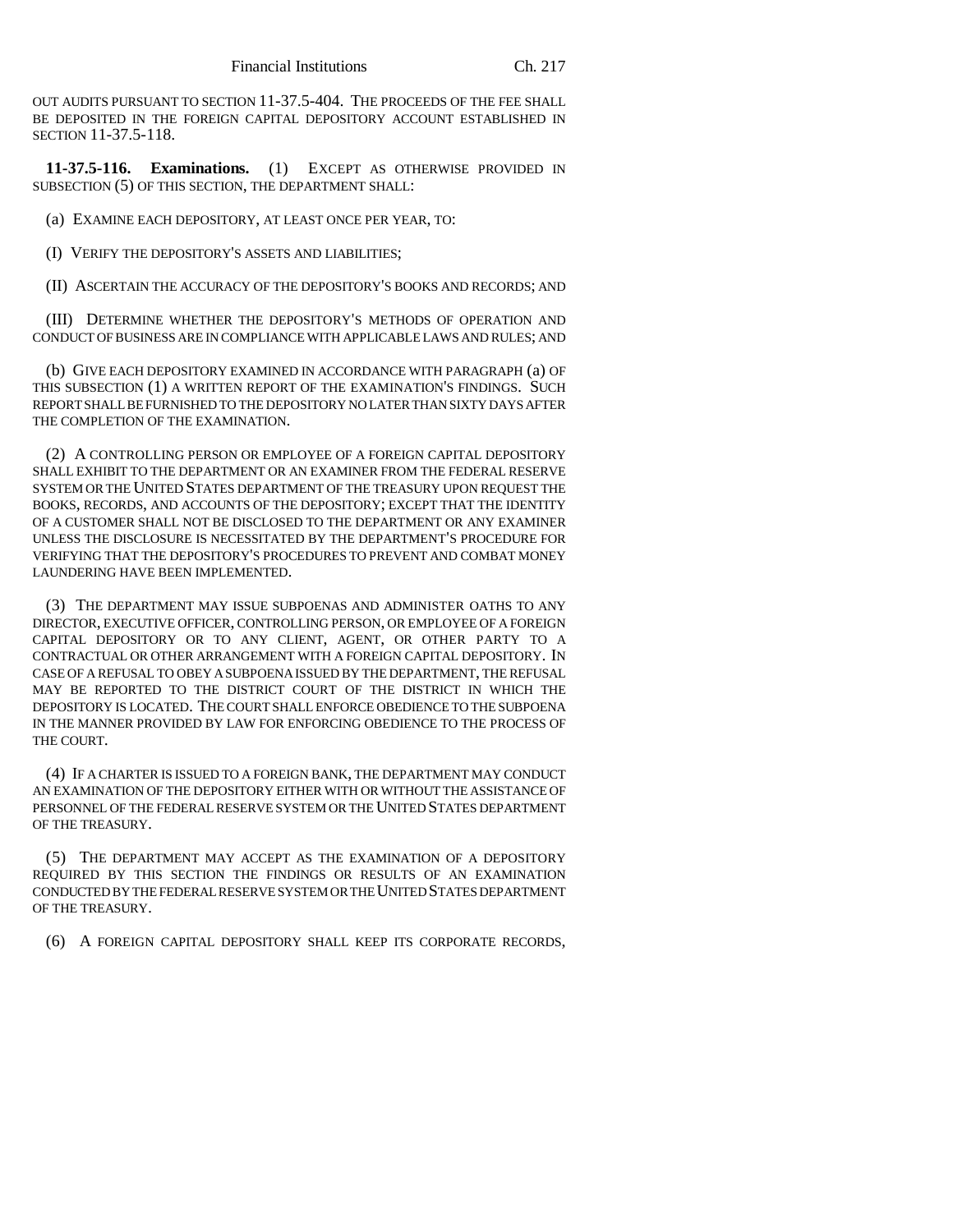FINANCIAL RECORDS, AND BOOKS OF ACCOUNT IN WORDS AND FIGURES USED IN THE ENGLISH LANGUAGE, IN COLORADO, AND IN A FORM SATISFACTORY TO THE DEPARTMENT.

(7) IF A FOREIGN CAPITAL DEPOSITORY IS ISSUED A CHARTER TO MAINTAIN TWO OR MORE OFFICES IN THE STATE, THE DEPOSITORY SHALL DESIGNATE ONE OF ITS OFFICES AS ITS PRIMARY OFFICE FOR THE PURPOSES OF KEEPING CONSOLIDATED RECORDS AND FACILITATING EXAMINATIONS BY THE DEPARTMENT OR BY THE UNITED STATES DEPARTMENT OF THE TREASURY.

**11-37.5-117. Special examinations - costs.** (1) WHENEVER IN THE JUDGMENT OF THE COMMISSIONER THE CONDITION OF A DEPOSITORY OR THE ACTIONS OF A CUSTOMER NECESSITATE AN EXAMINATION BEYOND THAT REQUIRED BY SECTION 11-37.5-116, THE DEPARTMENT MAY CONDUCT ADDITIONAL EXAMINATIONS AND, IN CONNECTION WITH SUCH ADDITIONAL EXAMINATIONS, MAY CHARGE THE DEPOSITORY:

(a) AN AMOUNT NOT TO EXCEED FOUR HUNDRED DOLLARS A DAY FOR EACH EXAMINER ENGAGED IN THE EXAMINATION OF THE DEPOSITORY;

(b) THE ACTUAL COST OF TRAVEL EXPENSES OF EACH EXAMINER IN THE EVENT THAT TRAVEL OUTSIDE THIS STATE IS DETERMINED NECESSARY BY THE COMMISSIONER;

(c) THE ACTUAL COST OF TRAVEL EXPENSES AND OTHER COSTS OF SPECIALIZED PERSONNEL OR SERVICES IN THE EVENT THAT TRAVEL OUTSIDE THIS STATE OR SPECIAL SERVICES NOT AVAILABLE WITHIN THIS STATE ARE DETERMINED NECESSARY BY THE COMMISSIONER; AND

(d) A REASONABLE AMOUNT TO RECOVER THE ACTUAL COSTS OF COUNSEL AND OTHER DEPARTMENT RESOURCES.

(2) EXAMINATION FEES COLLECTED BY THE DEPARTMENT SHALL BE DEPOSITED IN THE FOREIGN CAPITAL DEPOSITORY ACCOUNT ESTABLISHED IN SECTION 11-37.5-118.

**11-37.5-118. Foreign capital depository account.** (1) THERE IS HEREBY CREATED IN THE STATE TREASURY THE FOREIGN CAPITAL DEPOSITORY ACCOUNT. EXCEPT FOR REVENUE DERIVED IN ACCORDANCE WITH SECTIONS 11-37.5-403 TO 11-37.5-405, ALL MONEYS RECEIVED FROM A FOREIGN CAPITAL DEPOSITORY PURSUANT TO THIS ARTICLE SHALL BE DEPOSITED IN THE ACCOUNT.

(2) MONEYS IN THE ACCOUNT MAY BE APPROPRIATED BY THE GENERAL ASSEMBLY TO THE DEPARTMENT SOLELY FOR THE DEPARTMENT'S USE IN MEETING ITS SUPERVISORY AND REGULATORY OBLIGATIONS UNDER SECTIONS 11-37.5-113 TO 11-37.5-117.

**11-37.5-119. Reports - contents and restrictions.** (1) A DEPOSITORY SHALL MAKE A REPORT TO THE DEPARTMENT IN SUCH MANNER AND AT SUCH TIMES AS REQUIRED BY THE COMMISSIONER.

(2) A REPORT FILED WITH THE DEPARTMENT SHALL: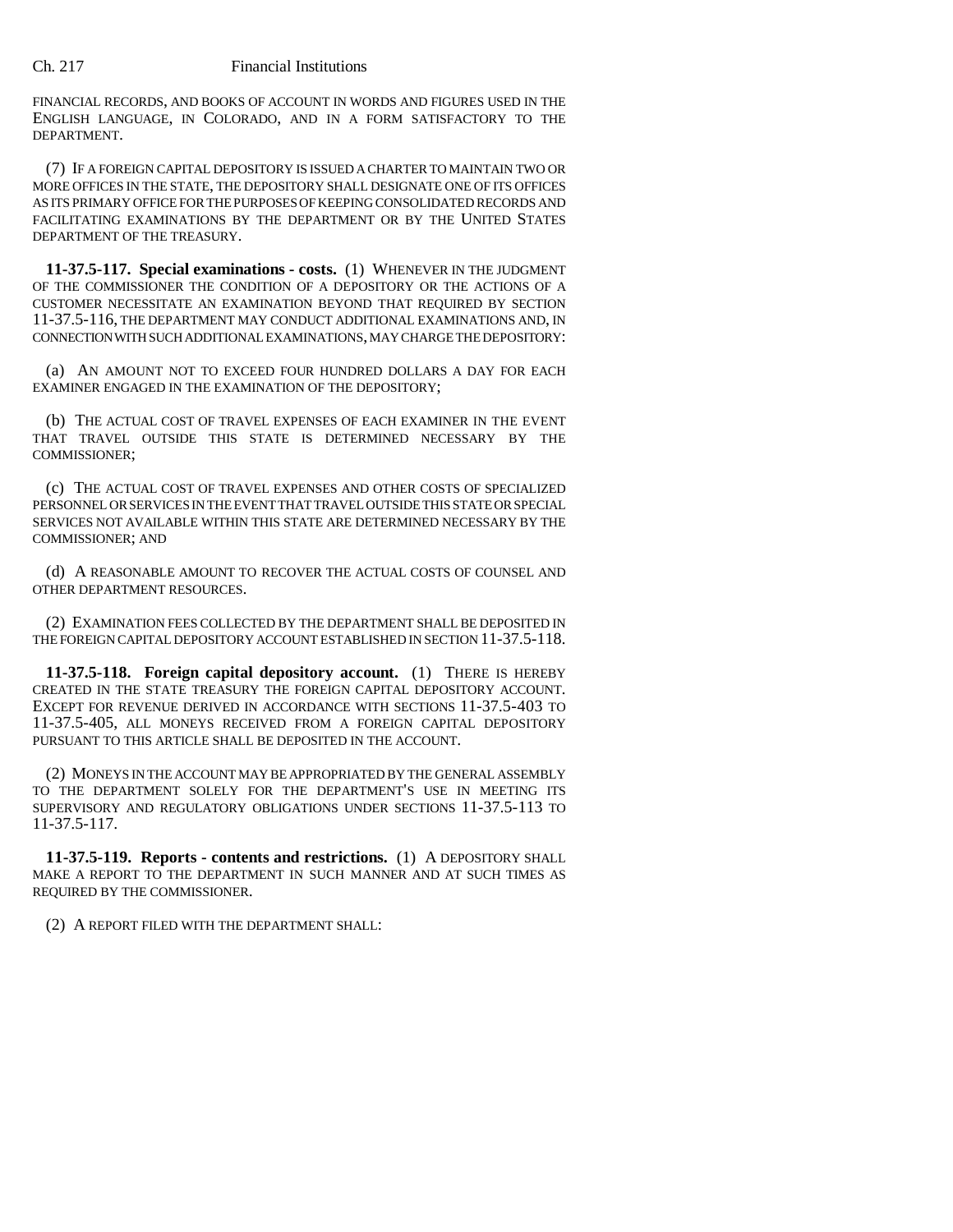(a) CONTAIN THE INFORMATION REQUIRED BY RULE; AND

(b) BE VERIFIED BY TWO OF THE DEPOSITORY'S EXECUTIVE OFFICERS. THE VERIFICATION SHALL STATE THAT EACH OF THE OFFICERS MAKING THE VERIFICATION HAS A PERSONAL KNOWLEDGE OF THE MATTERS IN THE REPORT AND THAT EACH OF THEM BELIEVES THAT EACH STATEMENT IN THE REPORT IS TRUE.

(3) A DEPOSITORY SHALL NOT INCLUDE IN THE REPORT ANY FINANCIAL RECORD, AS DEFINED IN SECTION 11-37.5-202 (2), OF ANY CUSTOMER.

(4) THE DEPARTMENT MAY PROVIDE A COPY OF THE REPORT TO ANOTHER SUPERVISORY AGENCY.

**11-37.5-120. Record-keeping and reporting - suspicious activity.** (1) IN ADDITION TO COMPLYING WITH ALL REQUIREMENTS OF THE FEDERAL "BANK SECRECY ACT", A FOREIGN CAPITAL DEPOSITORY SHALL:

(a) KEEP A WRITTEN OR ELECTRONIC RECORD, FOR AT LEAST FIVE YEARS, OF EACH WIRE TRANSFER OR OTHER ELECTRONIC MEANS OF TRANSFERRING CAPITAL TO THE DEPOSITORY THAT INVOLVES A SUM OF THREE THOUSAND DOLLARS OR MORE; AND

(b) COMPLY WITH FEDERAL REGULATIONS AND RULES OF THE DEPARTMENT CONCERNING THE FORM OF A SUSPICIOUS ACTIVITY REPORT AND THE CONDITIONS UNDER WHICH A SUSPICIOUS ACTIVITY REPORT IS REQUIRED TO BE REPORTED TO A SUPERVISORY AGENCY OR TO THE UNITED STATES DEPARTMENT OF THE TREASURY.

**11-37.5-121. Sale or transfer of charter prohibited - penalty.** (1) A CHARTER ISSUED BY THE BOARD MAY NOT BE SOLD, TRADED, TRANSFERRED, OR OTHERWISE ASSIGNED TO ANOTHER CORPORATION.

(2) A PERSON WHO ATTEMPTS TO SELL, TRADE, OR TRANSFER A CHARTER OR WHO KNOWINGLY ACCEPTS A CHARTER IN VIOLATION OF SUBSECTION (1) OF THIS SECTION IS SUBJECT TO CIVIL AND CRIMINAL PENALTIES PURSUANT TO SECTIONS 11-37.5-502 AND 11-37.5-503.

**11-37.5-122. Dissolution - closing.** (1) THE BOARD MAY, UPON A FINDING OF NEGLIGENCE, MISCONDUCT, OR ANY OF THE CONDITIONS SPECIFIED IN SECTION 11-37.5-110 OR 11-37.5-111, DISSOLVE THE CHARTER OF A DEPOSITORY, REMOVE ANY DIRECTORS, EXECUTIVE OFFICERS, OR EMPLOYEES, AND CANCEL ANY CONTRACTUAL OR OTHER ARRANGEMENTS WITH AGENTS, PARTNERS, OR AFFILIATES OF THE DEPOSITORY PRIOR TO THE DISSOLUTION.

(2) THE DEPARTMENT MAY CLOSE A DEPOSITORY AND TAKE POSSESSION OF THE BOOKS, RECORDS, AND ASSETS OF THE DEPOSITORY AND HOLD THEM UNTIL THE DEPOSITORY IS AUTHORIZED BY THE BOARD TO RESUME BUSINESS OR UNTIL IT IS LIQUIDATED IN ACCORDANCE WITH ARTICLE 5 OF THIS TITLE.

(3) EXCEPT IN ACCORDANCE WITH PART 2 OF THIS ARTICLE, AN INDIVIDUAL FINANCIAL RECORD MAY NOT BE DISCLOSED IN THE PROCESS OF DISSOLVING OR CLOSING A DEPOSITORY, AND THE PENALTIES FOR WRONGFUL DISCLOSURE IN PART 2 OF THIS ARTICLE APPLY TO THE BOARD, THE DEPARTMENT, AND THE DEPOSITORY.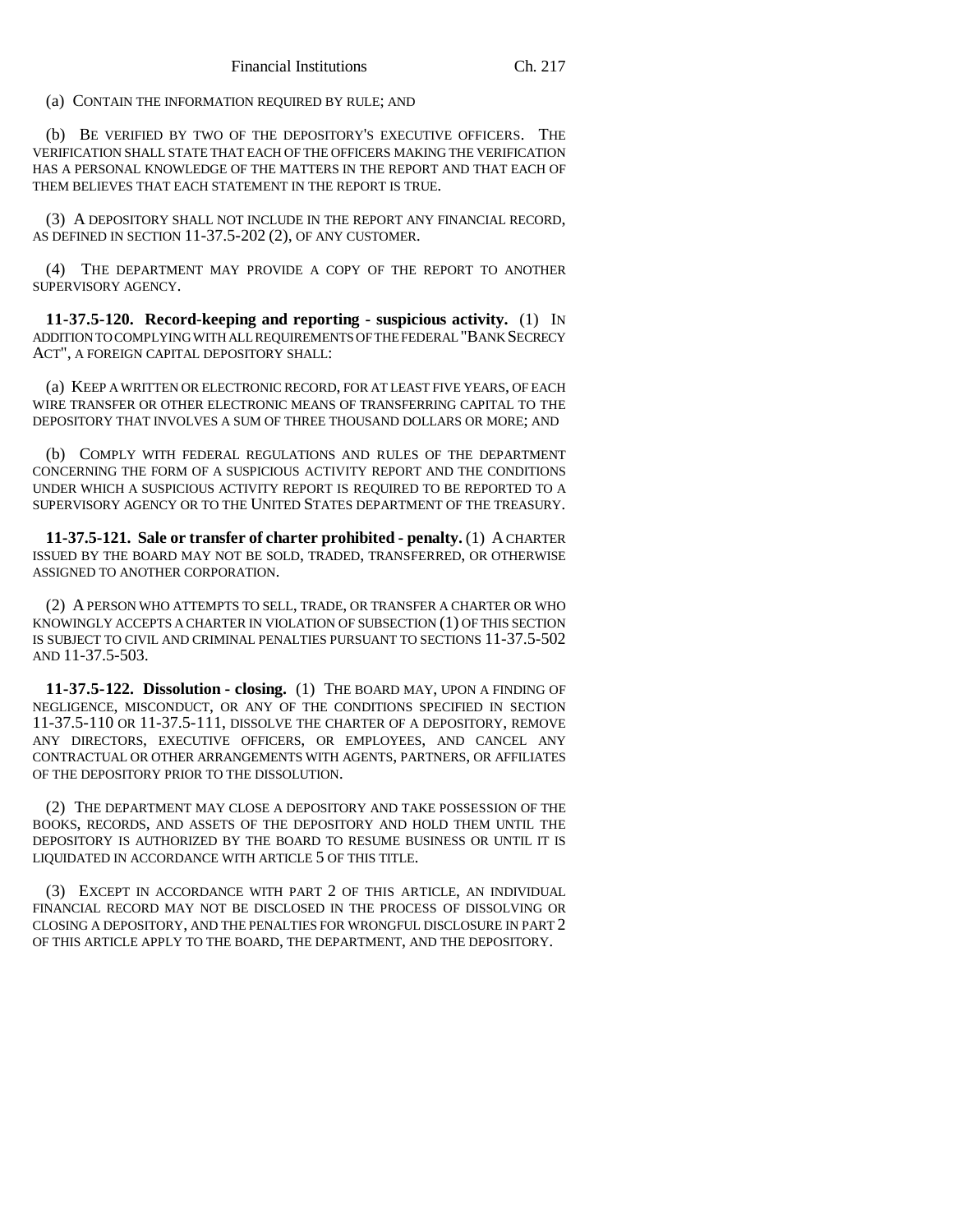(4) A FOREIGN CAPITAL DEPOSITORY MAY NOT CLOSE ITS PRIMARY OFFICE OR CEASE OPERATIONS WITHOUT THE WRITTEN APPROVAL OF THE DEPARTMENT.

(5) VOLUNTARY DISSOLUTION OF A DEPOSITORY SHALL COMPLY WITH THE PROVISIONS OF SECTION 11-5-101.

**11-37.5-123. Depository services - allowed and required.** (1) A DEPOSITORY MAY:

(a) ACCEPT DEPOSITS IN ANY CURRENCY OR ELECTRONIC FORM CONVERTIBLE TO UNITED STATES DOLLARS;

(b) PROVIDE SAFE DEPOSIT AND OTHER STORAGE SERVICES FOR THE PURPOSE OF PROTECTING THE SECURITY OF A CUSTOMER'S TANGIBLE PERSONAL PROPERTY;

(c) CONVERT CASH DEPOSITS TO PURCHASE ORDERS FOR GOLD, SILVER, PLATINUM, AND OTHER PRECIOUS METALS ON BEHALF OF OR AT THE DIRECTION OF A CUSTOMER;

(d) PURCHASE, SELL, AND PAY INTEREST TO THE CUSTOMER DERIVED FROM TAX-EXEMPT FEDERAL, STATE, COUNTY, OR MUNICIPAL BONDS ON BEHALF OF OR AT THE DIRECTION OF A CUSTOMER;

(e) PROVIDE A CUSTOMER WITH FOREIGN CURRENCY IN EXCHANGE FOR UNITED STATES DOLLARS IN AN EQUIVALENT MONETARY AMOUNT;

(f) EXERCISE TRUST POWERS IF SO AUTHORIZED BY THE BOARD;

(g) ISSUE A DEBIT CARD OR AN AUTOMATIC TELLER MACHINE CARD TO A CUSTOMER;

(h) CHARGE INTEREST IN RELATION TO A CUSTOMER'S USE OF A DEBIT OR AUTOMATIC TELLER MACHINE CARD;

(i) ESTABLISH DIFFERENT TYPES OF DEPOSIT ACCOUNTS FOR CUSTOMERS;

(j) OFFER DEPOSIT OR SAFE DEPOSIT INSURANCE PROVIDED UNDER CONTRACT WITH A FINANCIAL GUARANTY INSURER APPROVED BY THE COMMISSIONER;

(k) CHARGE FEES RELATED TO THE OPENING, MANAGEMENT, AND INSURING OF DEPOSIT ACCOUNTS, THE STORAGE AND MAINTENANCE OF TANGIBLE PERSONAL PROPERTY, THE ESTABLISHMENT AND ADMINISTRATION OF TRUST ACCOUNTS, AND OTHER LAWFUL INVESTMENT, LEGAL, OR FINANCIAL SERVICES;

(l) SET UNDERWRITING STANDARDS FOR EACH TYPE OF ACCOUNT THAT IT OFFERS TO A CUSTOMER; AND

(m) ESTABLISH A MINIMUM DEPOSIT AMOUNT FOR ANY TYPE OF ACCOUNT AS LONG AS THE MINIMUM IS NOT LESS THAN TWO HUNDRED THOUSAND DOLLARS.

(2) A DEPOSITORY MAY, IN ITS DISCRETION, REFUSE AN APPLICATION FOR AN ACCOUNT OF ANY TYPE.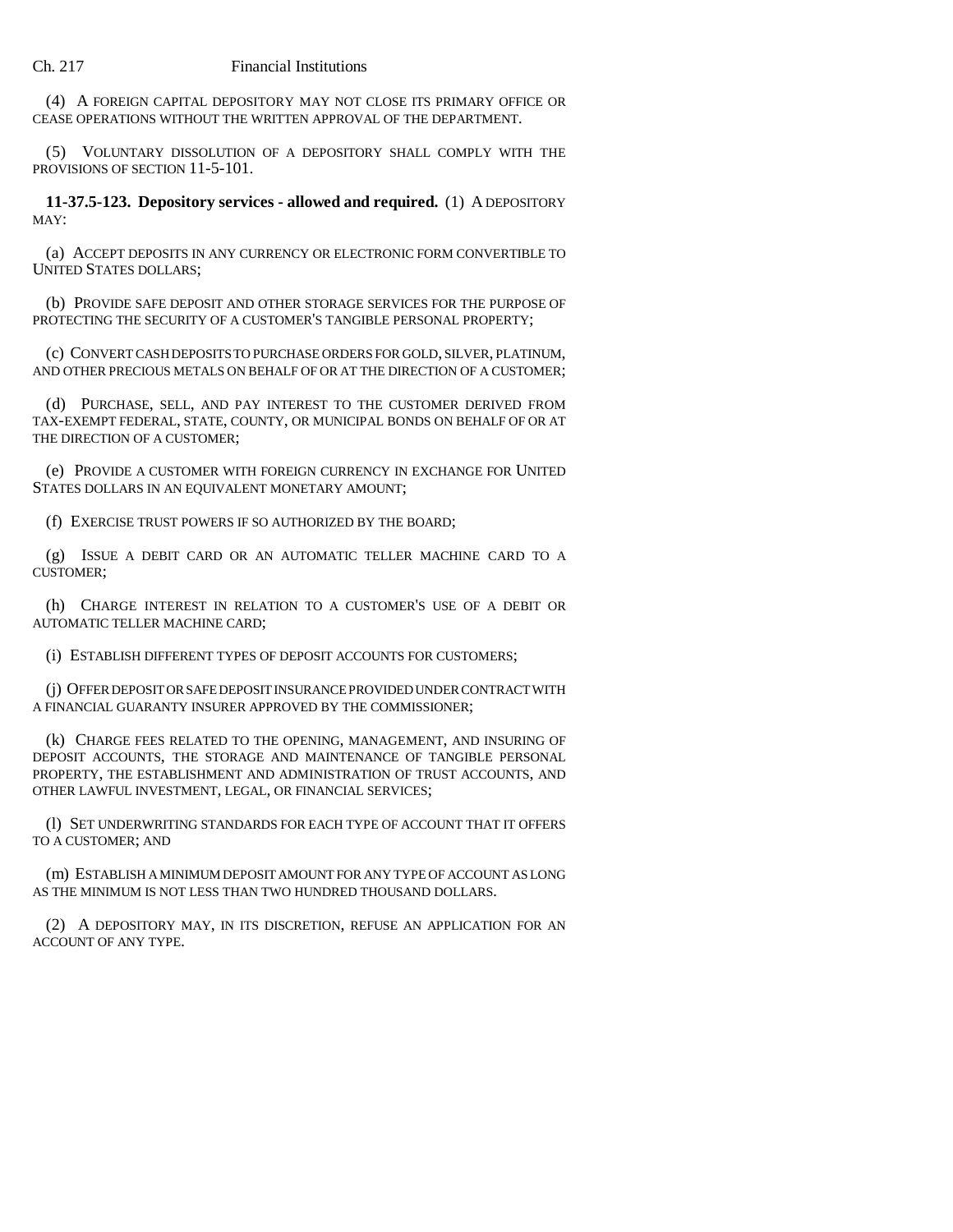(3) A DEPOSITORY SHALL:

(a) EXERCISE EXTRAORDINARY DILIGENCE IN DETERMINING THE GENUINE IDENTITY OF A CUSTOMER;

(b) PROTECT THE PRIVACY OF EACH CUSTOMER AS PROVIDED IN PART 2 OF THIS ARTICLE;

(c) IN ACCORDANCE WITH PART 3 OF THIS ARTICLE, PROVIDE LEGAL DEFENSE OF A CUSTOMER AT THE CUSTOMER'S REQUEST OR ON THE REQUEST OF THE CUSTOMER'S LEGAL REPRESENTATIVE IN THE EVENT A CIVIL JUDGMENT RENDERED AGAINST THE DEPOSITOR IN A JURISDICTION OUTSIDE THE UNITED STATES IS REGISTERED IN COLORADO;

(d) WITH RESPECT TO PRECIOUS METALS ACCOUNTS IN SECTIONS 11-37.5-126 TO 11-37.5-129, COMPLY WITH THE STATUTORY PROTECTIONS AGAINST SECURITIES FRAUD UNDER ARTICLE 51 OF THIS TITLE;

(e) COMPLY WITH FEDERAL REPORTING AND RECORD-KEEPING REQUIREMENTS AS PROVIDED IN THE "BANK SECRECY ACT", THE "MONEY LAUNDERING CONTROL ACT OF 1986", THE "ANNUNZIO-WYLIE ANTI-MONEY LAUNDERING ACT", AND THE IMPLEMENTING REGULATIONS OF EACH OF THOSE ACTS CONCERNING MONEY LAUNDERING AND OTHER FINANCIAL CRIMES.

**11-37.5-124. Depository services - restrictions and prohibitions.** (1) A DEPOSITORY SHALL NOT ACCEPT A DEPOSIT:

(a) FROM AN INDIVIDUAL WHO IS A CITIZEN OR A RESIDENT OF THE UNITED STATES;

(b) FROM A CORPORATION, TRUST, OR PARTNERSHIP IF ANY SHAREHOLDER, SETTLOR, MEMBER, BENEFICIARY, OR PARTNER IS A CITIZEN OR A RESIDENT OF THE UNITED STATES;

(c) IN AN AMOUNT VALUED AT LESS THAN TWO HUNDRED THOUSAND DOLLARS IN UNITED STATES DOLLARS.

(2) A DEPOSITORY SHALL NOT:

(a) PROVIDE SERVICES TO ANY CUSTOMER WHO IS NOT A NONRESIDENT ALIEN;

(b) ENGAGE IN LENDING OR ANY OTHER SERVICES REQUIRING ADVANCE APPLICATION TO AND APPROVAL BY THE BOARD UNDER SECTION 11-6-101, EXCEPT:

(I) IN A CASE IN WHICH FIDUCIARY LENDING IS NECESSITATED BY A TRUST OBLIGATION AND THE DEPOSITORY HAS OBTAINED A CERTIFICATE FROM THE DEPARTMENT AUTHORIZING THE DEPOSITORY TO ACT AS A TRUST COMPANY OR THE SUBSIDIARY OF A TRUST COMPANY; OR

(II) IN RELATION TO A PRECIOUS METALS ACCOUNT AS PROVIDED IN SECTIONS 11-37.5-126 TO 11-37.5-129;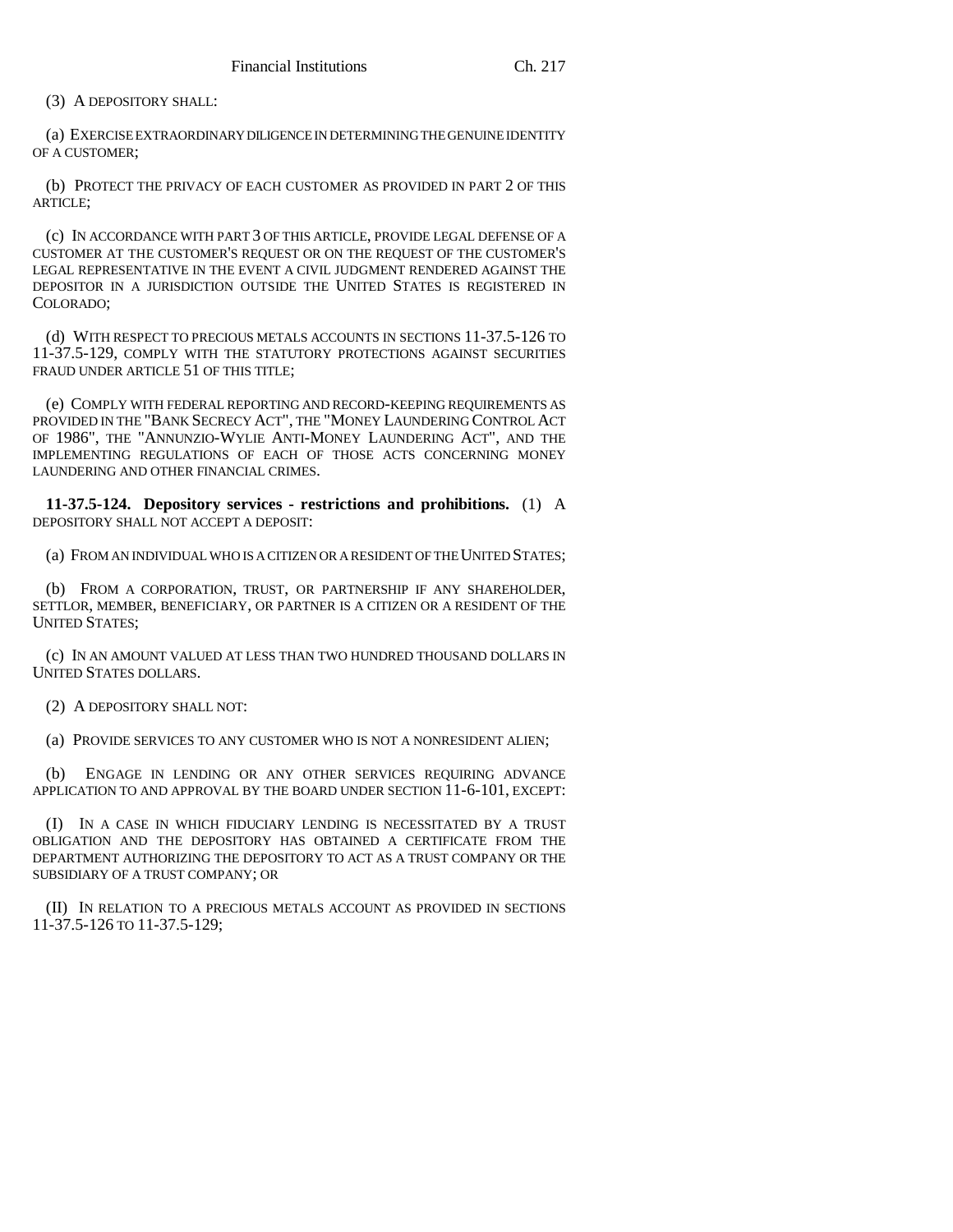(c) TRANSFER TEN THOUSAND DOLLARS OR MORE OF A CUSTOMER'S CASH ON DEPOSIT TO ANOTHER FINANCIAL INSTITUTION INSIDE OR OUTSIDE THE JURISDICTION OF THE UNITED STATES WITHOUT SUBMITTING A RECORD OF THE TRANSACTION TO THE COMMISSIONER THAT INCLUDES THE CUSTOMER'S NAME, LAST-KNOWN ADDRESS, AND, IF THE CUSTOMER IS AN INDIVIDUAL HOLDING A PASSPORT, THE INDIVIDUAL'S PASSPORT NUMBER;

(d) ACCEPT A DEPOSIT FROM A CUSTOMER WHO HAS BEEN CONVICTED OF A STATE OR FEDERAL FELONY IN THE UNITED STATES OR FROM A CORPORATION OF WHICH A CONTROLLING PERSON HAS BEEN CONVICTED OF A STATE OR FEDERAL FELONY IN THE UNITED STATES.

**11-37.5-125. Sale or trade of deposit accounts prohibited - transfers allowed.** (1) THE GENERAL ASSEMBLY DOES NOT INTEND TO CREATE OR FACILITATE THE CREATION OF A SECONDARY MARKET FOR DEPOSITORY ACCOUNTS. THEREFORE, EXCEPT FOR THE CONDITION SET FORTH IN SUBSECTION (2) OF THIS SECTION, THE SALE OR TRADE OF A DEPOSIT ACCOUNT OR OF ASSETS HELD IN A SAFE DEPOSIT OR IN SIMILAR STORAGE BY A DEPOSITORY IS PROHIBITED.

(2) A DEPOSITORY MAY PERMIT THE LEGAL TRANSFER OF A DEPOSIT ACCOUNT FROM A CUSTOMER TO THE CUSTOMER'S HEIR, SPOUSE, OR DESIGNATED NEXT OF KIN FOR THE PURPOSES OF ESTATE PRESERVATION AND MAINTENANCE.

**11-37.5-126. Precious metals accounts - purpose.** (1) THE GENERAL ASSEMBLY ACKNOWLEDGES THAT:

(a) COLORADO IS A SIGNIFICANT PRODUCER OF GOLD, SILVER, MOLYBDENUM, AND OTHER PRECIOUS METALS THAT HAVE DIVERSE USES IN ADDITION TO SERVING AS A STORE OF EXCHANGEABLE VALUE;

(b) MANY NONRESIDENT ALIENS AND FOREIGN CORPORATIONS PLACE GREAT VALUE IN THE SECURITY INHERENT IN PRECIOUS METALS AS A HEDGE AGAINST CURRENCY DEPRECIATION, CURRENCY DEVALUATION, AND GENERAL INFLATION AND PREFER PRECIOUS METALS OVER OTHER TYPES OF INVESTMENTS THAT MAY OFFER A HIGHER OR MORE CERTAIN RATE OF RETURN; AND

(c) HELPING TO ESTABLISH FINANCIAL LINKS BETWEEN CUSTOMERS OF THE DEPOSITORY AND PRODUCERS OF PRECIOUS METALS IS IN THE ECONOMIC INTEREST OF THE STATE.

(2) THE GENERAL ASSEMBLY FURTHER RECOGNIZES ITS RESPONSIBILITY TO HELP DETER MONEY LAUNDERING AND OTHER FINANCIAL CRIME AND THEREFORE ACKNOWLEDGES THAT RESTRICTING THE LIQUIDITY OF A PRECIOUS METALS ACCOUNT WILL REDUCE SIGNIFICANTLY ANY INCENTIVE THERE MAY BE FOR A PERSON TO USE A PRECIOUS METALS ACCOUNT FOR ILLICIT PURPOSES.

**11-37.5-127. Definition - precious metals account.** FOR THE PURPOSES OF THIS ARTICLE, A "PRECIOUS METALS ACCOUNT" IS A DEPOSITORY ACCOUNT IN WHICH THE DEPOSITORY, UPON INSTRUCTIONS OF A CUSTOMER, EXCHANGES CASH FOR A COMMENSURATELY VALUED AMOUNT OF GOLD, SILVER, AND OTHER PRECIOUS METALS PROCURED BY THE DEPOSITORY FOR THE PRIMARY PURPOSE OF SAFEKEEPING OVER AN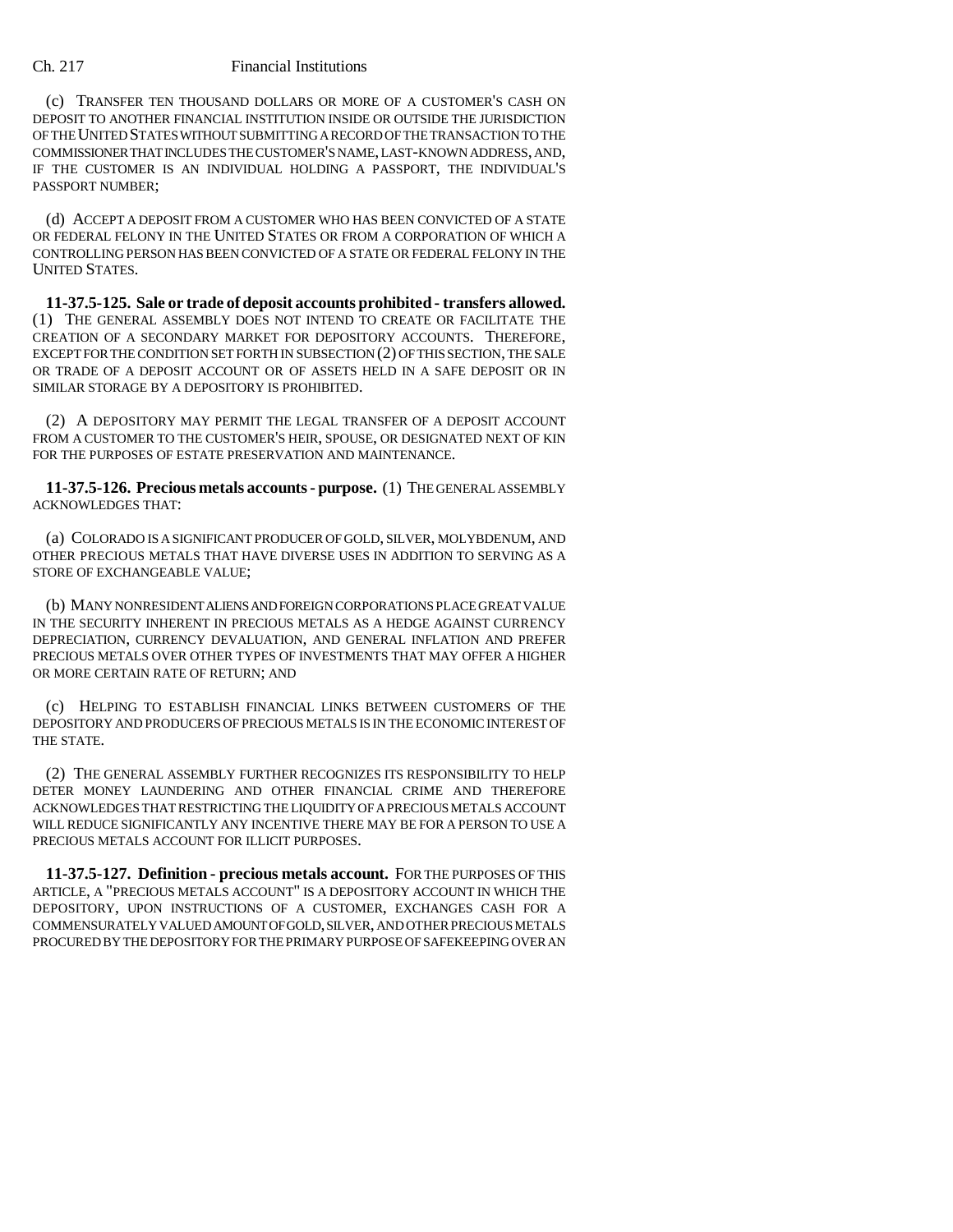EXTENDED PERIOD OF TIME.

**11-37.5-128. Account requirements - provisions.** (1) AN AGREEMENT BETWEEN THE DEPOSITORY AND A CUSTOMER TO ESTABLISH A PRECIOUS METALS ACCOUNT SHALL INCLUDE THE FOLLOWING PROVISIONS:

(a) A TERM OF MATURITY THAT IS NOT LESS THAN THIRTY-SIX MONTHS;

(b) A PENALTY FOR EARLY WITHDRAWAL OF AN AMOUNT OF PRECIOUS METALS THAT EXCEEDS TWENTY PERCENT OF THE MONETARY VALUE OF THE TOTAL AMOUNT OF PRECIOUS METALS IN THE ACCOUNT, WITH THE MONETARY VALUE TO BE EQUIVALENT TO THE SPOT MARKET PRICE OF THE PRECIOUS METAL LISTED IN THE "WALL STREET JOURNAL" ON THE DATE OF THE WITHDRAWAL;

(c) A REQUIREMENT THAT THE PRECIOUS METALS PURCHASED BY A CUSTOMER BE DELIVERED TO THE DEPOSITORY WITHIN SEVEN DAYS AFTER VERIFIED PAYMENT OF ANY PART OF THE PURCHASE PRICE.

(2) (a) A PRECIOUS METALS ACCOUNT MAY PROVIDE FOR LIMITED WITHDRAWAL FROM THE ACCOUNT BY MEANS OF A DEBIT CARD OR AN AUTOMATIC TELLER MACHINE CARD AS LONG AS THE TOTAL AMOUNT WITHDRAWN FROM THE ACCOUNT PRIOR TO THE MATURITY DATE ESTABLISHED IN PARAGRAPH (a) OF SUBSECTION (1) OF THIS SECTION DOES NOT EXCEED TWENTY PERCENT OF THE TOTAL MONETARY VALUE OF THE PRECIOUS METALS IN THE ACCOUNT.

(b) A DEPOSITORY MAY CHARGE A CUSTOMER INTEREST AND A FEE IN RELATION TO A CASH WITHDRAWAL MADE IN ACCORDANCE WITH PARAGRAPH (a) OF THIS SUBSECTION (2).

**11-37.5-129. Termination - settlement.** (1) UPON TERMINATION OF A PRECIOUS METALS ACCOUNT, WHETHER AT OR BEFORE THE DATE OF MATURITY, THE TERMS OF SETTLEMENT SHALL ALLOW:

(a) THE DEPOSITORY TO CONVERT THE PRECIOUS METALS TO CURRENCY AT THE SPOT MARKET RATE ON THE DAY OF SETTLEMENT; AND

(b) FOR THE DEPOSITORY'S RIGHT TO DELAY SETTLEMENT FOR NOT MORE THAN FIVE BUSINESS DAYS.

## PART 2 PRIVACY PROTECTION

**11-37.5-201. Legislative declaration - purpose - financial privacy.** (1) THE GENERAL ASSEMBLY FINDS AND DECLARES THAT:

(a) THE VIABILITY OF ONE OR MORE FOREIGN CAPITAL DEPOSITORIES IN COLORADO DEPENDS TO A LARGE EXTENT UPON BOTH THE SECURE NATURE OF THE DEPOSITORY AND THE CONFIDENTIAL NATURE OF CUSTOMER ACCOUNTS AND SAFE DEPOSITS IN THE DEPOSITORY AND UPON THE CONFIDENTIAL NATURE OF TRANSACTIONS BETWEEN A CUSTOMER AND A DEPOSITORY. THEREFORE, THE PURPOSE OF THIS PART 2 IS TO CLARIFY AND PROTECT THE CONFIDENTIAL RELATIONSHIP BETWEEN FOREIGN CAPITAL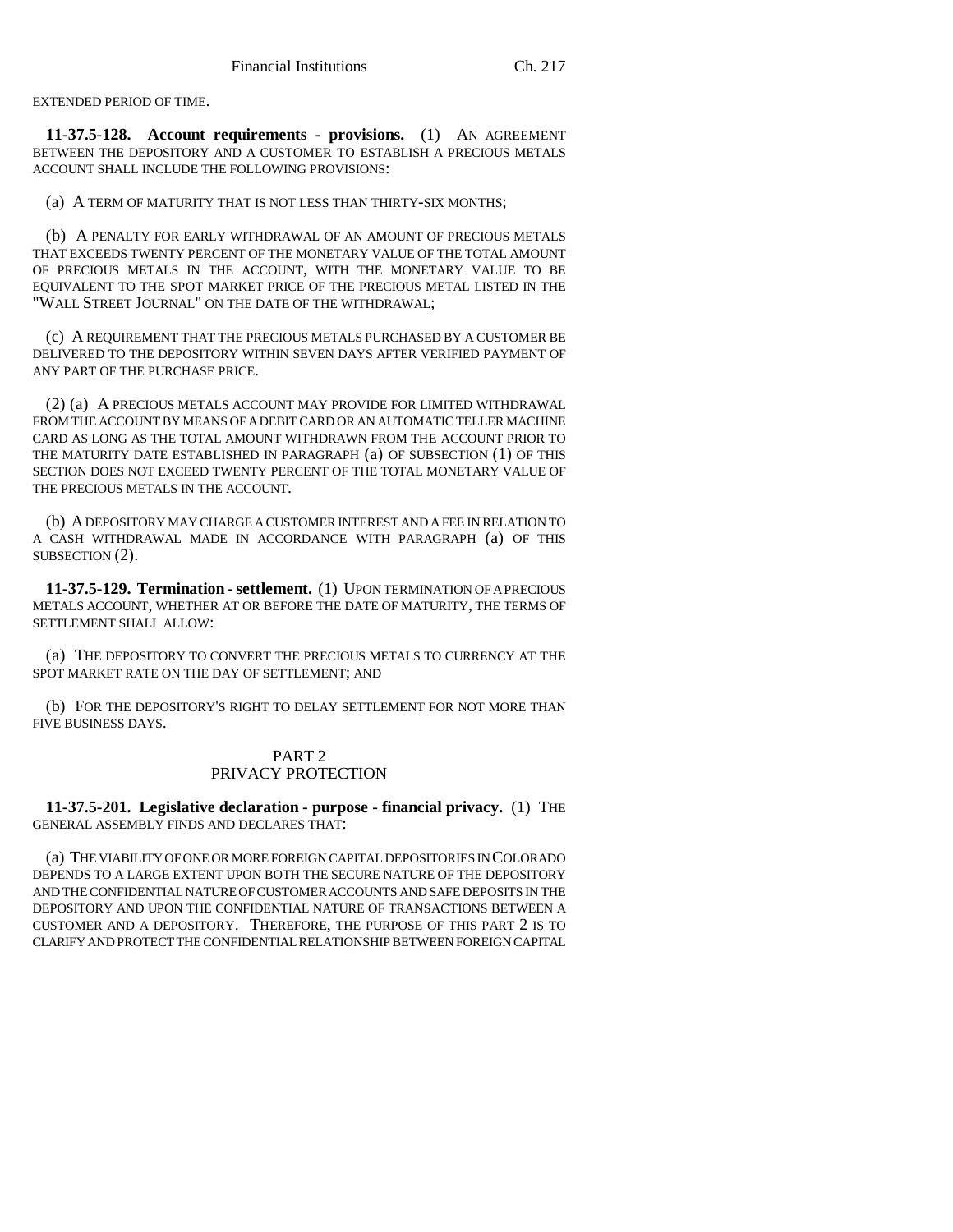DEPOSITORIES AND THEIR CUSTOMERS AND TO BALANCE A CUSTOMER'S RIGHT OF PRIVACY WITH THE GOVERNMENTAL INTEREST IN OBTAINING INFORMATION FOR SPECIFIC PURPOSES AND BY SPECIFIED PROCEDURES AS SET FORTH IN THIS PART 2. THE CONFIDENTIAL RELATIONSHIP BETWEEN A FOREIGN CAPITAL DEPOSITORY AND ITS CUSTOMERS IS TO BE PROTECTED BY RESTRICTIONS ON THE DISCLOSURE OF FINANCIAL RECORDS TO SUPERVISORY AGENCIES AND A PROHIBITION AGAINST DISCLOSURE OF FINANCIAL RECORDS TO OTHER STATE AND LOCAL AGENCIES AND TO PRIVATE INDIVIDUALS EXCEPT UNDER SPECIFIED CONDITIONS.

(b) A STATE OFFERING SECURE AND CONFIDENTIAL DEPOSITORY SERVICES TO ITS CUSTOMERS SHALL BE MINDFUL THAT SIGNIFICANT AMOUNTS OF CAPITAL ARE DERIVED FROM OR MOVED FOR ILLEGAL PURPOSES AND THAT THE UNITED STATES AND OTHER JURISDICTIONS HAVE PASSED LAWS AND WORKED DILIGENTLY TO PREVENT MONEY LAUNDERING AND OTHER OFFENSES FROM BEING CONDUCTED AS PART OF OTHERWISE LAWFUL TRANSACTIONS;

(c) IN CHARTERING AND SUPERVISING THE OPERATION OF ONE OR MORE FOREIGN CAPITAL DEPOSITORIES, COLORADO NEEDS TO VIGOROUSLY ENFORCE ITS OWN CRIMINAL LAWS. IT IS ALSO IMPERATIVE THAT COLORADO COOPERATE WITH UNITED STATES LAW ENFORCEMENT AND OTHER AUTHORITIES TO EFFECTIVELY DETER AND, WHEN DETERRENCE FAILS, DETECT, INVESTIGATE, AND PROSECUTE PERPETRATORS OF FINANCIAL CRIMES.

(d) THE PURPOSE OF THIS PART 2 IS NOT TO AVOID THE APPLICATION OF FEDERAL LAWS SUCH AS THE "BANK SECRECY ACT", THE "RIGHT TO FINANCIAL PRIVACY ACT OF 1978", THE "MONEY LAUNDERING CONTROL ACT OF 1986", AND THE "ANNUNZIO-WYLIE ANTI-MONEY LAUNDERING ACT", THAT ARE INTENDED TO PREVENT OR DETER MONEY LAUNDERING AND OTHER FINANCIAL CRIMES WHILE MAINTAINING A DEGREE OF SECRECY OF CUSTOMER BANK ACCOUNTS FROM FEDERAL AGENCIES, BUT RATHER TO APPLY STATE LAW IN THOSE AREAS UNREGULATED BY THESE AND OTHER RELEVANT FEDERAL LAWS. HOWEVER, IT IS THE INTENT OF THE GENERAL ASSEMBLY THAT, IF THERE IS A CLEAR AND DIRECT CONFLICT BETWEEN THIS PART 2 AND APPLICABLE FEDERAL STATUTES, TREATIES, OR REGULATIONS THAT CANNOT BE RESOLVED BY OTHER MEANS, THEN THE STATE LAW SHOULD BE PREEMPTED IN ORDER TO MAINTAIN THE EFFICACY AND INTEGRITY OF UNITED STATES LAWS INTENDED TO COMBAT FINANCIAL CRIMES.

**11-37.5-202. Definitions.** AS USED IN THIS PART 2, UNLESS THE CONTEXT OTHERWISE REQUIRES:

(1) (a) "FINANCIAL RECORD" MEANS:

(I) AN ORIGINAL OR COPY OF A RECORD OR DOCUMENT HELD BY A FOREIGN CAPITAL DEPOSITORY THAT DIRECTLY OR INDIRECTLY PERTAINS TO A CUSTOMER OF THE DEPOSITORY;

(II) INFORMATION CONTAINED IN THE ORIGINAL OR COPY OF THE RECORD OR DOCUMENT; OR

(III) THE NAME OF A CUSTOMER.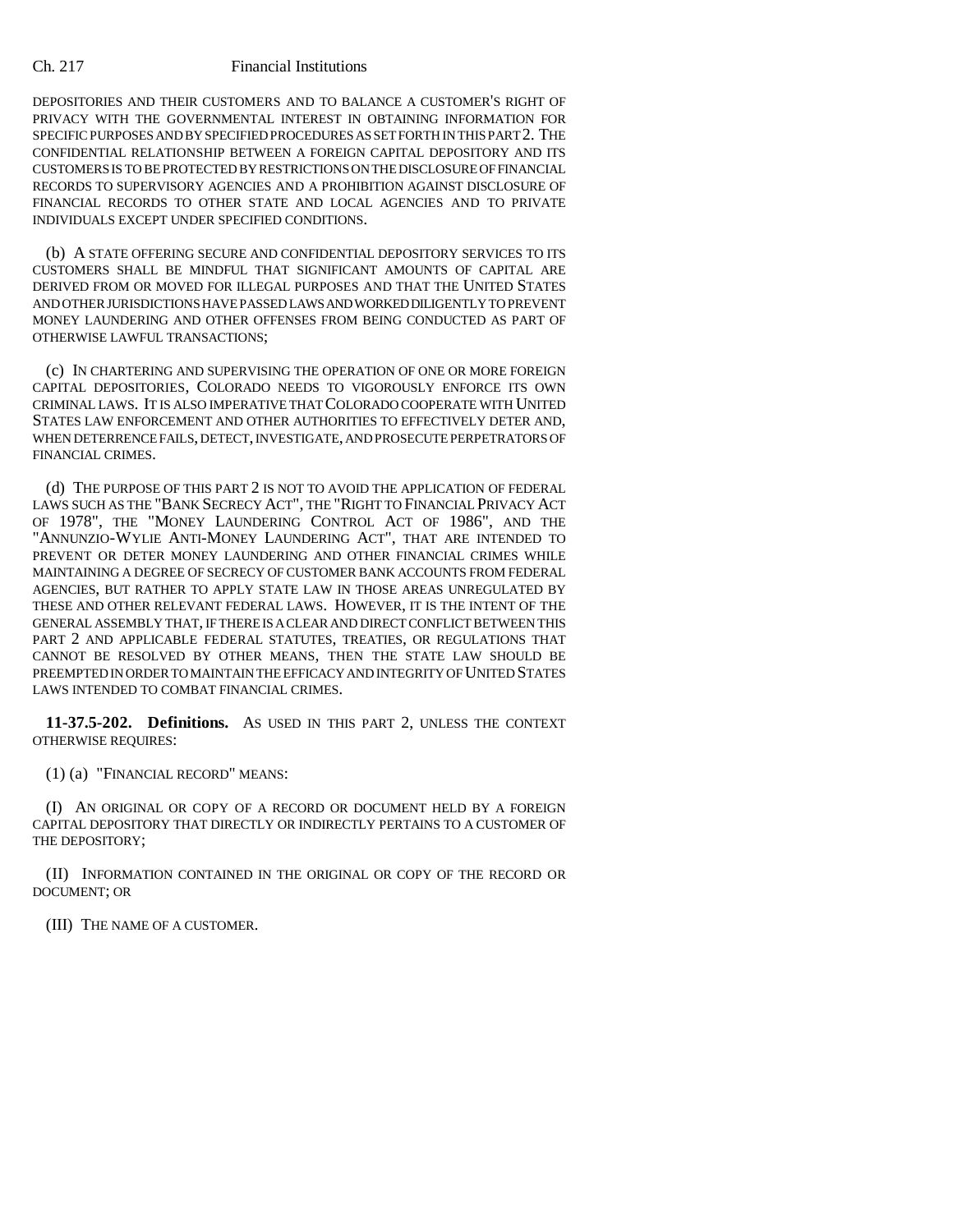(b) A RECORD OR DOCUMENT MAY, FOR THE PURPOSES OF THIS SUBSECTION (1), BE IN A PAPER, ELECTRONIC, OR OTHER FORMAT.

(2) "INVESTIGATION" INCLUDES AN INQUIRY BY A PEACE OFFICER, SHERIFF, OR COUNTY ATTORNEY OR AN INQUIRY MADE FOR THE PURPOSE OF DETERMINING WHETHER THERE HAS BEEN A VIOLATION OF A LAW ENFORCEABLE BY IMPRISONMENT, FINE, OR MONETARY LIABILITY.

(3) "LOCAL AGENCY" INCLUDES A COUNTY, CITY AND COUNTY, CITY, TOWN, OR OTHER LOCAL GOVERNMENT ENTITY.

(4) "STATE AGENCY" MEANS AN OFFICE, DEPARTMENT, DIVISION, BUREAU, BOARD, OR COMMISSION OF STATE GOVERNMENT. "STATE AGENCY" INCLUDES THE GENERAL ASSEMBLY.

(5) "SUBPOENA" INCLUDES A SUBPOENA DUCES TECUM.

**11-37.5-203. Request or receipt of records and information prohibited exceptions - records to be maintained.** (1) EXCEPT AS OTHERWISE PROVIDED IN THIS SECTION AND SECTIONS 11-37.5-211 AND 11-37.5-212, AN OFFICER, EMPLOYEE, OR AGENT OF A STATE OR LOCAL AGENCY MAY NOT REQUEST OR RECEIVE A COPY OF A FINANCIAL RECORD FROM A FOREIGN CAPITAL DEPOSITORY UNLESS THE FINANCIAL RECORD IS CONSISTENT WITH THE PURPOSE OF ANY INVESTIGATION BY THE STATE OR LOCAL AGENCY, IS DESCRIBED WITH REASONABLE PARTICULARITY, AND, IN ADDITION, AT LEAST ONE OF THE FOLLOWING CONDITIONS IS MET:

(a) THE CUSTOMER HAS AUTHORIZED DISCLOSURE OF THE FINANCIAL RECORD IN ACCORDANCE WITH SECTION 11-37.5-206;

(b) THE FINANCIAL RECORD IS DISCLOSED IN RESPONSE TO AN ADMINISTRATIVE SUBPOENA THAT MEETS THE REQUIREMENTS OF SECTION 11-37.5-207;

(c) THE FINANCIAL RECORD IS DISCLOSED IN RESPONSE TO A SEARCH WARRANT THAT MEETS THE REQUIREMENTS OF SECTION 11-37.5-208;

(d) THE FINANCIAL RECORD IS DISCLOSED IN RESPONSE TO A JUDICIAL SUBPOENA THAT MEETS THE REQUIREMENTS OF SECTION 11-37.5-209; OR

(e) THE FINANCIAL RECORD IS DISCLOSED AS SUPPORTING DOCUMENTATION IN CONNECTION WITH A SUSPICIOUS ACTIVITY REPORT TO THE UNITED STATES DEPARTMENT OF THE TREASURY OR TO ANY AUTHORIZED LAW ENFORCEMENT OFFICER.

(2) NOTHING IN THIS SECTION OR SECTIONS 11-37.5-206 TO 11-37.5-209 REQUIRES A FOREIGN CAPITAL DEPOSITORY TO INQUIRE OR DETERMINE WHETHER A PERSON SEEKING DISCLOSURE OF A FINANCIAL RECORD HAS COMPLIED WITH THE REQUIREMENTS OF THOSE SECTIONS IF THE CUSTOMER AUTHORIZATION, ADMINISTRATIVE SUBPOENA, SEARCH WARRANT, OR JUDICIAL SUBPOENA SERVED UPON OR DELIVERED TO THE DEPOSITORY PURSUANT TO ANY OF THOSE SECTIONS SHOWS COMPLIANCE ON ITS FACE.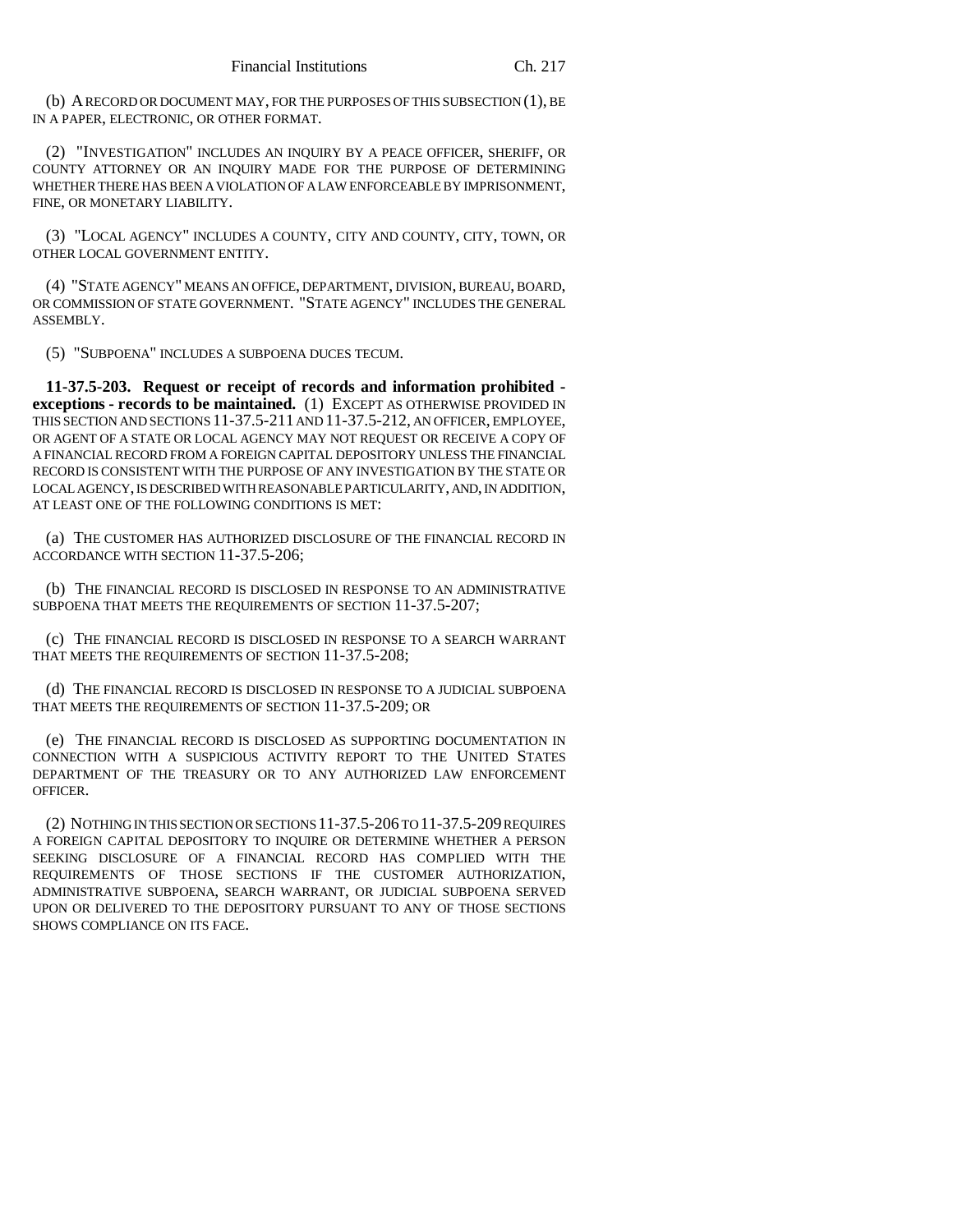(3) (a) A FOREIGN CAPITAL DEPOSITORY SHALL MAINTAIN FOR A PERIOD OF AT LEAST FIVE YEARS A RECORD OF ALL DISCLOSURES BY A DEPOSITORY OF THE FINANCIAL RECORDS OF A CUSTOMER PURSUANT TO THIS PART 2, INCLUDING THE IDENTITY OF THE PERSON EXAMINING THE FINANCIAL RECORDS, THE STATE OR LOCAL AGENCY THAT THE PERSON REPRESENTS, AND A COPY OF THE CUSTOMER AUTHORIZATION, ADMINISTRATIVE SUBPOENA, SEARCH WARRANT, OR JUDICIAL SUBPOENA PROVIDING FOR EXAMINATION OR DISCLOSURE. EXCEPT AS OTHERWISE PROVIDED IN PARAGRAPH (b) OF THIS SUBSECTION (3), A RECORD OF DISCLOSURES MAINTAINED PURSUANT TO THIS SUBSECTION (3) SHALL BE MADE AVAILABLE TO THE CUSTOMER FOR REVIEW, WITHIN FIVE DAYS AFTER REQUEST, DURING THE DEPOSITORY'S NORMAL BUSINESS HOURS AT THE OFFICE OR BRANCH OF THE DEPOSITORY WHERE THE CUSTOMER'S ACCOUNT OR SAFE DEPOSIT BOX WAS LOCATED WHEN EXAMINED. A PAPER OR ELECTRONIC COPY OF THE RECORD OF DISCLOSURES SHALL BE FURNISHED TO THE CUSTOMER UPON REQUEST.

(b) NOTHING IN PARAGRAPH (a) OF THIS SUBSECTION (3) SHALL BE CONSTRUED TO REQUIRE OR AUTHORIZE A FOREIGN CAPITAL DEPOSITORY TO DISCLOSE THE EXISTENCE OF A SUSPICIOUS ACTIVITY REPORT OR ANY INFORMATION CONTAINED IN OR RELEVANT TO A SUSPICIOUS ACTIVITY REPORT, EITHER TO THE SUBJECT OF THE REPORT OR TO ANY OTHER UNAUTHORIZED PERSON.

(4) THIS SECTION DOES NOT PREVENT A STATE OR LOCAL LAW ENFORCEMENT AGENCY FROM INITIATING CONTACT WITH A FOREIGN CAPITAL DEPOSITORY IF THERE IS REASON TO BELIEVE THAT THE DEPOSITORY IS A VICTIM OF A CRIME PERPETRATED BY A CUSTOMER. AFTER CONTACT BY A LAW ENFORCEMENT AGENCY AND PRESENTATION OF SUCH REASONABLE BELIEF, THE FOREIGN CAPITAL DEPOSITORY MAY LAWFULLY DISCLOSE RELEVANT FINANCIAL RECORDS PURSUANT TO SECTION 11-37.5-204 (2).

**11-37.5-204. Disclosure of record to agency prohibited - exceptions.** (1) EXCEPT AS OTHERWISE PROVIDED IN THIS SECTION OR SECTION 11-37.5-212, NEITHER A FOREIGN CAPITAL DEPOSITORY NOR A DIRECTOR, EXECUTIVE OFFICER, CONTROLLING PERSON, OR EMPLOYEE THEREOF SHALL PROVIDE OR AUTHORIZE ANOTHER PERSON TO PROVIDE A FINANCIAL RECORD TO AN OFFICER, EMPLOYEE, OR AGENT OF A STATE OR LOCAL AGENCY.

(2) THIS SECTION DOES NOT PRECLUDE A FOREIGN CAPITAL DEPOSITORY, IN ITS DISCRETION, FROM INITIATING CONTACT WITH AND DISCLOSING A RELEVANT FINANCIAL RECORD TO A SUPERVISORY AGENCY CONCERNING A SUSPECTED VIOLATION OF STATE OR FEDERAL LAW IF THE DEPOSITORY REASONABLY BELIEVES THAT A VIOLATION OF LAW HAS BEEN COMMITTED. CONVICTION OF OR ADMISSION BY A CUSTOMER OF A CRIME IS CONCLUSIVE ON THE ISSUE OF THE REASONABLE BELIEF OF THE DEPOSITORY.

**11-37.5-205. Disclosure of record to private individual prohibited exceptions.** (1) EXCEPT AS OTHERWISE PROVIDED IN THIS SECTION OR IN SECTION 11-37.5-212, NEITHER A FOREIGN CAPITAL DEPOSITORY NOR A DIRECTOR, EXECUTIVE OFFICER, CONTROLLING PERSON, OR EMPLOYEE THEREOF SHALL PROVIDE OR AUTHORIZE ANOTHER PERSON TO PROVIDE A FINANCIAL RECORD TO AN INDIVIDUAL WHO IS NOT AN OFFICER, EMPLOYEE, OR AGENT OF A STATE OR LOCAL AGENCY ACTING PURSUANT TO COLORADO LAW OR LOCAL ORDINANCE OR TO AN OFFICER, EMPLOYEE,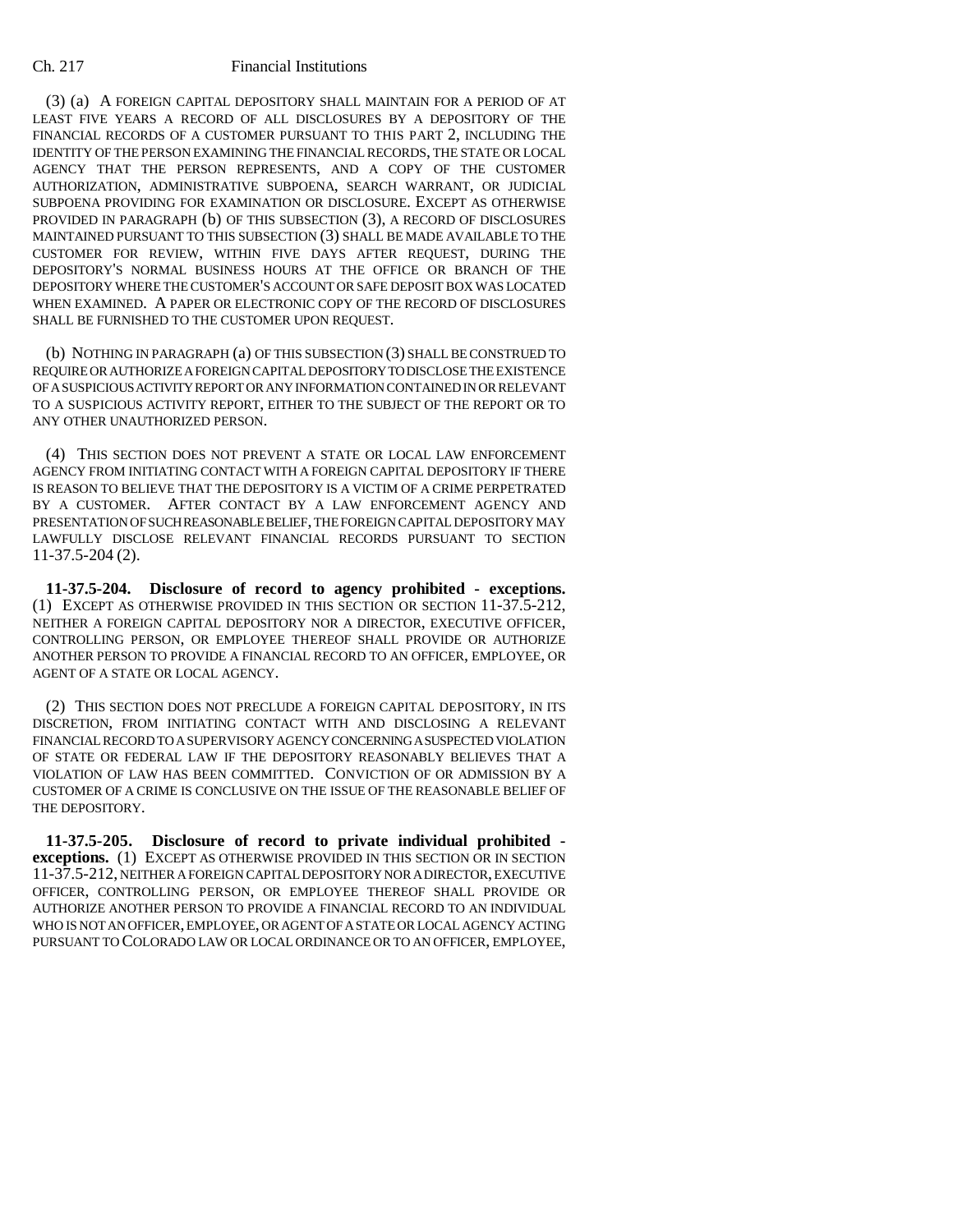OR AGENT OF THE UNITED STATES ACTING PURSUANT TO FEDERAL LAW.

(2) THIS SECTION DOES NOT PRECLUDE A FOREIGN CAPITAL DEPOSITORY, IN ITS DISCRETION, FROM INITIATING CONTACT WITH AND DISCLOSING A RELEVANT FINANCIAL RECORD TO AN APPROPRIATE STATE, LOCAL, OR FEDERAL AGENCY CONCERNING A SUSPECTED VIOLATION OF STATE OR FEDERAL LAW IF THE DEPOSITORY REASONABLY BELIEVES THAT A VIOLATION OF LAW HAS BEEN COMMITTED. CONVICTION OF OR ADMISSION BY A CUSTOMER OF A CRIME IS CONCLUSIVE ON THE ISSUE OF THE REASONABLE BELIEF OF THE DEPOSITORY.

**11-37.5-206. Customer authorization - form - notice to customer.** (1) A DIRECTOR, EXECUTIVE OFFICER, CONTROLLING PERSON, OR EMPLOYEE OF A FOREIGN CAPITAL DEPOSITORY MAY DISCLOSE OR AUTHORIZE ANOTHER TO DISCLOSE A FINANCIAL RECORD, AND AN OFFICER, EMPLOYEE, OR AGENT OF A SUPERVISORY, STATE, OR LOCAL AGENCY MAY OBTAIN A FINANCIAL RECORD IF THE CUSTOMER TO WHOM THE RECORD RELATES HAS AUTHORIZED DISCLOSURE OF THE RECORD ON A FORM PROVIDED BY THE DEPOSITORY THAT:

(a) IS SIGNED AND DATED BY THE CUSTOMER;

(b) AUTHORIZES DISCLOSURE FOR A PERIOD SET FORTH IN THE AUTHORIZATION STATEMENT;

(c) SPECIFIES THE NAME OF THE PERSON, SUPERVISORY AGENCY, STATE AGENCY, OR LOCAL AGENCY TO WHOM OR TO WHICH DISCLOSURE IS AUTHORIZED AND, IF APPLICABLE, THE STATUTORY PURPOSE FOR WHICH THE INFORMATION IS TO BE OBTAINED; AND

(d) IDENTIFIES THE FINANCIAL RECORD AUTHORIZED TO BE DISCLOSED.

(2) A FOREIGN CAPITAL DEPOSITORY MAY NOT REQUIRE A CUSTOMER AUTHORIZATION TO BE SIGNED BY A CUSTOMER AS A CONDITION OF DOING BUSINESS WITH THE DEPOSITORY.

(3) A CUSTOMER MAY REVOKE AN AUTHORIZATION BY WRITTEN NOTICE TO THE FOREIGN CAPITAL DEPOSITORY. THE NOTICE SHALL CONTAIN A COPY OF THE AUTHORIZATION TO WHICH IT RELATES OR CONTAIN THE INFORMATION ORIGINALLY REQUIRED IN THE AUTHORIZATION TO WHICH IT RELATES, SHALL BE SIGNED AND DATED BY THE CUSTOMER, AND SHALL CONTAIN A CLEAR STATEMENT REVOKING THE PREVIOUS AUTHORIZATION.

(4) A SUPERVISORY, STATE, OR LOCAL AGENCY OBTAINING A FINANCIAL RECORD PURSUANT TO A CUSTOMER AUTHORIZATION SHALL NOTIFY THE CUSTOMER IN WRITING OF THE RECEIPT OF THE FINANCIAL RECORD WITHIN THIRTY DAYS AFTER THE AGENCY'S RECEIPT OF THE FINANCIAL RECORD; EXCEPT THAT, BY APPLICATION TO A JUDGE OF A COURT OF COMPETENT JURISDICTION IN THE COUNTY IN WHICH THE FINANCIAL RECORD IS LOCATED AND UPON A SHOWING OF GOOD CAUSE TO BELIEVE THAT DISCLOSURE WOULD IMPEDE THE INVESTIGATION, THE NOTIFICATION REQUIREMENTS OF THIS SUBSECTION (4) MAY BE EXTENDED BY UP TO NINETY DAYS AT A TIME. A SEPARATE APPLICATION AND HEARING SHALL BE REQUIRED FOR EACH SUCH EXTENSION.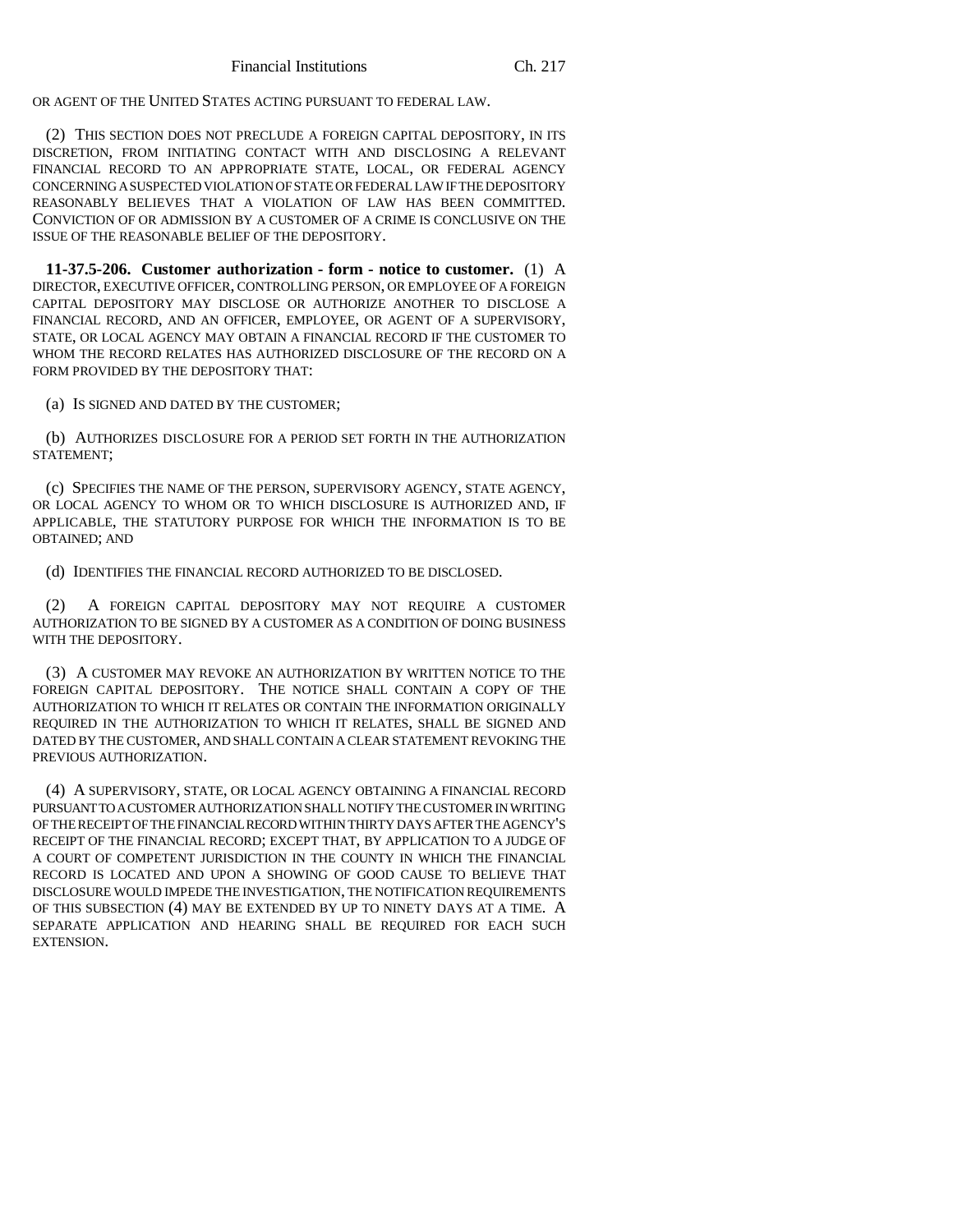**11-37.5-207. Administrative subpoena.** (1) A DIRECTOR, EXECUTIVE OFFICER, CONTROLLING PERSON, OR EMPLOYEE OF A FOREIGN CAPITAL DEPOSITORY MAY DISCLOSE OR AUTHORIZE ANOTHER TO DISCLOSE A FINANCIAL RECORD AND AN OFFICER, EMPLOYEE, OR AGENT OF A SUPERVISORY, STATE, OR LOCAL AGENCY MAY OBTAIN A FINANCIAL RECORD UNDER SECTION 11-37.5-203 (1) (b) PURSUANT TO AN ADMINISTRATIVE SUBPOENA OTHERWISE AUTHORIZED BY LAW AND SERVED UPON THE FOREIGN CAPITAL DEPOSITORY ONLY IF:

(a) THE PERSON ISSUING THE ADMINISTRATIVE SUBPOENA HAS SERVED A COPY OF THE SUBPOENA ON THE CUSTOMER PURSUANT TO RULE 4 OF THE COLORADO RULES OF CIVIL PROCEDURE;

(b) THE SUBPOENA INCLUDES THE NAME OF THE AGENCY IN WHOSE NAME THE SUBPOENA IS ISSUED AND THE STATUTORY PURPOSE FOR WHICH THE RECORD IS TO BE OBTAINED; AND

(c) TEN DAYS HAVE PASSED AFTER SERVICE OF THE SUBPOENA WITHOUT THE FOREIGN CAPITAL DEPOSITORY OR THE CUSTOMER MOVING TO QUASH THE SUBPOENA.

(2) (a) THE SUPERVISORY, STATE, OR LOCAL AGENCY ISSUING THE ADMINISTRATIVE SUBPOENA MAY NOT SHORTEN OR WAIVE THE REQUIREMENTS OF SUBSECTION (1) OF THIS SECTION UNLESS AUTHORIZED BY FEDERAL LAW; EXCEPT THAT THE AGENCY MAY PETITION A COURT OF COMPETENT JURISDICTION IN THE COUNTY IN WHICH THE RECORD IS LOCATED, AND THE COURT, UPON A SHOWING OF A REASONABLE BELIEF THAT A LAW ENFORCEABLE BY THE PETITIONING AGENCY HAS BEEN OR IS ABOUT TO BE VIOLATED, MAY ORDER THAT THE REQUIREMENTS OF PARAGRAPHS (a) AND (b) OF SUBSECTION (1) OF THIS SECTION MAY BE WAIVED OR MODIFIED.

(b) THE PETITION MAY BE PRESENTED TO THE COURT IN PERSON OR BY TELEPHONED ORAL STATEMENT, WHICH SHALL BE RECORDED AND TRANSCRIBED. IN THE CASE OF TELEPHONIC PETITION, THE RECORDING OF THE SWORN ORAL STATEMENT AND THE TRANSCRIBED STATEMENT SHALL BE CERTIFIED BY THE JUDGE RECEIVING IT AND SHALL BE FILED WITH THE CLERK OF THE COURT.

(3) A COURT MAY ORDER A DEPOSITORY TO WITHHOLD NOTIFICATION TO A CUSTOMER OF THE RECEIPT OF AN ADMINISTRATIVE SUBPOENA WHEN THE COURT ISSUES AN ORDER PURSUANT TO SUBSECTION (2) OF THIS SECTION AND MAKES A FINDING THAT NOTICE TO THE CUSTOMER BY THE DEPOSITORY WOULD IMPEDE THE INVESTIGATION.

(4) EXCEPT AS OTHERWISE PROVIDED IN SUBSECTION (2) OR (3) OF THIS SECTION, A FOREIGN CAPITAL DEPOSITORY SHALL IMMEDIATELY NOTIFY A CUSTOMER OF THE RECEIPT OF AN ADMINISTRATIVE SUBPOENA FOR A FINANCIAL RECORD OF THAT CUSTOMER.

**11-37.5-208. Search warrants.** A DIRECTOR, EXECUTIVE OFFICER, CONTROLLING PERSON, OR EMPLOYEE OF A FOREIGN CAPITAL DEPOSITORY MAY DISCLOSE OR AUTHORIZE ANOTHER TO DISCLOSE A FINANCIAL RECORD AND AN OFFICER, EMPLOYEE, OR AGENT OF A SUPERVISORY, STATE, OR LOCAL AGENCY MAY OBTAIN A FINANCIAL RECORD UNDER SECTION 11-37.5-203 (1) (c) ONLY IF THE OFFICER, EMPLOYEE, OR AGENT LAWFULLY OBTAINS A SEARCH WARRANT. EXAMINATION OF A FINANCIAL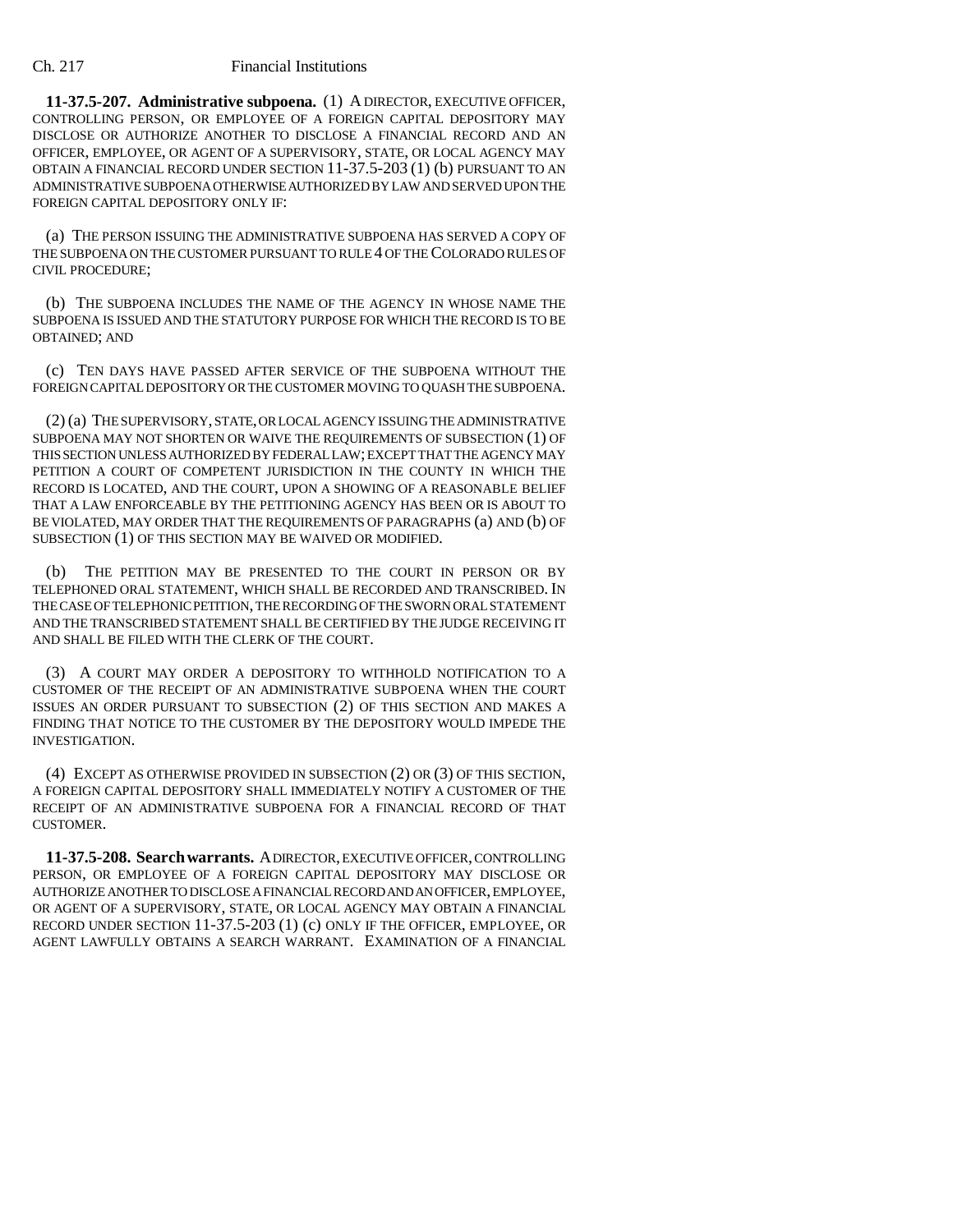RECORD MAY OCCUR AS SOON AS THE WARRANT IS SERVED UPON THE FOREIGN CAPITAL DEPOSITORY. A FOREIGN CAPITAL DEPOSITORY SHALL IMMEDIATELY NOTIFY A CUSTOMER OF THE RECEIPT OF A SEARCH WARRANT UNLESS A COURT ORDERS THE DEPOSITORY TO WITHHOLD NOTIFICATION TO THE CUSTOMER UPON A WRITTEN FINDING THAT NOTICE WOULD IMPEDE THE INVESTIGATION.

**11-37.5-209. Judicial subpoena.** (1) A DIRECTOR, EXECUTIVE OFFICER, CONTROLLING PERSON, OR EMPLOYEE OF A FOREIGN CAPITAL DEPOSITORY MAY DISCLOSE OR AUTHORIZE ANOTHER TO DISCLOSE A FINANCIAL RECORD AND AN OFFICER, EMPLOYEE, OR AGENT OF A SUPERVISORY, STATE, OR LOCAL AGENCY MAY OBTAIN A FINANCIAL RECORD UNDER SECTION 11-37.5-203 (1) (d) PURSUANT TO A JUDICIAL SUBPOENA ONLY IF ONE OR MORE OF THE FOLLOWING HAS OCCURRED:

(a) THE SUBPOENA IS ISSUED AS OTHERWISE AUTHORIZED BY LAW AND SERVED IN COMPLIANCE WITH RULE 4 OF THE COLORADO RULES OF CIVIL PROCEDURE AND THE REQUIREMENTS OF PARAGRAPH (b), (c), OR (d) OF THIS SUBSECTION (1) HAVE BEEN MET. IN THE EVENT THAT ACTUAL SERVICE ON THE CUSTOMER IS NOT PROHIBITED BUT HAS NOT BEEN MADE PRIOR TO THE TIME THE FINANCIAL RECORD IS REQUIRED TO BE PRODUCED IN RESPONSE TO THE SUBPOENA, THE COURT SHALL, PRIOR TO TURNING OVER A RECORD TO THE AGENCY AND UPON GOOD CAUSE SHOWN, MAKE A FINDING THAT DUE DILIGENCE HAS BEEN EXERCISED BY THE AGENCY IN ITS ATTEMPT TO EFFECT SERVICE UPON THE CUSTOMER.

(b) TEN DAYS HAVE PASSED AFTER SERVICE OF THE SUBPOENA ON THE CUSTOMER AND THE DEPOSITORY WITHOUT THE CUSTOMER OR THE DEPOSITORY HAVING MOVED TO QUASH THE SUBPOENA;

(c) THE SUBPOENA HAS BEEN SERVED UPON THE CUSTOMER AND THE DEPOSITORY, AND A JUDGE IN A JUDICIAL PROCEEDING TO WHICH THE CUSTOMER OR THE DEPOSITORY IS A PARTY RULES THAT THE SUBPOENA SHOULD NOT BE QUASHED. THIS PARAGRAPH (c) IS NOT INTENDED TO PRECLUDE APPELLATE REMEDIES THAT MAY BE AVAILABLE UNDER EXISTING LAW.

(d) THE SUBPOENA HAS BEEN SERVED UPON THE DEPOSITORY, AND A COURT ORDERS THAT SERVICE OF THE SUBPOENA UPON THE CUSTOMER BE DELAYED IN ACCORDANCE WITH THIS SECTION. SERVICE MAY BE DELAYED FOR UP TO NINETY DAYS FROM THE DATE OF ISSUANCE OF THE JUDICIAL SUBPOENA AFTER THE COURT MAKES A FINDING UPON THE RECORD THAT SERVICE UPON THE CUSTOMER WOULD IMPEDE THE INVESTIGATION. THE WITHHOLDING OF SERVICE MAY BE EXTENDED FOR ADDITIONAL NINETY-DAY PERIODS IF A COURT MAKES A FINDING UPON THE RECORD, AT THE TIME OF EACH EXTENSION, THAT SERVICE UPON THE CUSTOMER WOULD IMPEDE THE INVESTIGATION. WHENEVER PRACTICABLE, AN APPLICATION FOR AN EXTENSION OF TIME SHALL BE MADE TO THE JUDGE WHO ISSUED THE JUDICIAL SUBPOENA.

(2) IF TESTIMONY IS TO BE TAKEN CONCERNING A FINANCIAL RECORD OR IF A FINANCIAL RECORD IS TO BE PRODUCED BEFORE A COURT, THE TEN-DAY PERIOD PROVIDED FOR IN PARAGRAPH (b) OF SUBSECTION (1) OF THIS SECTION MAY BE SHORTENED BY THE COURT UPON A SHOWING OF GOOD CAUSE. THE COURT SHALL DIRECT THAT ALL REASONABLE MEASURES BE TAKEN TO NOTIFY THE CUSTOMER WITHIN THE SHORTENED TIME PERIOD. THE MOTION TO QUASH THE SUBPOENA SHALL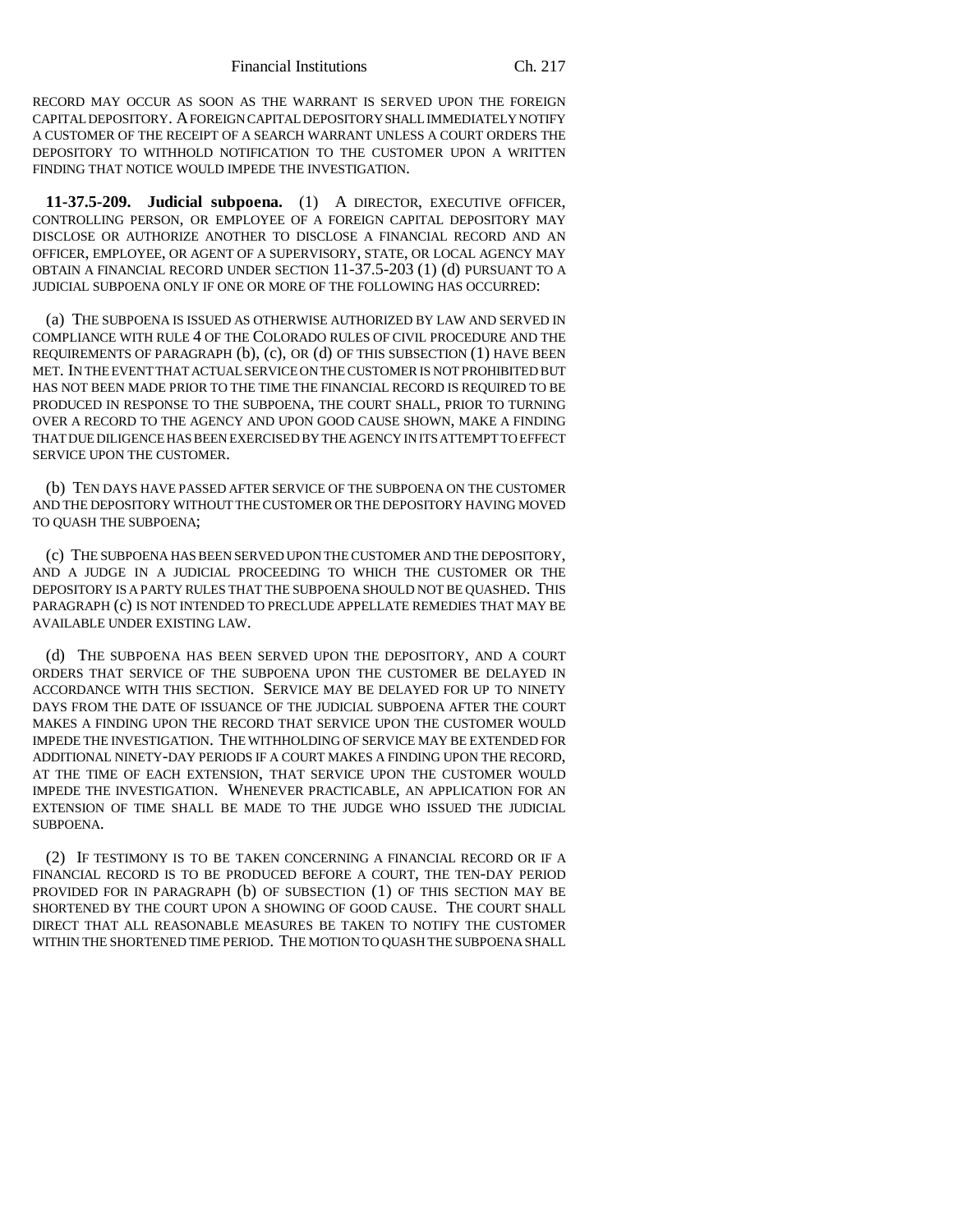BE MADE, WHENEVER PRACTICABLE, IN THE JUDICIAL PROCEEDING PENDING BEFORE THE COURT.

(3) A GRAND JURY MAY OBTAIN FINANCIAL RECORDS PURSUANT TO A JUDICIAL SUBPOENA CONCERNING ANY INVESTIGATION WITHIN THE JURISDICTION OF THE GRAND JURY. THE JUDICIAL SUBPOENA SHALL COMPLY WITH THE REQUIREMENTS OF THIS SECTION.

**11-37.5-210. Grounds for quashing subpoena - duty of depository.** (1) A CUSTOMER HAS TEN DAYS AFTER SERVICE OF AN ADMINISTRATIVE OR JUDICIAL SUBPOENA TO FILE A MOTION TO QUASH THE SUBPOENA BEFORE THE ADMINISTRATIVE AGENCY ISSUING THE SUBPOENA OR A COURT WITH JURISDICTION OVER THE SUBPOENA. THE MOTION TO QUASH MAY BE BASED UPON ONE OR MORE OF THE FOLLOWING GROUNDS:

(a) THE SUBPOENA IS OVERBROAD AS TO THE FINANCIAL RECORD SOUGHT;

(b) THE PRODUCTION OR RELEASE OF THE FINANCIAL RECORD WOULD CAUSE AN UNREASONABLE BURDEN OR HARDSHIP UNDER THE CIRCUMSTANCES UPON THE CUSTOMER OR THE DEPOSITORY;

(c) THE INVESTIGATION FOR WHICH THE RECORD IS SOUGHT IS NOT FOR A LAWFULLY AUTHORIZED PURPOSE; OR

(d) THE RECORD SOUGHT IS NOT RELEVANT TO THE INVESTIGATION.

(2) FAILURE OF THE CUSTOMER OR THE DEPOSITORY TO FILE A MOTION TO QUASH THE SUBPOENA BEFORE THE TIME ESTABLISHED FOR THE RETURN OF THE SUBPOENA CONSTITUTES A WAIVER OF THE RIGHT TO OBJECT TO THE RELEASE OR DISCLOSURE OF THE FINANCIAL RECORD.

(3) DURING THE PERIOD FOR THE FILING OF A MOTION TO QUASH AND CONTINUING UNTIL A RULING IS MADE UPON A MOTION TO QUASH, THE DEPOSITORY SHALL, UNLESS PROHIBITED BY THE COURT, MAKE AVAILABLE TO ITS CUSTOMER A COPY OF THE SUBPOENAED FINANCIAL RECORD AND SHALL PRESERVE THE ORIGINAL RECORD WITHOUT ALTERATION.

(4) A COURT OR ADMINISTRATIVE AGENCY MAY HOLD ADDITIONAL, SEPARATE, EX PARTE PROCEEDINGS WITH ANY FEDERAL OR STATE CRIMINAL JUSTICE AGENCY OR ANY SUPERVISORY AGENCY OR PROSECUTOR REGARDING ANY INFORMATION RELEVANT TO A MOTION MADE PURSUANT TO THIS SECTION. AN ADMINISTRATIVE AGENCY MAY SEAL ALL RECORDS CONCERNING SUCH EX PARTE PROCEEDING OR THE FACTS DISCLOSED THEREIN FOR UP TO NINETY DAYS, AND FOR ONE OR MORE SUCCEEDING NINETY-DAY PERIODS OF EXTENSION, UPON A FINDING OF REASONABLE GROUNDS FOR BELIEVING THAT NOTICE OF THE HEARING OR OF THE FACTS DISCLOSED THEREIN, IF DISCLOSED TO THE CUSTOMER OR TO THE FOREIGN CAPITAL DEPOSITORY, WOULD SIGNIFICANTLY IMPEDE THE PROGRESS OF AN EXISTING CRIMINAL INVESTIGATION.

**11-37.5-211. Limitations on use of financial record.** (1) THE ORIGINAL OR A COPY OF A FINANCIAL RECORD OBTAINED BY A STATE OR LOCAL AGENCY OR ANOTHER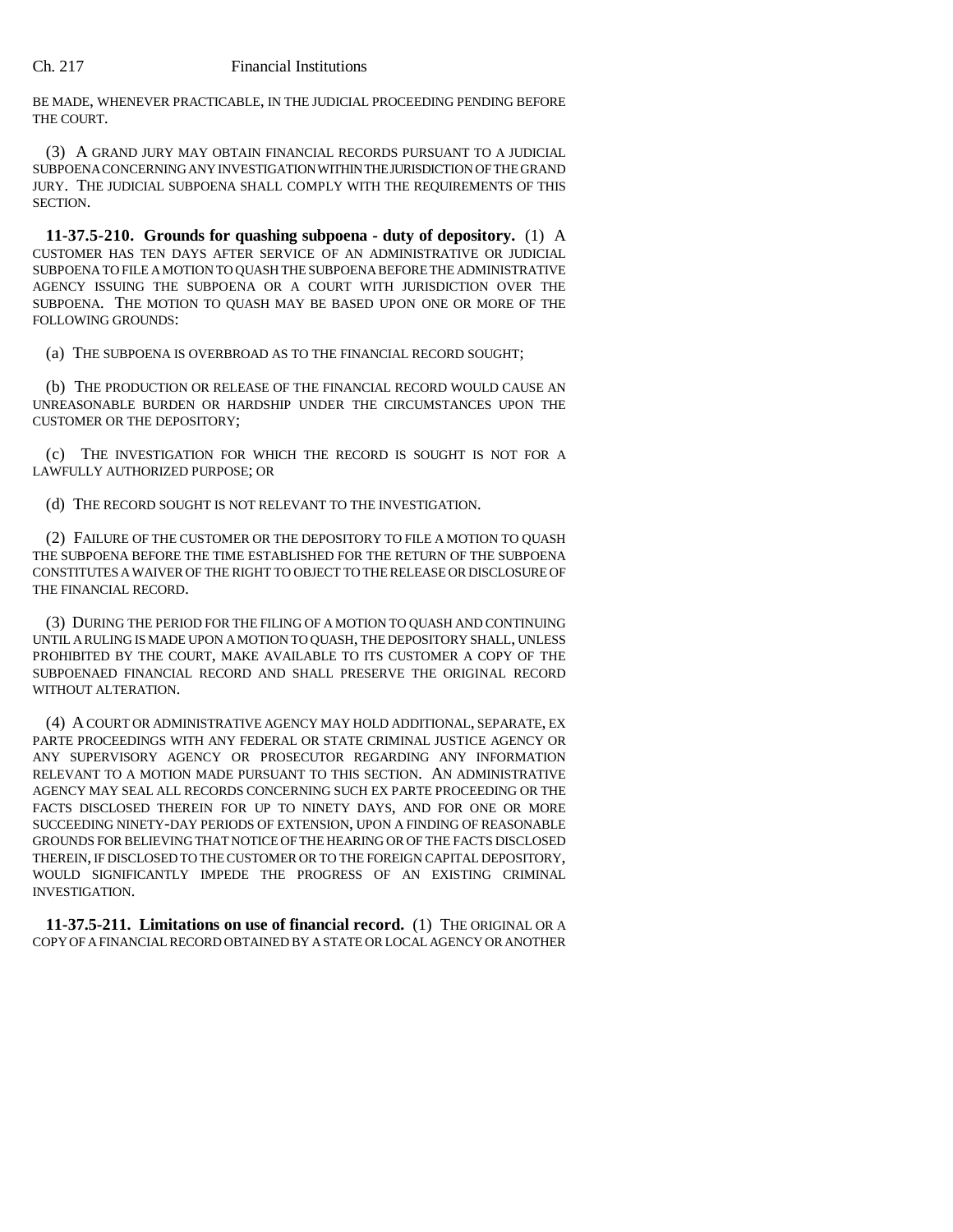Financial Institutions Ch. 217

PERSON PURSUANT TO THIS PART 2 SHALL NOT BE USED OR RETAINED IN ANY FORM FOR A PURPOSE OTHER THAN THE STATUTORY PURPOSE FOR WHICH THE RECORD WAS ORIGINALLY OBTAINED. THE STATUTORY PURPOSE SHALL BE DETERMINED WITH REFERENCE TO THE OVERALL GOAL TO BE ACHIEVED, ESPECIALLY IN REGARD TO CIVIL AND CRIMINAL ENFORCEMENT, AND SHALL NOT BE NARROWLY CONSTRUED TO REFER ONLY TO THE STATUTE, RULE, OR OTHER LAW SOUGHT TO BE ENFORCED IN THE PROCEEDING FOR WHICH THE RECORD WAS OBTAINED.

(2) A STATE OR LOCAL AGENCY SHALL NOT PROVIDE A FINANCIAL RECORD OBTAINED PURSUANT TO THIS PART 2 TO ANOTHER STATE OR LOCAL AGENCY UNLESS THE OTHER AGENCY HAS INDEPENDENTLY OBTAINED AUTHORIZATION TO RECEIVE THE FINANCIAL RECORD PURSUANT TO THIS PART 2; EXCEPT THAT THIS SUBSECTION (2) SHALL NOT BE CONSTRUED TO PROHIBIT:

(a) THE TRANSFER BY ONE SUPERVISORY AGENCY THAT OBTAINED A FINANCIAL RECORD PURSUANT TO SECTION 11-37.5-212 (1) (c) TO ANOTHER SUPERVISORY AGENCY IF THAT TRANSFER OTHERWISE COMPLIES WITH SUBSECTION (1) OF THIS SECTION;

(b) THE LAWFUL TRANSFER OF A FINANCIAL RECORD OBTAINED PURSUANT TO SECTION 11-37.5-208 BY ONE CRIMINAL JUSTICE AGENCY TO ANOTHER CRIMINAL JUSTICE AGENCY; OR

(c) THE TRANSFER BY THE COMMISSIONER OR THE DEPARTMENT TO ANOTHER SUPERVISORY AGENCY OR TO A CRIMINAL JUSTICE AGENCY OF INFORMATION, INCLUDING, WITHOUT LIMITATION, FINANCIAL RECORDS, OBTAINED BY THE COMMISSIONER OR THE DEPARTMENT IN THE COURSE OF THEIR DUTIES IF SUCH INFORMATION MAY BE RELEVANT TO A POSSIBLE VIOLATION OF CRIMINAL LAW. THIS PARAGRAPH (c) SHALL NOT BE CONSTRUED TO AUTHORIZE EXAMINATIONS OR INVESTIGATIONS THAT ARE NOT OTHERWISE AUTHORIZED UNDER THIS ARTICLE.

(3) A SUPERVISORY, STATE, OR LOCAL AGENCY OR A COURT OBTAINING A FINANCIAL RECORD BY ADMINISTRATIVE SUBPOENA, SEARCH WARRANT, OR JUDICIAL SUBPOENA SHALL MAKE REASONABLE EFFORTS TO PROTECT THE CONFIDENTIAL NATURE OF A FINANCIAL RECORD WITHOUT HINDERING A LAWFUL INVESTIGATION.

(4) DOCUMENTS OF A SUPERVISORY, STATE, OR LOCAL AGENCY AND DOCUMENTS PRODUCED IN COURT CONTAINING A FINANCIAL RECORD SHALL BE SEALED BY THE AGENCY OR COURT AT THE CONCLUSION OF THE PROCEEDINGS IN ORDER TO PREVENT ACCESS TO THE RECORD AND MAY BE OPENED ONLY FOR GOOD CAUSE SHOWN.

**11-37.5-212. Authorized disclosures of financial records.** (1) THIS PART 2 DOES NOT PROHIBIT:

(a) DISCLOSURE BY A FOREIGN CAPITAL DEPOSITORY OF A FINANCIAL RECORD THAT IS NOT IDENTIFIED WITH OR IDENTIFIABLE AS BEING DERIVED FROM A FINANCIAL RECORD OF A PARTICULAR CUSTOMER BY NAME;

(b) DISCLOSURE BY A FOREIGN CAPITAL DEPOSITORY TO A DEPARTMENT, AGENCY, OFFICE, BUREAU, OR COMMISSION OF THE UNITED STATES OF A FINANCIAL RECORD WHEN REQUIRED BY FEDERAL STATUTE OR REGULATION OR WHEN REQUIRED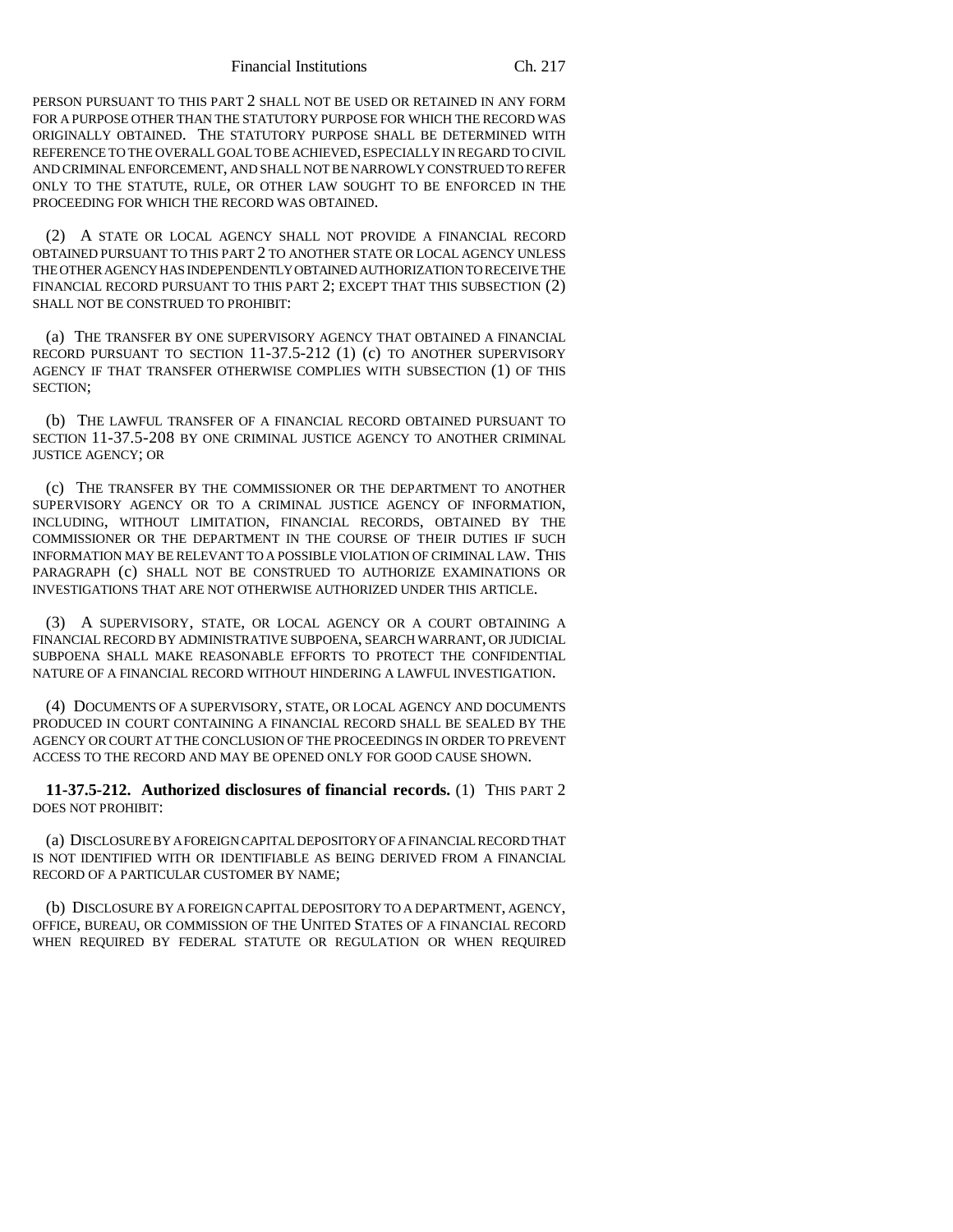PURSUANT TO THE TERMS OF A TREATY OR OTHER AGREEMENT BETWEEN THE UNITED STATES AND THE GOVERNMENT OF A FOREIGN COUNTRY;

(c) DISCLOSURE OF A FINANCIAL RECORD BY A FOREIGN CAPITAL DEPOSITORY TO A SUPERVISORY AGENCY WHEN THE DISCLOSURE IS CONDUCTED IN RESPONSE TO AN EXERCISE OF THE AGENCY'S SUPERVISORY FUNCTION. THE SCOPE OF AN AGENCY'S SUPERVISORY FUNCTION SHALL BE DETERMINED BY REFERENCE TO STATUTES GRANTING AUTHORITY TO EXAMINE, AUDIT, OR REQUIRE REPORTS CONCERNING A FINANCIAL RECORD OR FOREIGN CAPITAL DEPOSITORY.

(2) WHENEVER THE REQUEST, ORDER, DEMAND, OR OTHER REQUIREMENT FOR DISCLOSURE OF A FINANCIAL RECORD PROHIBITS THE RELEASE TO A CUSTOMER OF THE FACTS OF A DISCLOSURE, A FOREIGN CAPITAL DEPOSITORY SHALL NOT DISCLOSE EITHER THE FACT OR NATURE OF THE REQUEST, ORDER, DEMAND, OR OTHER REQUIREMENT FOR DISCLOSURE OR THE DEPOSITORY'S RESPONSE TO A CUSTOMER OR TO ANY PERSON EXCEPT THE FOLLOWING:

(a) OFFICERS AND EMPLOYEES OF THE DEPOSITORY WHO ARE INVOLVED IN RESPONDING TO THE REQUEST;

(b) ATTORNEYS, AUDITORS, AND REGULATORY AUTHORITIES WHO HAVE A NEED TO KNOW IN ORDER TO PERFORM THEIR DUTIES; AND

(c) PERSONS TO WHOM DISCLOSURE IS REQUIRED BY LEGAL PROCESS.

**11-37.5-213. Confidentiality - supervisory agency personnel - penalty for violation.** (1) EXCEPT AS REQUIRED BY JUDICIAL ORDER OR AS OTHERWISE PROVIDED BY SECTION 11-37.5-114 AND THIS PART 2, AN EMPLOYEE OF A SUPERVISORY AGENCY WHO CONDUCTS AN EXAMINATION, INVESTIGATION, OR AUDIT OF A DEPOSITORY OR WHO RECEIVES A REPORT OR OTHER INFORMATION ABOUT A DEPOSITORY FROM ANOTHER EMPLOYEE OF A SUPERVISORY AGENCY SHALL NOT DISCLOSE THE IDENTITY OF A CUSTOMER TO ANOTHER PERSON WHO IS NOT OFFICIALLY ASSOCIATED WITH AN EXAMINATION, INVESTIGATION, OR AUDIT OF A DEPOSITORY.

(2) A PERSON WHO KNOWINGLY VIOLATES SUBSECTION (1) OF THIS SECTION COMMITS A CLASS 1 MISDEMEANOR AND SHALL BE PUNISHED AS PROVIDED IN SECTION 18-1-106, C.R.S.

**11-37.5-214. Civil liability for wrongful disclosure of financial record damages - injunctive relief.** (1) A STATE OR LOCAL AGENCY THAT REQUESTS OR RECEIVES A FINANCIAL RECORD IN VIOLATION OF ANY PROVISION OF THIS PART 2 IS LIABLE TO THE CUSTOMER TO WHOM THE RECORD RELATES FOR CIVIL DAMAGES IN THE AMOUNT SET FORTH IN SUBSECTION (4) OF THIS SECTION.

(2) A PERSON WHO IS NOT EMPLOYED BY A SUPERVISORY, STATE, OR LOCAL AGENCY OR BY A FOREIGN CAPITAL DEPOSITORY AND WHO REQUESTS OR RECEIVES A FINANCIAL RECORD IN VIOLATION OF ANY PROVISION OF THIS PART 2 IS LIABLE TO THE CUSTOMER TO WHOM THE RECORD RELATES FOR CIVIL DAMAGES IN THE AMOUNT SET FORTH IN SUBSECTION  $(4)$  OF THIS SECTION.

(3) A DIRECTOR, EXECUTIVE OFFICER, CONTROLLING PERSON, OR EMPLOYEE OF A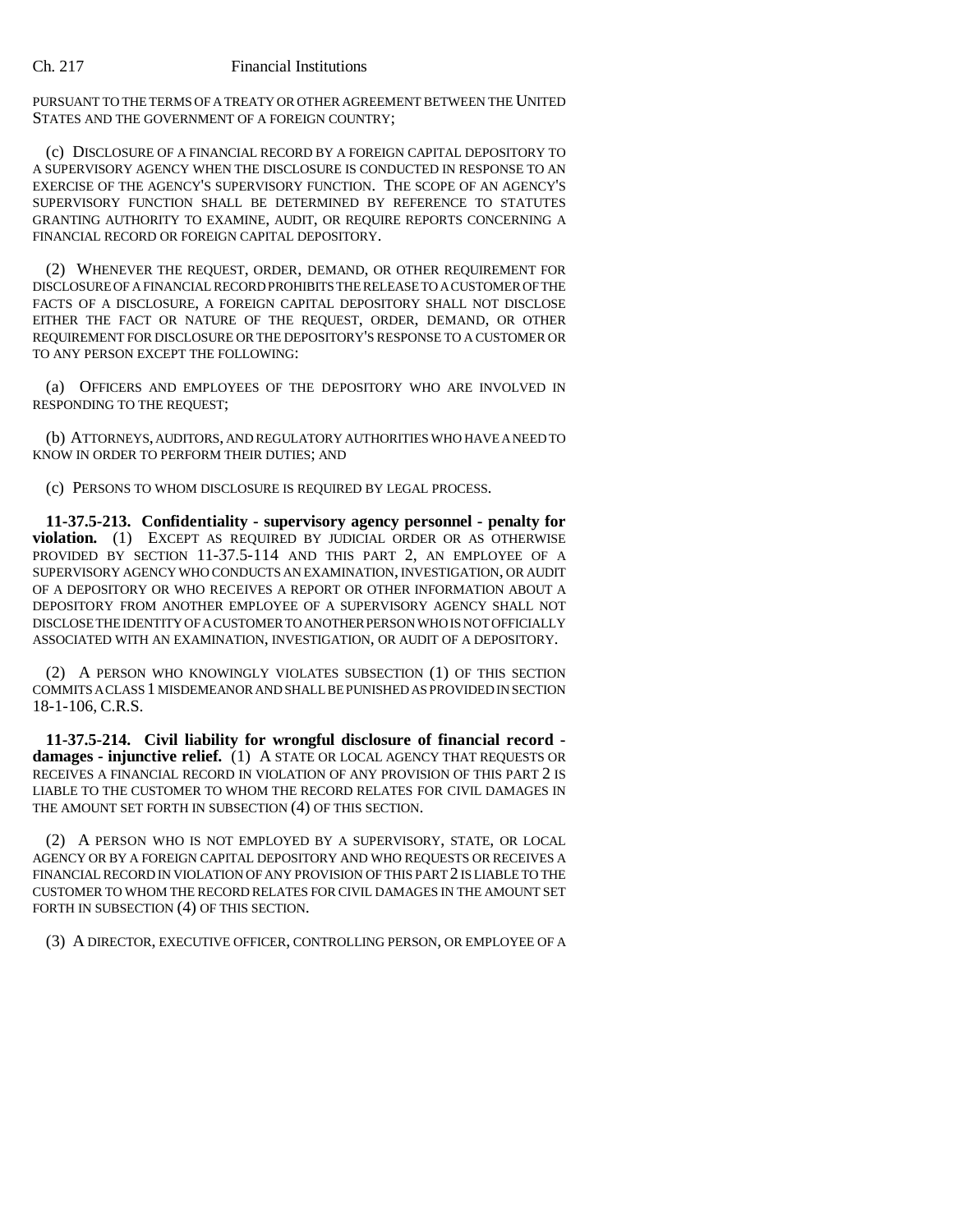FOREIGN CAPITAL DEPOSITORY WHO DISCLOSES OR AUTHORIZES ANOTHER TO DISCLOSE A FINANCIAL RECORD IN VIOLATION OF ANY PROVISION OF THIS PART 2 IS LIABLE TO THE CUSTOMER TO WHOM THE RECORD RELATES FOR CIVIL DAMAGES IN THE AMOUNT SET FORTH IN SUBSECTION (4) OF THIS SECTION.

(4) DAMAGES ARE EQUAL TO THE SUM OF THE FOLLOWING:

(a) TEN THOUSAND DOLLARS, WITHOUT REGARD TO THE TYPE OR NUMBER OF RECORDS INVOLVED;

(b) ACTUAL DAMAGES SUSTAINED BY THE CUSTOMER; AND

(c) COSTS INCURRED IN THE ACTION TO SUCCESSFULLY ENFORCE LIABILITY UNDER THIS SECTION, TOGETHER WITH REASONABLE ATTORNEY FEES.

(5) A FOREIGN CAPITAL DEPOSITORY MAY EXERCISE REMEDIES PROVIDED IN THIS SECTION ON BEHALF OF A CUSTOMER AND, IN CONNECTION WITH THE EXERCISE OF THOSE REMEDIES, MAY ACT AS THE REAL PARTY IN INTEREST. DAMAGES RECOVERED BY THE DEPOSITORY SHALL BE DEPOSITED IN AN ACCOUNT OF THE CUSTOMER, BUT A DEPOSITORY MAY RETAIN AMOUNTS RECOVERED FOR ITS COSTS AND REASONABLE ATTORNEY FEES.

(6) THE REMEDIES PROVIDED IN THIS SECTION ARE NOT EXCLUSIVE.

(7) IN ADDITION TO ANY OTHER REMEDY ALLOWED BY LAW, A CUSTOMER MAY BRING AN ACTION FOR INJUNCTIVE RELIEF TO ENFORCE THE PROVISIONS OF THIS PART 2.

**11-37.5-215. Unlawful disclosure of financial record - criminal penalties.** (1) A DIRECTOR, EXECUTIVE OFFICER, CONTROLLING PERSON, OR EMPLOYEE OF A FOREIGN CAPITAL DEPOSITORY WHO DISCLOSES A FINANCIAL RECORD IN VIOLATION OF ANY PROVISION OF THIS PART 2 COMMITS A CLASS 1 MISDEMEANOR AND SHALL BE PUNISHED AS PROVIDED IN SECTION 18-1-106, C.R.S. THIS SUBSECTION (1) IMPOSES STRICT LIABILITY.

(2) A DIRECTOR, EXECUTIVE OFFICER, CONTROLLING PERSON, OR EMPLOYEE OF A FOREIGN CAPITAL DEPOSITORY OR AN OFFICER, EMPLOYEE, OR AGENT OF A STATE OR LOCAL AGENCY WHO KNOWINGLY DISCLOSES A FINANCIAL RECORD IN VIOLATION OF ANY PROVISION OF THIS PART 2 COMMITS A CLASS 6 FELONY AND SHALL BE PUNISHED AS PROVIDED IN SECTION 18-1-105, C.R.S.

**11-37.5-216. Customer waiver invalid.** A WAIVER BY A CUSTOMER OF A RIGHT THAT IS NOT AUTHORIZED TO BE WAIVED BY THIS PART 2 IS NOT VALID WHETHER GRANTED WITH OR WITHOUT CONSIDERATION.

**11-37.5-217. Limitation of actions.** AN ACTION TO ENFORCE A PROVISION OF THIS PART 2 SHALL BE COMMENCED WITHIN THREE YEARS AFTER THE DATE ON WHICH THE VIOLATION OCCURRED.

> PART 3 ASSET PROTECTION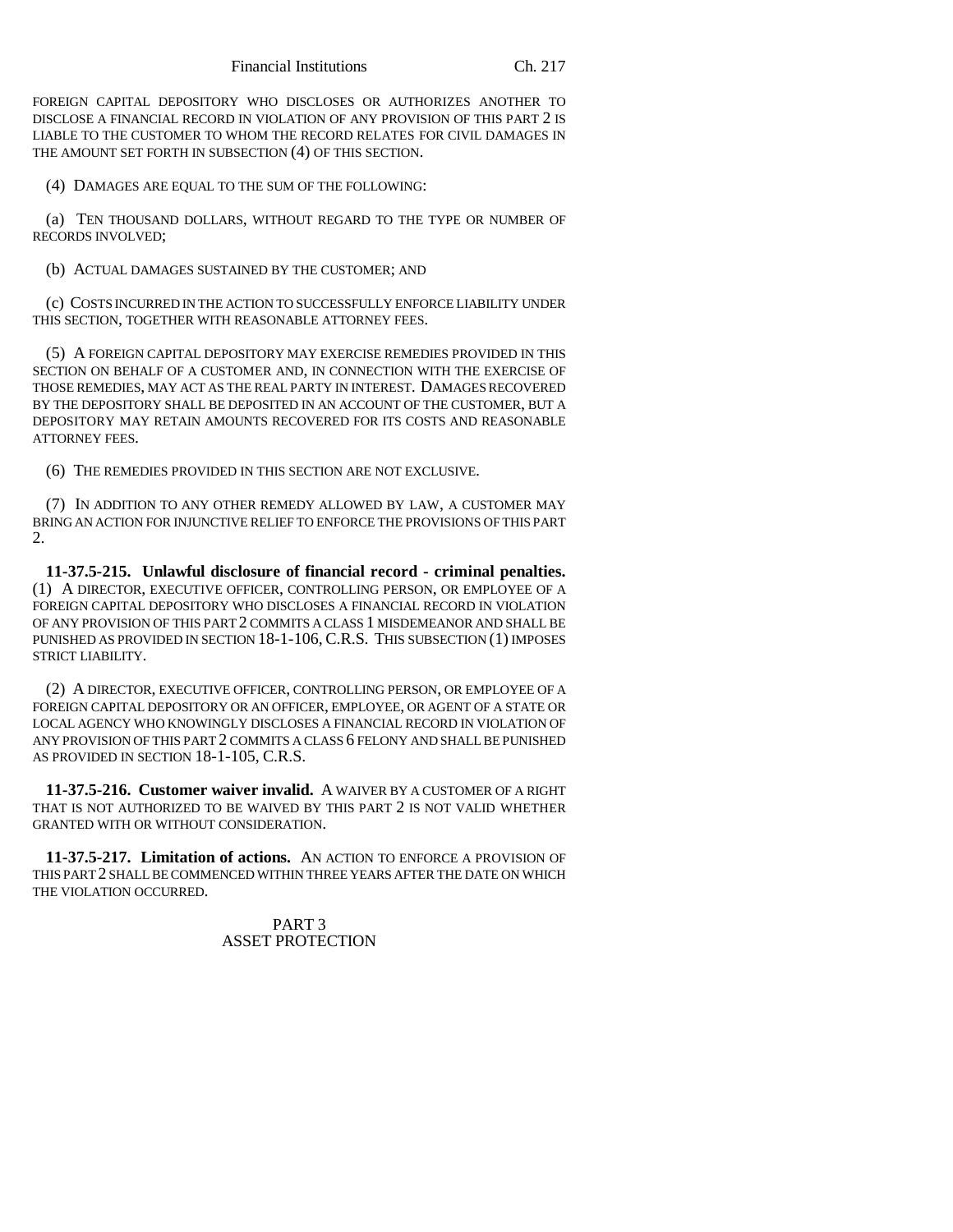**11-37.5-301. Legislative declaration - asset protection - purpose and perspective - limitations upon recognition of foreign judgments.** (1) THE GENERAL ASSEMBLY UNDERSTANDS THAT ASSET PROTECTION INCLUDES THE ABILITY TO MINIMIZE OR AVOID BOTH THE POTENTIAL FINANCIAL IMPACT AND LOSS OF PRIVACY RESULTING FROM LAWSUITS. THE GENERAL ASSEMBLY ALSO RECOGNIZES THAT ASSET PROTECTION IS A VITAL COMPONENT OF A FOREIGN CAPITAL DEPOSITORY, WHICH IS DESIGNED TO SERVE THE INTERESTS OF INDIVIDUALS WITH HIGH NET WORTH WHO ARE NOT UNITED STATES CITIZENS AND DO NOT RESIDE IN THE UNITED STATES.

(2) THE GENERAL ASSEMBLY FURTHER ACKNOWLEDGES THAT FOREIGN JUDGMENTS RENDERED IN A FOREIGN STATE, UNLIKE JUDGMENTS RENDERED IN OTHER STATES OF THE UNION UNDER THE UNITED STATES CONSTITUTION, ARE NOT ENTITLED BY COLORADO COURTS TO CONCLUSIVE FULL FAITH AND CREDIT UNDER COMMON LAW AND THAT THE PRINCIPLE OF COMITY THAT ENCOURAGES ONE COUNTRY TO EXTEND LEGAL RECOGNITION TO THE JUDICIAL ACTS OF ANOTHER COUNTRY DOES NOT APPLY TO THE RELATIONS BETWEEN COLORADO AND A FOREIGN COUNTRY.

(3) THE "UNIFORM FOREIGN MONEY-JUDGMENTS RECOGNITION ACT", ARTICLE 62 OF TITLE 13, C.R.S., SIGNIFIES A DEPARTURE FROM COMITY BECAUSE IT CODIFIES THE PRINCIPLES OF COMITY BUT WITH CERTAIN EXCEPTIONS AND MODIFICATIONS. THIS PART 3 ENACTS A FURTHER DEPARTURE FROM COMITY THAT IS INTENDED TO UPHOLD THE STATE'S INTEREST IN EXTENDING TO A CUSTOMER OF A FOREIGN CAPITAL DEPOSITORY THE MAXIMUM AMOUNT OF PRIVACY POSSIBLE WITHIN PRUDENTIAL LIMITS AS WELL AS STATE AND FEDERAL LAW.

(4) THIS PART 3 IS NOT INTENDED TO CIRCUMSCRIBE OR CONFLICT WITH THE PROVISIONS OF ARTICLE 62 OF TITLE 13, C.R.S., EXCEPT IN A CASE IN WHICH A FOREIGN JUDGMENT HAS BEEN OBTAINED AGAINST THE CUSTOMER OF A FOREIGN CAPITAL DEPOSITORY.

(5) FOR THE PURPOSES OF THIS PART 3, THE GENERAL ASSEMBLY DECLARES THAT THE RECOGNITION OF A FOREIGN JUDGMENT PURSUANT TO ARTICLE 62 OF TITLE 13, C.R.S., AND THE EXECUTION OF A FOREIGN JUDGMENT AGAINST A CUSTOMER OF A FOREIGN CAPITAL DEPOSITORY IS REPUGNANT TO THE PUBLIC POLICY OF THIS STATE IF EITHER WOULD:

(a) FACILITATE THE ARBITRARY OR UNLAWFUL INTERFERENCE WITH AN INDIVIDUAL'S PRIVACY IN CONTRAVENTION OF INTERNATIONAL LAW;

(b) UNDERMINE INDIVIDUAL RIGHTS, INCLUDING PRIVATE PROPERTY RIGHTS, PROVIDED FOR IN THE COLORADO CONSTITUTION AND STATE LAW;

(c) STIMULATE OR ENGENDER LAWSUITS MOTIVATED BY GREED OR PECUNIARY SPECULATION AND LACKING A GOOD FAITH ARGUMENT OR OTHER LEGALLY SOUND PURPOSE;

(d) FACILITATE CIVIL PROSECUTION ARISING FROM CLASS OR ETHNIC HATRED AND NURTURED BY A CORRUPT LEGAL SYSTEM; OR

(e) THREATEN THE FINANCIAL STABILITY OF THE DEPOSITORY OR THE STATE BY DISCOURAGING FOREIGN DEPOSITORS AND INVESTORS FROM BECOMING CUSTOMERS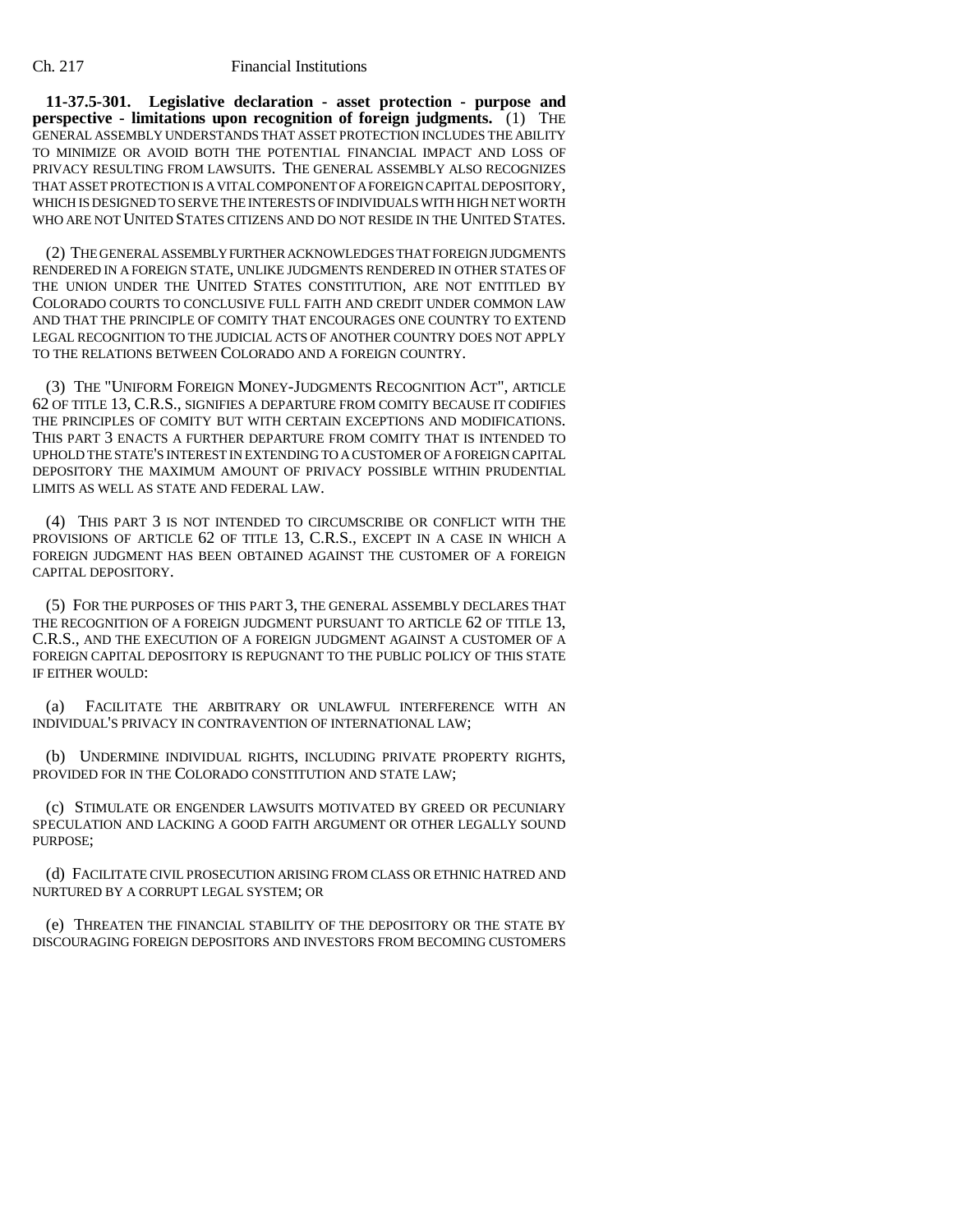OR BY ENCOURAGING CUSTOMERS TO WITHDRAW THEIR CAPITAL FROM THE DEPOSITORY.

**11-37.5-302. Definitions.** AS USED IN THIS PART 3, UNLESS THE CONTEXT OTHERWISE REQUIRES:

(1) "COMITY" MEANS THE RECOGNITION OF JUDICIAL ACTS THAT ONE COUNTRY EXTENDS TO ANOTHER AS A MATTER OF CUSTOM, CONVENIENCE, AND EXPEDIENCY.

(2) "FOREIGN JUDGMENT" HAS THE SAME MEANING AS IN SECTION 13-62-102 (2), C.R.S.

(3) "FOREIGN STATE" HAS THE SAME MEANING AS IN SECTION 13-62-102(1),C.R.S.

**11-37.5-303. Defense against enforcement of foreign judgments - depository obligations.** (1) A FOREIGN CAPITAL DEPOSITORY SHALL, UNLESS RELIEVED OF THE RESPONSIBILITY BY A WAIVER SIGNED BY A DEPOSITORY CUSTOMER, PROVIDE A CUSTOMER WITH COMPETENT LEGAL COUNSEL AND DEFENSE AGAINST:

(a) THE RECOGNITION IN COLORADO OF A FOREIGN JUDGMENT RENDERED IN A FOREIGN STATE; AND

(b) THE EXECUTION OF A FOREIGN JUDGMENT IN COLORADO PURSUANT TO SECTION 13-62-104,C.R.S., BUT ONLY TO THE EXTENT THAT THE EXECUTION WOULD AFFECT THE CUSTOMER'S ASSETS IN THE DEPOSITORY.

**11-37.5-304. Filing fee surcharge.** IN ADDITION TO THE NORMAL FILING FEE AND ANY OTHER APPLICABLE FEES, A PERSON SEEKING RECOGNITION OF A FOREIGN JUDGMENT RENDERED IN A FOREIGN STATE AGAINST A CUSTOMER OF THE FOREIGN CAPITAL DEPOSITORY SHALL PAY A SURCHARGE OF TWO THOUSAND FIVE HUNDRED DOLLARS TO THE CLERK OF THE COURT IN WHICH THE JUDGMENT IS FILED.

**11-37.5-305. Burden of proof - financial liabilities.** (1) A PERSON SEEKING RECOGNITION OF A FOREIGN JUDGMENT BEARS THE BURDEN OF PROVING THAT:

(a) THE JUDGMENT WAS RENDERED UNDER A SYSTEM THAT PROVIDES IMPARTIAL TRIBUNALS OR PROCEDURES THAT ARE COMPATIBLE WITH THE REQUIREMENTS OF DUE PROCESS OF LAW;

(b) THE FOREIGN COURT HAD PERSONAL JURISDICTION OVER THE CUSTOMER WHEN THE JUDGMENT WAS RENDERED; AND

(c) THE FOREIGN COURT HAD JURISDICTION OVER THE SUBJECT MATTER.

(2) THE CUSTOMER OR THE FOREIGN CAPITAL DEPOSITORY ACTING ON BEHALF OF A CUSTOMER BEARS THE BURDEN OF PROVING THAT ANY ONE OF THE GROUNDS FOR NONRECOGNITION PROVIDED FOR IN SECTION 13-62-105 (2), C.R.S., EXISTS.

(3) IF THE COURT FINDS THAT THE PERSON SEEKING RECOGNITION OF THE FOREIGN JUDGMENT FAILS TO PROVE THE JUDGMENT VALID IN ACCORDANCE WITH SUBSECTION (1) OF THIS SECTION, OR IF THE CUSTOMER OR THE DEPOSITORY SUCCEEDS IN PROVING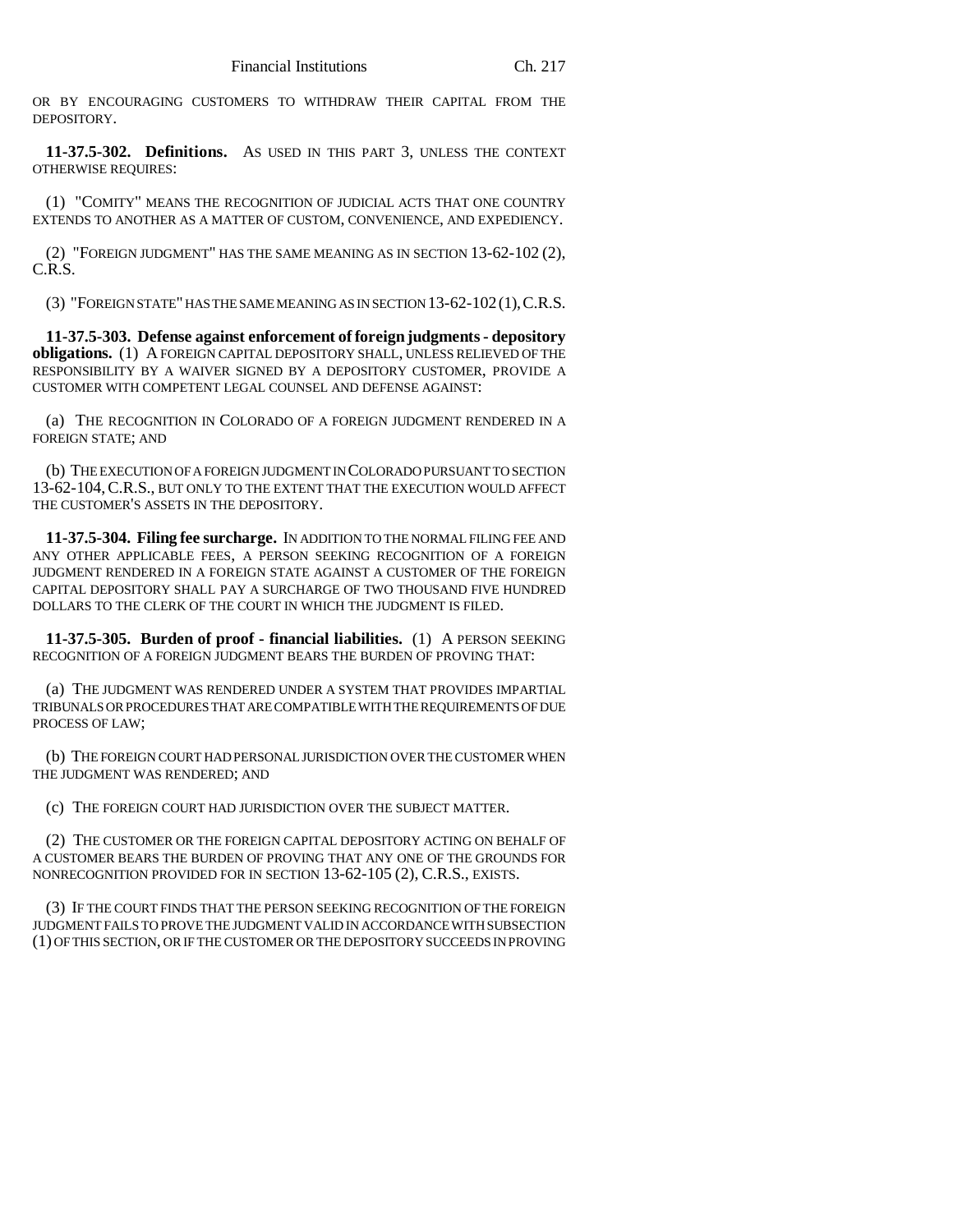ANY OF THE GROUNDS FOR NONRECOGNITION PURSUANT TO SUBSECTION (2) OF THIS SECTION, THE COURT SHALL NOT RECOGNIZE THE FOREIGN JUDGMENT.

(4) IF THE PERSON SEEKING RECOGNITION OF A JUDGMENT IS UNSUCCESSFUL IN OBTAINING RECOGNITION OF THE JUDGMENT, THAT PERSON SHALL PAY THE COURT COSTS AND ATTORNEY FEES FOR THE PARTIES OPPOSING RECOGNITION OR, IF THE CUSTOMER HAS WAIVED THE DEPOSITORY'S OBLIGATION PROVIDED FOR IN SECTION 11-37.5-303, FOR THE CUSTOMER.

**11-37.5-306. Damages - in camera hearing.** (1) THE COURT IN WHICH RECOGNITION OF A FOREIGN JUDGMENT IS UNSUCCESSFULLY SOUGHT MAY AWARD DAMAGES AGAINST THE PERSON SEEKING RECOGNITION OF A FOREIGN JUDGMENT TO COMPENSATE A CUSTOMER FOR THE CUSTOMER'S TIME AND EXPENSES INCURRED IN DEFENDING THE ACTION.

(2) THE AMOUNT OF DAMAGES AWARDED PURSUANT TO SUBSECTION (1) OF THIS SECTION SHALL BEAR A REASONABLE RELATIONSHIP TO THE PERSON'S ABILITY TO PAY AND SHALL NOT EXCEED ONE MILLION DOLLARS.

(3) ANY PART OF A HEARING NECESSARY TO DETERMINE THE RIGHTS AND OBLIGATIONS OF THE PARTIES PURSUANT TO THIS PART 3 AND ARTICLE 62 OF TITLE 13, C.R.S., MAY BE HELD IN CAMERA TO PROTECT THE PRIVACY OF ANY OF THE PARTIES.

**11-37.5-307. Contingency fee arrangements prohibited.** A PERSON SEEKING RECOGNITION OF A FOREIGN JUDGMENT AGAINST A CUSTOMER OF A FOREIGN CAPITAL DEPOSITORY SHALL NOT ENGAGE LEGAL COUNSEL ON A CONTINGENCY FEE BASIS FOR THE PURPOSE OF ATTAINING RECOGNITION OF THE FOREIGN JUDGMENT.

**11-37.5-308. Nonrecognition - procedures to protect privacy.** (1) THE COURT SHALL, AT THE REQUEST OF A CUSTOMER OR A FOREIGN CAPITAL DEPOSITORY. PROVIDE FOR AN IN CAMERA REVIEW OF THE PERTINENT DOCUMENTS TO PROTECT THE CONFIDENTIAL NATURE OF FINANCIAL RECORDS.

(2) THE COURT MAY PERMIT PUBLIC DISCLOSURE OF A FINANCIAL RECORD OR PROCEEDINGS CLOSED PURSUANT TO SUBSECTION (1) OF THIS SECTION ONLY IF IT FINDS THAT DISCLOSURE IS NECESSARY FOR THE FAIR RESOLUTION OF AN ISSUE BEFORE IT.

(3) DOCUMENTS PRODUCED IN COURT CONTAINING A FINANCIAL RECORD SHALL BE SEALED BY THE COURT AT THE CONCLUSION OF THE PROCEEDINGS TO PREVENT ACCESS TO THE RECORD AND MAY BE OPENED ONLY FOR GOOD CAUSE SHOWN.

## PART 4 FEES AND TAXES

**11-37.5-401. State revenue from depository - purpose and preference.** (1) THE GENERAL ASSEMBLY RECOGNIZES THAT REVENUE GAINS TO THE STATE AND THE POSSIBILITY OF SUBSEQUENT TAX REDUCTION FOR COLORADO TAXPAYERS ARE AMONG THE MOST SIGNIFICANT REASONS FOR ESTABLISHING A STATUTORY FRAMEWORK FOR THE FOREIGN CAPITAL DEPOSITORY AND THAT A RELATIVELY STEADY, PREDICTABLE FLOW OF REVENUE IS PREFERABLE TO A VOLATILE ONE. THE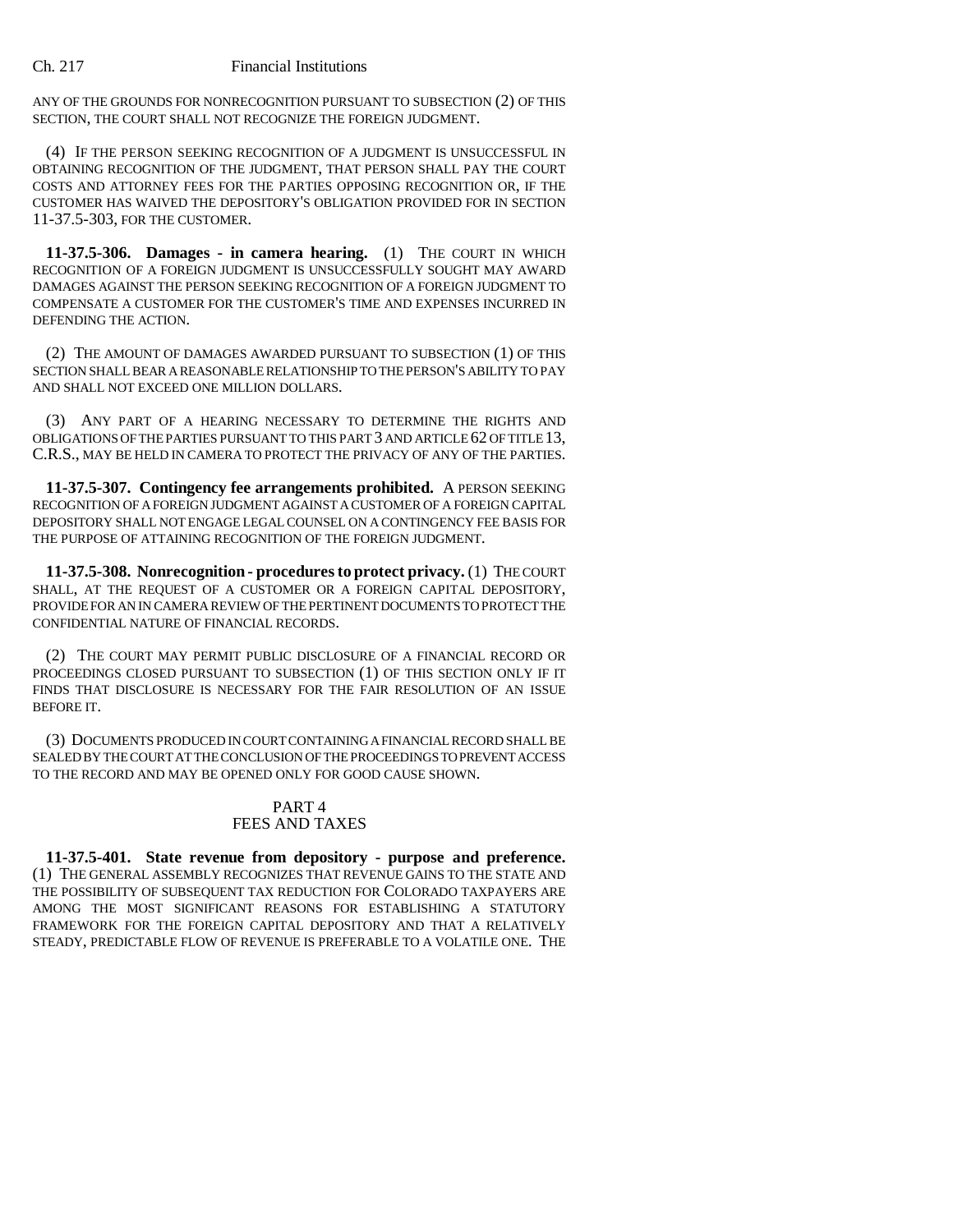GENERAL ASSEMBLY ALSO ACKNOWLEDGES THAT THE DEPOSITORY IS SUBJECT TO COMPETITIVE PRESSURES IN THE INTERNATIONAL FINANCIAL SERVICES MARKET. IT IS THEREFORE IN THE STATE'S INTEREST TO BALANCE REVENUE EXPECTATIONS WITH INCENTIVES THAT WILL ENHANCE THE COMMERCIAL ATTRACTIVENESS AND VIABILITY OF A DEPOSITORY.

(2) THE GENERAL ASSEMBLY RECOGNIZES THE HAZARDS OF FORTUNE THAT MAY BE SUFFERED BY CUSTOMERS OF A DEPOSITORY WHO ARE CITIZENS OR RESIDENTS OF COUNTRIES WITH UNSTABLE OR REPRESSIVE GOVERNMENTS AND RECOGNIZES THAT CAPITAL IN A DEPOSITORY MAY BE ABANDONED AS A CONSEQUENCE OF A CUSTOMER'S DISAPPEARANCE OR UNTIMELY DEATH. IT IS IN THE STATE'S INTEREST TO PROVIDE A DECENT INTERVAL OF TIME BEFORE DETERMINING THAT CAPITAL IS ABANDONED AND, IN KEEPING WITH SUBSECTION (1) OF THIS SECTION, TO ALLOW A DEPOSITORY TO CHARGE A REASONABLE FEE FOR THE MAINTENANCE OF THE ABANDONED CAPITAL PRIOR TO ITS ESCHEAT TO THE STATE.

**11-37.5-402. Tax status - exemption guarantees.** A TRANSACTION BETWEEN THE DEPOSITORY AND A CUSTOMER THAT INVOLVES TANGIBLE PERSONAL PROPERTY, AS DEFINED IN SECTION 11-37.5-103 (16), IS EXEMPT FROM ALL FORMS OF TAX.

**11-37.5-403. State revenue - assessment - collection - distribution.** (1) A FOREIGN CAPITAL DEPOSITORY SHALL PAY TO THE DEPARTMENT OF REVENUE ON JUNE 15 AND DECEMBER 15 OF EACH YEAR A FEE THAT IS EQUAL TO THREE-QUARTERS OF ONE PERCENT OF THE TOTAL VALUE OF ASSETS ON DEPOSIT OR IN A SAFE DEPOSIT BOX, RESULTING IN A TOTAL ANNUAL RATE OF ASSESSMENT OF ONE AND ONE-HALF PERCENT. SUCH FEES SHALL BE PAID TO THE STATE TREASURER WHO SHALL CREDIT THE SAME TO THE GENERAL FUND OF THE STATE.

(2) THE BASIS OF THE VALUE ASCRIBED TO EACH ASSET IS:

(a) FOR CURRENCY, THE UNITED STATES DOLLAR EXCHANGE VALUE OF THE CURRENCY ON DEPOSIT ON THE DATE OF ASSESSMENT;

(b) FOR GOLD, SILVER, PLATINUM, AND OTHER PRECIOUS METALS HELD IN PRECIOUS METALS ACCOUNTS, AS DEFINED IN SECTION 11-37.5-127, THE SPOT MARKET PRICE AS PUBLISHED IN THE "WALL STREET JOURNAL" ON THE DATE OF ASSESSMENT; OR

(c) THE MARKET VALUE OF OTHER TANGIBLE PERSONAL PROPERTY HELD IN SAFE DEPOSIT BOXES OR OTHER ACCOUNTS AT THE TIME OF THE ASSESSMENT, AS DETERMINED BY THE DEPOSITORY USING A METHOD APPROVED BY THE COMMISSIONER. THE DEPOSITORY SHALL SUBMIT TO THE DEPARTMENT OF REVENUE WITHIN SIXTY DAYS AFTER THE APPRAISAL A REPORT THAT DOCUMENTS THE METHOD AND CALCULATIONS OF THE APPRAISAL.

**11-37.5-404. Revenue audits - charges.** (1) THE DEPARTMENT OF REVENUE SHALL CONDUCT AN ANNUAL AUDIT OF EACH FOREIGN CAPITAL DEPOSITORY TO VERIFY THAT INTERNAL FINANCIAL RECORDS OF THE DEPOSITORY COMPLY WITH STATE LAW AND REGULATIONS PERTAINING TO THE DEPOSITORY AND THAT FEES OWED TO THE STATE HAVE BEEN PROPERLY CALCULATED AND PAID ON TIME.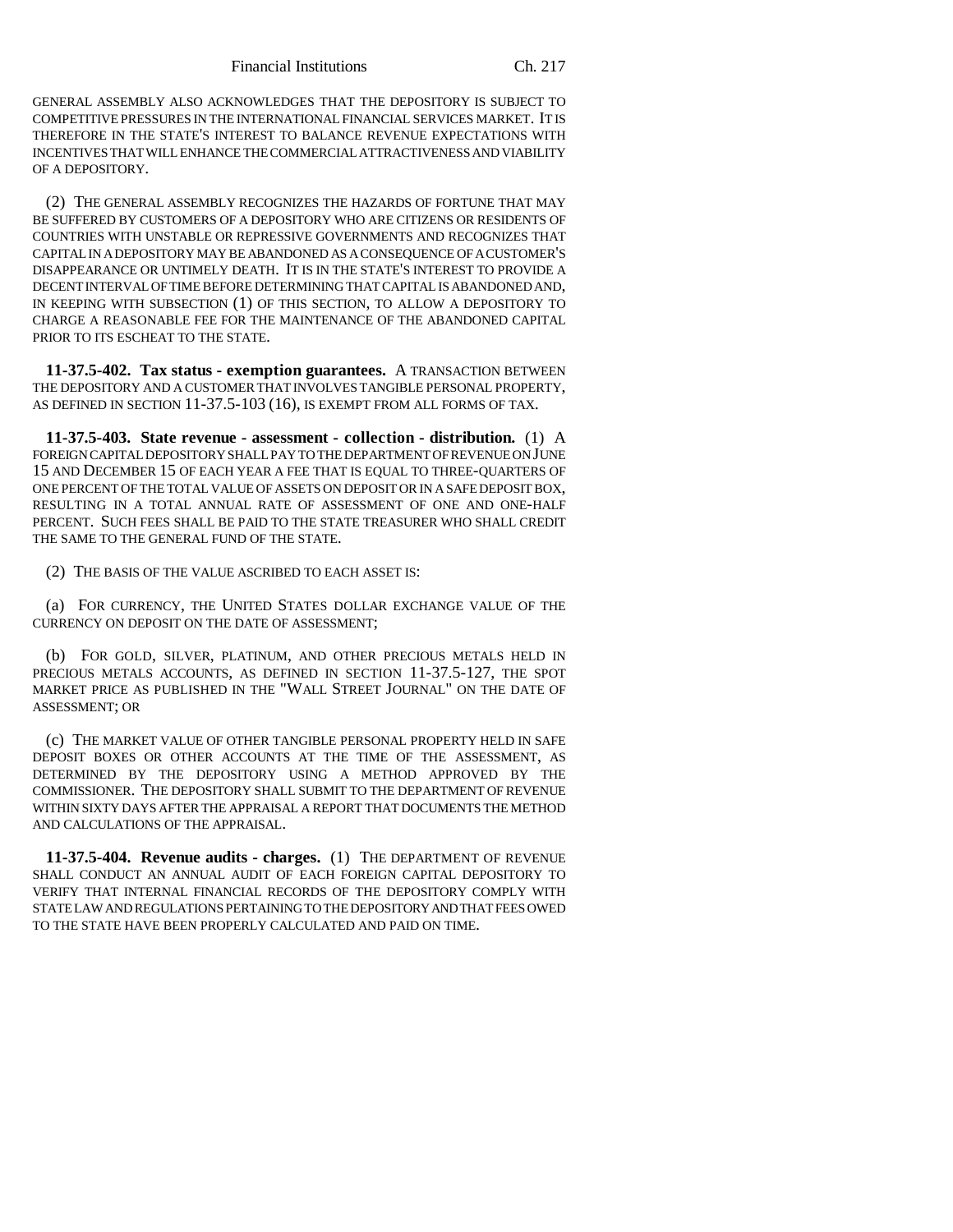(2) A DEPOSITORY SHALL PAY TO THE DEPARTMENT OF REVENUE THE COST OF AN ANNUAL AUDIT PROVIDED FOR IN SUBSECTION (1) OF THIS SECTION.

(3) THE DEPARTMENT OF REVENUE MAY CHARGE THE DEPOSITORY UP TO FOUR HUNDRED DOLLARS PER DAY FOR EACH AUDITOR INVOLVED IN THE CONDUCT OF AN AUDIT.

**11-37.5-405. Deficiency assessment - notice - penalty and interest.** (1) IF THE DEPARTMENT OF REVENUE DETERMINES THROUGH AN AUDIT OF A FOREIGN CAPITAL DEPOSITORY THAT THE AMOUNT COLLECTED PURSUANT TO SECTION 11-37.5-403 IS LESS THAN THE AMOUNT OWED BY THE DEPOSITORY, THE DEPARTMENT OF REVENUE SHALL SEND BY CERTIFIED MAIL TO THE DEPOSITORY A NOTICE OF THE DEFICIENCY AND REQUIRE PAYMENT OF THE AMOUNT OWED, PLUS A TEN PERCENT PENALTY, WITHIN SIXTY DAYS AFTER THE DEPOSITORY'S RECEIPT OF THE NOTICE.

(2) THE DEPOSITORY SHALL BEAR THE INTEREST CHARGE ON ANY DEFICIENCY ASSESSMENT ISSUED BY THE DEPARTMENT OF REVENUE IN ACCORDANCE WITH SUBSECTION (1) OF THIS SECTION. THE RATE OF INTEREST CHARGED TO THE DEPOSITORY SHALL NOT EXCEED TWELVE PERCENT PER YEAR.

**11-37.5-406. Right of appeal.** THE DEPARTMENT OF REVENUE SHALL PROVIDE A MEANS FOR APPEAL BY A FOREIGN CAPITAL DEPOSITORY THAT RECEIVES A NOTICE OF DEFICIENCY CONCERNING A FEE, PENALTY, OR INTEREST CHARGED PURSUANT TO SECTION 11-37.5-405. THE DEPARTMENT'S DETERMINATIONS SHALL BE MADE IN ACCORDANCE WITH THE "STATE ADMINISTRATIVE PROCEDURE ACT", ARTICLE 4 OF TITLE 24, C.R.S.

**11-37.5-407. Limitation on penalty and interest.** AN AMOUNT OF PENALTY OR INTEREST OWED BY THE DEPOSITORY PURSUANT TO SECTION 11-37.5-405 SHALL NOT BE ASSESSED OR COLLECTED WITH RESPECT TO THE YEAR FOR WHICH A SEMIANNUAL FEE IS ASSESSED UNLESS THE NOTICE OF THE ADDITIONAL AMOUNT OWED IS MAILED WITHIN FIVE YEARS AFTER THE DATE THE FEE WAS PAID.

**11-37.5-408. Action by attorney general.** AN ACTION MAY BE BROUGHT BY THE ATTORNEY GENERAL IN THE NAME OF THE STATE AT THE REQUEST OF THE DEPARTMENT OF REVENUE TO RECOVER THE AMOUNT OF ANY FEES, PENALTIES, AND INTEREST DUE UNDER SECTIONS 11-37.5-403 TO 11-37.5-406.

**11-37.5-409. Abandoned capital - disposition - escheat.** (1) EXCEPT AS OTHERWISE PROVIDED IN THIS SECTION, ASSETS ON DEPOSIT WITH A FOREIGN CAPITAL DEPOSITORY SHALL BE SUBJECT TO THE "UNCLAIMED PROPERTY ACT", ARTICLE 13 OF TITLE 38, C.R.S. A DEPOSITORY SHALL DISPOSE OF ABANDONED CAPITAL AS PROVIDED IN SAID ARTICLE; EXCEPT THAT:

(a) A NOTICE OF THE PROPERTY PRESUMED ABANDONED SHALL NOT BE PUBLISHED AS PRESCRIBED IN SECTION 38-13-111, C.R.S.;

(b) THE REPORT REQUIRED UNDER SECTION 38-13-110, C.R.S., SHALL NOT BE MADE AVAILABLE FOR PUBLIC INSPECTION; AND

(c) ALL MONEY RECEIVED BY THE DEPARTMENT OF REVENUE AS A CONSEQUENCE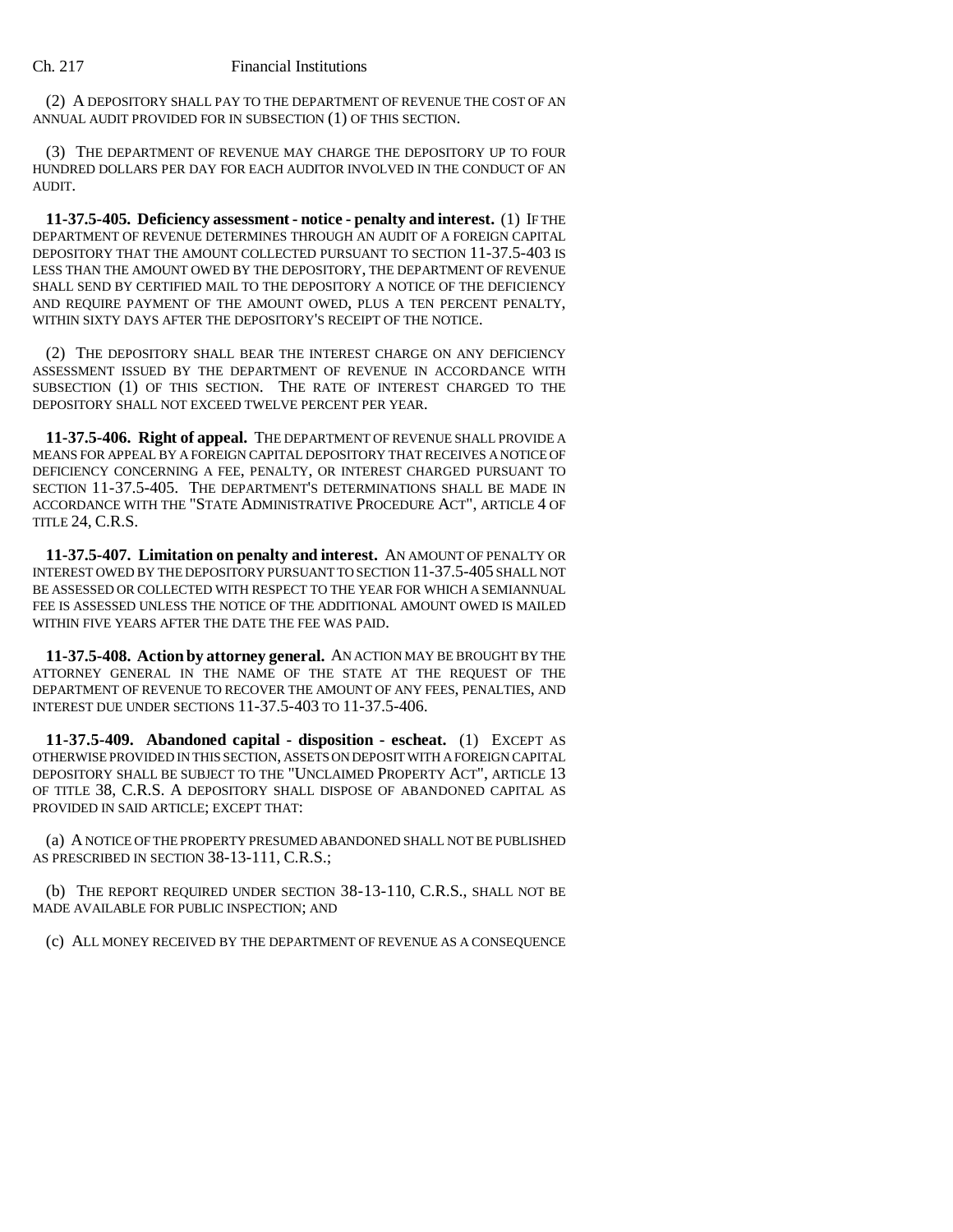OF THE ABANDONMENT OF CAPITAL IN A DEPOSITORY SHALL BE DEPOSITED IN THE GENERAL FUND.

(2) A FOREIGN CAPITAL DEPOSITORY MAY DEDUCT FROM PROPERTY THAT IS PRESUMED TO BE ABANDONED A CHARGE IMPOSED BY REASON OF THE OWNER'S FAILURE TO CLAIM THE PROPERTY WITHIN A SPECIFIED TIME ONLY IF THERE IS A VALID AND ENFORCEABLE WRITTEN CONTRACT BETWEEN THE DEPOSITORY AND THE OWNER UNDER WHICH THE DEPOSITORY MAY IMPOSE THE CHARGE AND IF THE DEPOSITORY REGULARLY IMPOSES THE CHARGE, WHICH IS NOT REGULARLY REVERSED OR OTHERWISE CANCELED. THE AMOUNT OF THE DEDUCTION IS LIMITED TO AN AMOUNT THAT IS NOT UNCONSCIONABLE.

## PART 5 ENFORCEMENT AND PENALTIES

**11-37.5-501. Injunctions.** THE ATTORNEY GENERAL, AT THE REQUEST OF THE DEPARTMENT, COMMISSIONER, OR BOARD, MAY INSTITUTE AND MAINTAIN IN THE NAME OF THE STATE ACTIONS FOR INJUNCTIVE RELIEF TO ENJOIN VIOLATIONS OF, OR REQUIRE COMPLIANCE WITH, PARTS 1 AND 2 OF THIS ARTICLE OR ANY RULE ADOPTED PURSUANT TO SAID PARTS, THE TERMS OR CONDITIONS OF A CHARTER, OR AN ORDER OF THE DEPARTMENT, COMMISSIONER, OR BOARD.

**11-37.5-502. Civil penalties.** (1) EXCEPT FOR THE PENALTIES FOR WRONGFUL DISCLOSURE PROVIDED FOR IN SECTION 11-37.5-214, A PERSON WHO VIOLATES A PROVISION OF PARTS 1 AND 2 OF THIS ARTICLE OR ANY RULE ADOPTED PURSUANT TO SAID PARTS, THE TERMS OR CONDITIONS OF A CHARTER, OR AN ORDER OF THE DEPARTMENT, COMMISSIONER, OR BOARD IS SUBJECT TO A CIVIL PENALTY NOT TO EXCEED TEN THOUSAND DOLLARS FOR EACH DAY OF VIOLATION. EACH DAY DURING WHICH SUCH VIOLATION PERSISTS SHALL CONSTITUTE A SEPARATE VIOLATION.

(2) THE DEPARTMENT, COMMISSIONER, OR BOARD MAY INSTITUTE AND MAINTAIN IN THE NAME OF THE STATE ANY ENFORCEMENT PROCEEDINGS UNDER THIS SECTION. UPON REQUEST OF THE DEPARTMENT, COMMISSIONER, OR BOARD, THE ATTORNEY GENERAL OR THE COUNTY ATTORNEY OF THE COUNTY WHERE THE VIOLATION OCCURRED SHALL PETITION THE DISTRICT COURT TO IMPOSE, ASSESS, AND RECOVER THE CIVIL PENALTY.

(3) ACTION UNDER THIS SECTION DOES NOT BAR:

(a) ENFORCEMENT OF PARTS 1 AND 2 OF THIS ARTICLE OR ANY RULE ADOPTED PURSUANT TO SAID PARTS, THE TERMS OR CONDITIONS OF A CHARTER, OR AN ORDER OF THE DEPARTMENT, COMMISSIONER, OR BOARD BY INJUNCTION OR OTHER APPROPRIATE REMEDY; OR

## (b) ACTION UNDER SECTION 11-37.5-503.

**11-37.5-503. Criminal penalties.** (1) EXCEPT FOR THE PENALTIES FOR WRONGFUL DISCLOSURE PROVIDED FOR IN SECTION 11-37.5-215, A PERSON WHO KNOWINGLY OPERATES A FOREIGN CAPITAL DEPOSITORY WITHOUT A CHARTER, IN VIOLATION OF THE TERMS OR CONDITIONS OF A CHARTER, OR IN VIOLATION OF PARTS 1 AND 2 OF THIS ARTICLE OR ANY RULE ADOPTED PURSUANT TO SAID PARTS, THE